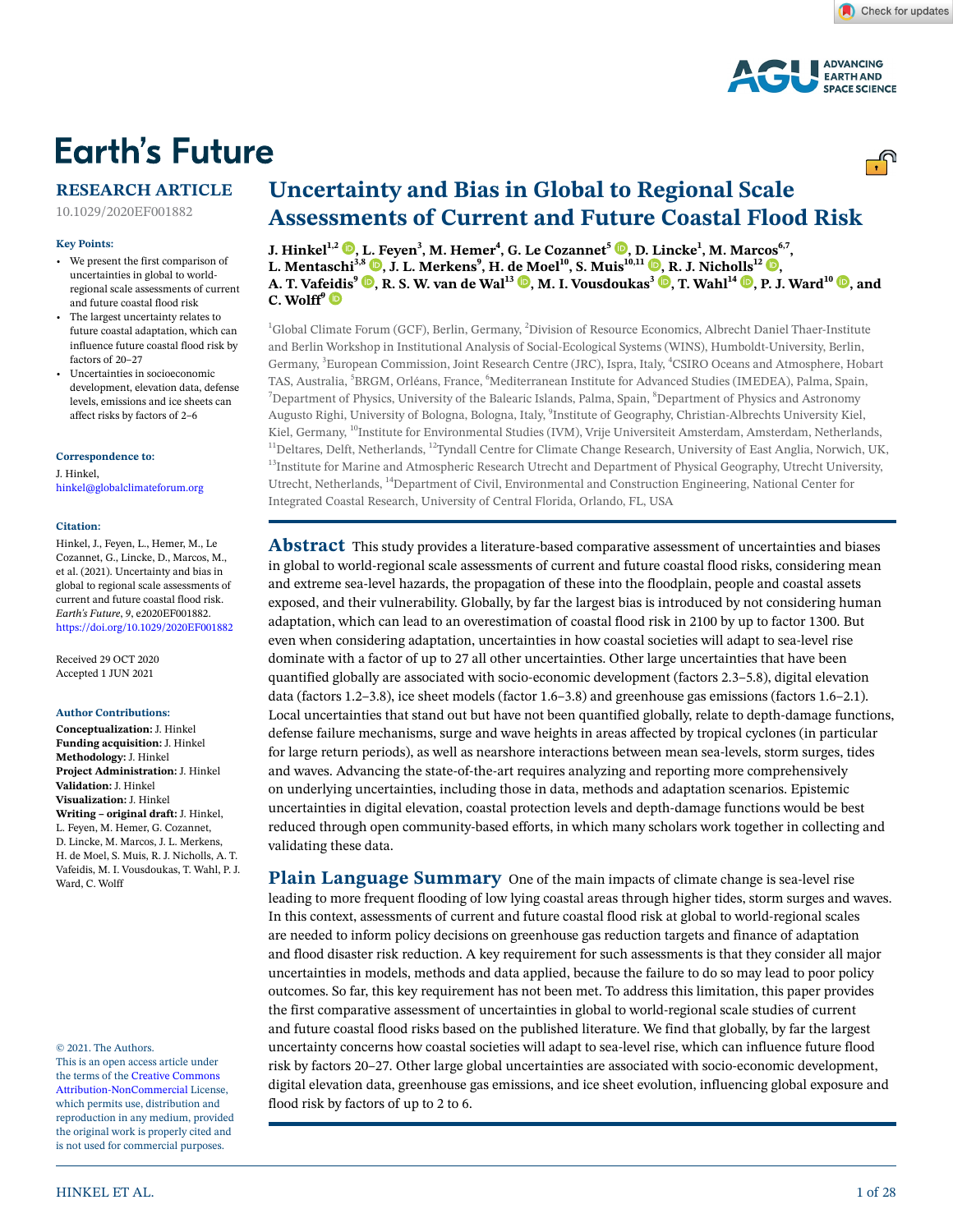

# **1. Introduction**

The increase of damages due to flooding caused by coastal extreme sea-level events, resulting from the interplay of tides, mean sea level rise, storm surges, and waves, may be one of the costliest aspects of climate change. Global to world-regional scale (called broad scale, hereafter) assessments of current and future coastal flood risks (CFR) are thus needed to inform a range of policy decisions including: (i) setting global mitigation targets in the context of the United Nations Framework Convention on Climate Change (UN-FCCC) to avoid "dangerous interference with the climate system" (UNFCCC, [1992](#page-26-0)); (ii) informing Global Assessment Reports on Disaster Risk Reduction by the United Nations Office for Disaster Risk Reduction (UNDRR, [2019](#page-26-1)); (iii) designing global financial mechanisms for adaptation (UNEP, [2016](#page-26-2)), disaster relief and loss & damage (Jongman et al., [2014](#page-23-0)); and (iv) strategic long-term development and adaptation planning.

A key requirement for informing these policy decisions, as well as for informing decisions in general, is that underlying assessments need to consider all major uncertainties in models, methods and data applied, because the failure to do so may mislead policy decisions leading to poor policy outcomes (Jones et al., [2014;](#page-23-1) Kunreuther et al., [2013](#page-24-0); Morgan et al., [1990](#page-25-0); Simpson et al., [2016](#page-26-3)).

The state-of-the-art of climate impact assessments generally, and broad-scale CFR assessments specifically, does not yet meet this requirement. Most efforts, notably those under the Climate Model Intercomparison Project (Eyring et al., [2016](#page-22-0)) and the Intergovernmental Panel on Climate Change (IPCC, [2014a](#page-23-2)), have focused on the exploration of uncertainty in climate models under different emission scenarios. More recently, a range of impact model intercomparison projects united under the umbrella of the Inter-Sectoral Impact Model Intercomparison Project (ISIMIP;<https://www.isimip.org/>) have started to explore uncertainties in impact models across different sectors such as water (Zaherpour et al., [2018\)](#page-27-0) or forests (Petter et al., [2020\)](#page-25-1). However, there are also many uncertainties beyond climate and impact models, which have been hardly explored, even though many of these uncertainties are known to be substantial. For broad-scale CFR assessments, these include uncertainties in subnational population data (Merkens et al, [2016\)](#page-25-2), flood depth damage functions (Huizinga et al., [2017\)](#page-23-3), extreme value analysis (EVA) methods (Mentaschi et al., [2016;](#page-25-3) Wahl et al., [2017\)](#page-27-1), defense failure mechanisms (Allsop et al., [2007\)](#page-21-0), and adaptation scenarios. To the best of our knowledge, no study has attempted to assemble and compare all major dimensions of uncertainty underlying current and future CFR.

This study contributes to filling these gaps by providing a literature-based comparative assessment of the major sources of uncertainty and biases relevant in broad-scale CFR assessments. We focus on broad-scale assessments, because the methods applied differ from methods applied in local-scale assessments (de Moel et al., [2015](#page-22-1)), mainly due to the limited availability of global data and computational resources. Assessing and comparing uncertainties in these methods is particularly timely, because they have developed substantially in recent years (Abadie et al., [2016](#page-20-0); Diaz, [2016;](#page-22-2) Hallegatte et al., [2013;](#page-23-4) Hinkel et al., [2014;](#page-23-5) Lincke & Hinkel, [2018](#page-24-1); Tiggeloven et al., [2020;](#page-26-4) Voudoukas, Mentaschi, et al., [2020](#page-27-2); Vousdoukas et al., [2018](#page-27-3)) with broad-scale extreme sea-level models and datasets becoming increasingly available (Calafat & Marcos, [2020;](#page-21-1) Mentaschi et al., [2017;](#page-24-2) Morim et al., [2019;](#page-25-4) Muis et al., [2020;](#page-25-5) Tadesse et al., [2020;](#page-26-5) Vitousek et al., [2017](#page-27-4); Vousdoukas et al., [2017;](#page-27-5) Woodworth et al., [2016](#page-27-6)).

In our uncertainty assessment we consider uncertainty in drivers and future projections of the four components of CFR, following the risk definition of the Intergovernmental Panel on Climate Change (IPCC) (Oppenheimer et al., [2019](#page-25-6); Wong et al., [2014](#page-27-7)):

- 1. *Mean and extreme sea-level hazards*, including sea-level rise, tides, surges, waves, river run-off and their interactions;
- 2. *Hazard propagation* onto the shore and the floodplain, including interaction with natural (e.g., dunes) and artificial (e.g., dikes) defences;
- 3. *Exposure* in terms of area, people and coastal assets potentially threatened by these hazards; and
- 4. *Vulnerability*, which refers to the propensity of the exposure to be adversely affected by the flood hazard (IPCC, [2014b\)](#page-23-6).

For each component and driver we extract, to the extent available in the literature, quantitative estimates of how sensitive components and resulting flood risk are to variations in the drivers. Finally, we compare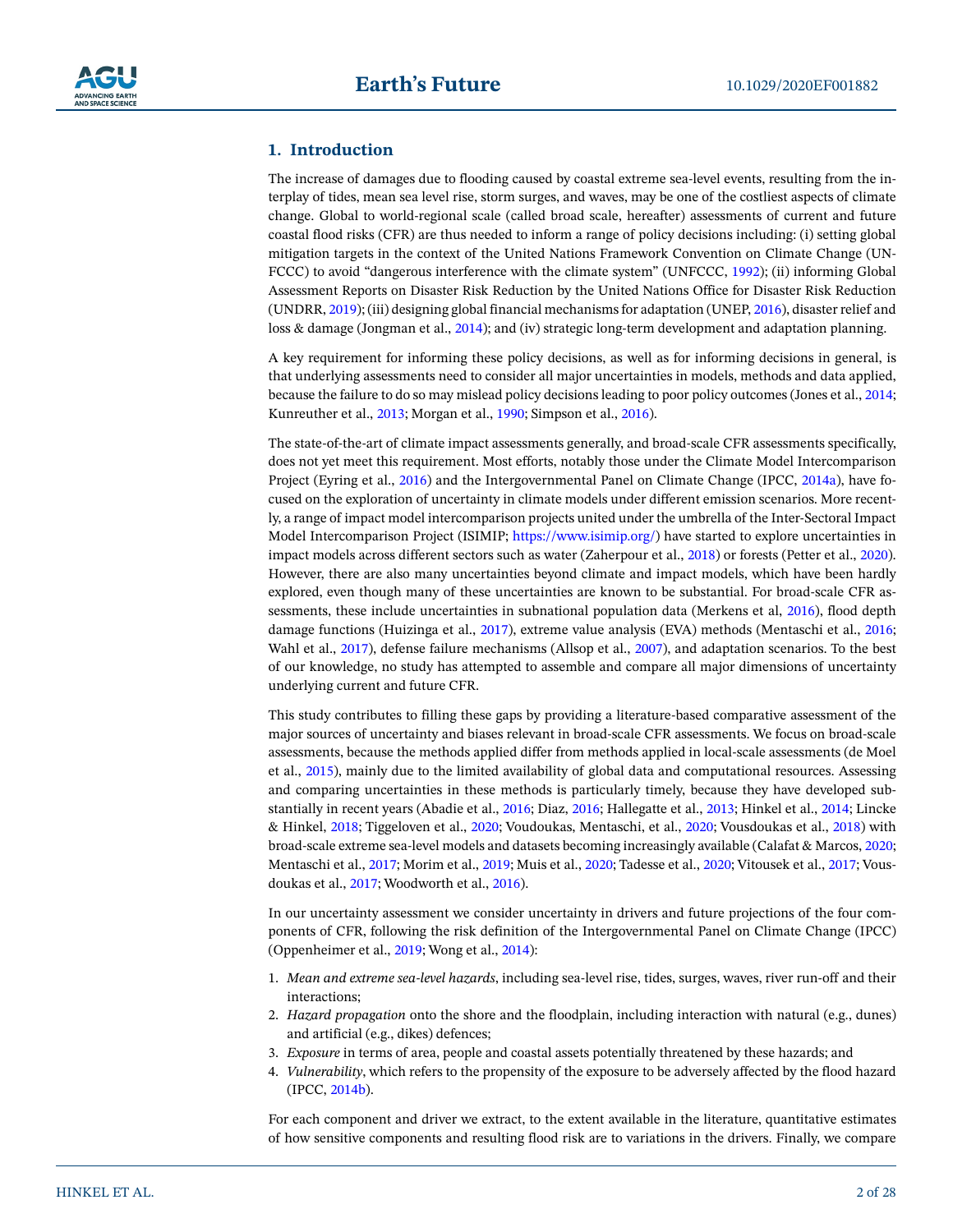



<span id="page-2-0"></span>Figure 1. Methodological steps in broad-scale coastal flood risk assessments. Green boxes denote scenarios, blue boxes methods and yellow boxes data. Abbreviations: ESL=extreme sea-levels, MSL=mean sea-level, GIS = Geographic Information Systems, SLR=sea-level rise, EVA= extreme value analysis.

results across components and drivers, and provide directions for future research toward the goal of attaining broad-scale CFR estimates that consider all major dimensions of uncertainty and thus adequately inform relevant policy processes. This paper is a product of the Coastal Impact Model Intercomparison Project (COASTMIP; [www.coastmip.org\)](http://www.coastmip.org/), a community-driven effort bringing together coastal system and impact modellers from around the world to better understand and project the long-term impacts of climate change on coastal systems.

# <span id="page-2-1"></span>**2. Materials and Methods**

Broad-scale assessment of CFR involves the application of many datasets and chains of numerical and statistical models, including climate models, land-ice models, tide, surge and waves models, defense failure models, inundation models, and damages models. Figure [1](#page-2-0) provides an overview of how these data and models are generally combined in CFR assessments. Each step involved is discussed in more detail in the subsections that follow. A major methodological difference in those broad-scale CFR assessments is that they have either been conducted for collections of major European or global coastal cities (Abadie, [2018;](#page-20-1) Abadie et al., [2016;](#page-20-0) Hallegatte et al., [2013;](#page-23-4) Hunter et al., [2017](#page-23-7); Prahl et al., [2018\)](#page-25-7) or for entire coasts at continental or global scales (Brown et al., [2016,](#page-21-2) [2019;](#page-21-3) Diaz, [2016;](#page-22-2) Hinkel et al., [2014](#page-23-5); Lincke & Hinkel, [2018;](#page-24-1) Nicholls et al., [2018;](#page-25-8) Tiggeloven et al., [2020](#page-26-4); Vousdoukas et al., [2020\)](#page-27-2). While the former studies generally take information on extreme sea-levels directly from observations (e.g., tide gauges located near the cities), the latter ones require the application of tide, surge and wave models to also have information for ungauged locations.

In an ideal situation, uncertainty assessment could proceed as a *global sensitivity analysis* using an integrated modeling system that covers all of the steps of Figure [1](#page-2-0), and allowing all uncertain variables to vary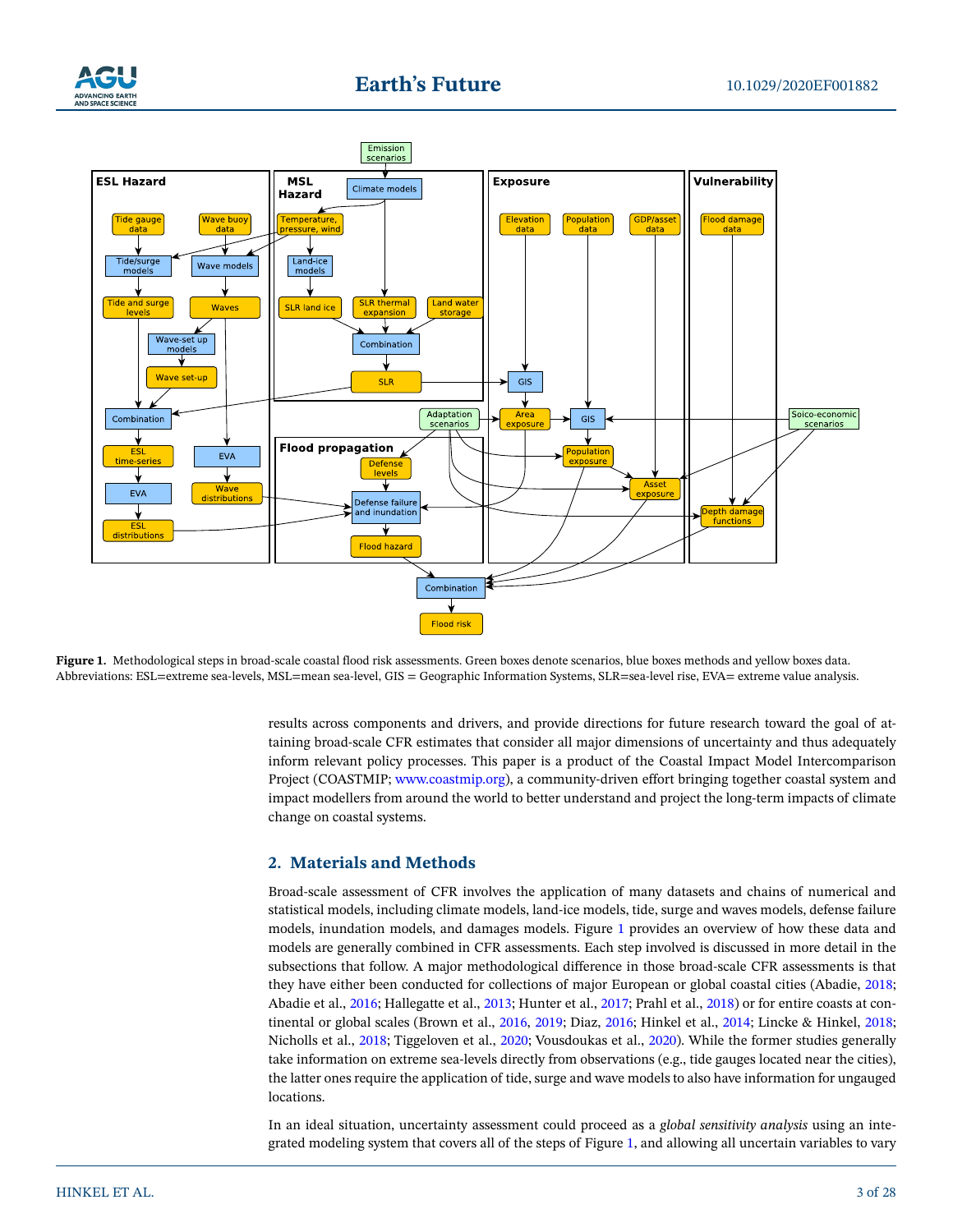

<span id="page-3-0"></span>*Uncertainty in Global Mean Sea-Level Rise. A->B Denotes a Variation in a Variable From Value A to Value B and the Variation Factor is B/A*

|                                  | Effect on global mean sea-level rise                                                                                                          |                                                                 |                              |                  |        |
|----------------------------------|-----------------------------------------------------------------------------------------------------------------------------------------------|-----------------------------------------------------------------|------------------------------|------------------|--------|
| Variable                         | Variation                                                                                                                                     | Study                                                           | Assumptions                  | Variation (cm)   | Factor |
| Emissions (mean SLR)<br>forcing) | $RCP2.6 \rightarrow RCP8.5$                                                                                                                   | (Oppenheimer et al., 2019)                                      | 17th percentile              | $29 - 61$        | 2.1    |
|                                  |                                                                                                                                               |                                                                 | 50th percentile              | $43 - > 84$      | 2.0    |
|                                  |                                                                                                                                               |                                                                 | 83rd percentile              | $59 - > 110$     | 1.9    |
|                                  | Low (slightly warmer than RCP2.6)<br>-> High (roughly RCP8.5)                                                                                 | (Bamber et al., 2019)                                           | 17th percentile              | 1.7<br>$36 - 62$ |        |
|                                  |                                                                                                                                               |                                                                 | 50th percentile              | $69 - > 111$     | 1.6    |
|                                  |                                                                                                                                               |                                                                 | 83rd percentile              | $126 - > 238$    | 1.9    |
| Climate and land ice             | $17th$ -> 83rd percentile<br>$17th$ -> 83rd percentile<br>$17th$ -> 83rd percentile<br>17th -> 83rd percentile<br>$5th$ - $>$ 95th percentile | (Oppenheimer et al., 2019)                                      | RCP2.6                       | $29 - 59$        | 2.0    |
| models                           |                                                                                                                                               | (Bamber et al., 2019)                                           | <b>RCP8.5</b>                | $61 - > 110$     | 1.8    |
|                                  |                                                                                                                                               |                                                                 | RCP2.6 <sup>a</sup>          | $49 - > 98$      | 2.0    |
|                                  |                                                                                                                                               |                                                                 | RCP8.5 <sup>a</sup>          | $79 - > 174$     | 2.2    |
|                                  |                                                                                                                                               |                                                                 | RCP8.5 <sup>a</sup>          | $62 - > 238$     | 3.8    |
| Ice sheet models                 | Process-model based -> expert<br>judgment based ice sheet<br>contributions                                                                    | Oppenheimer et al. (2019)<br>$\rightarrow$ Bamber et al. (2019) | $RCP2.6^a$ , 83rd percentile | $59 - 98$        | 1.7    |
|                                  |                                                                                                                                               |                                                                 | $RCP8.5^a$ , 83rd percentile | $110 - > 174$    | 1.6    |
| Climate models                   | Lowest -> highest climate model (4                                                                                                            | Hinkel et al. (2014)                                            | RCP2.6, 50th percentile      | $30 - > 39$      | 1.3    |
|                                  | models)                                                                                                                                       |                                                                 | RCP8.5, 50th percentile      | $73 - 86$        | 1.2    |

<sup>a</sup>Bamber et al. ([2019\)](#page-21-4) do not use RCP8.5, but a comparable scenario that stabilizes global mean temperature at +5°C in 2100 relative to 1850–1900. The median global warming under RCP8.5 is +4.3°C in 2081–2100 relative to 1850–1900 (Collins et al., [2013\)](#page-22-4). Likewise they do not use RCP2.6, but a comparable scenario that stabilizes global mean temperature at +2°C in 2100 relative to 1850–1900. The median global warming of RCP2.6 is +1.6°C in 2081–2100 relative to 1850–1900 (Collins et al., [2013](#page-22-4)).

> simultaneously (Saltelli et al., [2008\)](#page-26-6). Given the number of datasets, models (including their alternative formulations and parameterizations), and the large number of uncertain variables involved, as well as the high computational costs required for running these models, this is far from being possible today. As a consequence, the available literature on uncertainty in CFR specifically, and on climate impacts generally, has focused on exploring few selected dimensions of uncertainty, mostly by varying one or few uncertain variables at a time (Frieler et al., [2017\)](#page-22-3). Furthermore, the literature is compartmentalized into sets of literature addressing uncertainty in individual components of CFR. For example, part of the literature focuses on mean-sea-level rise uncertainty, part focuses on extreme sea-level uncertainty, part focuses on wave uncertainty, and part focuses on uncertainty in flood exposure. As our paper assesses uncertainty based on the published literature, we structure the presentations of results according to these components.

> For each of the four components of CFR we consider one or several *target variables*, which are the outcome variables that broad-scale studies generally report upon. These are mean-sea-level rise (Table [1](#page-3-0)), extreme sea-levels (Table [2\)](#page-4-0), wave heights (Table [3\)](#page-5-0), flood damages (Tables [4](#page-6-0) and [6](#page-8-0)), and area, people and asset exposure (Table [5](#page-7-0)). For each of the target variables, we consider one or several *sources of uncertainty* pertaining to the following three dimensions:

- 1. *Scenario uncertainties*, which are due to unpredictable human choice and include here socio-economic development scenarios, greenhouse gas emission/concentration scenarios and adaptation scenarios.
- 2. *Epistemic uncertainties*, which are due to imperfect knowledge and hence can be reduced in principle. This includes data uncertainty (e.g., digital elevation data, population data, etc.), climate model uncertainty (including downscaling methods), impact model uncertainty (e.g., hydrodynamic model used to simulate tides, waves and surges and their interactions; defense failure models and inundation models applied) and methodological uncertainty (e.g., uncertainty in methods for extreme value analysis).
- 3. *Aleatory uncertainty*, which is internal to the system studied and cannot be reduced (e.g., natural climate variability).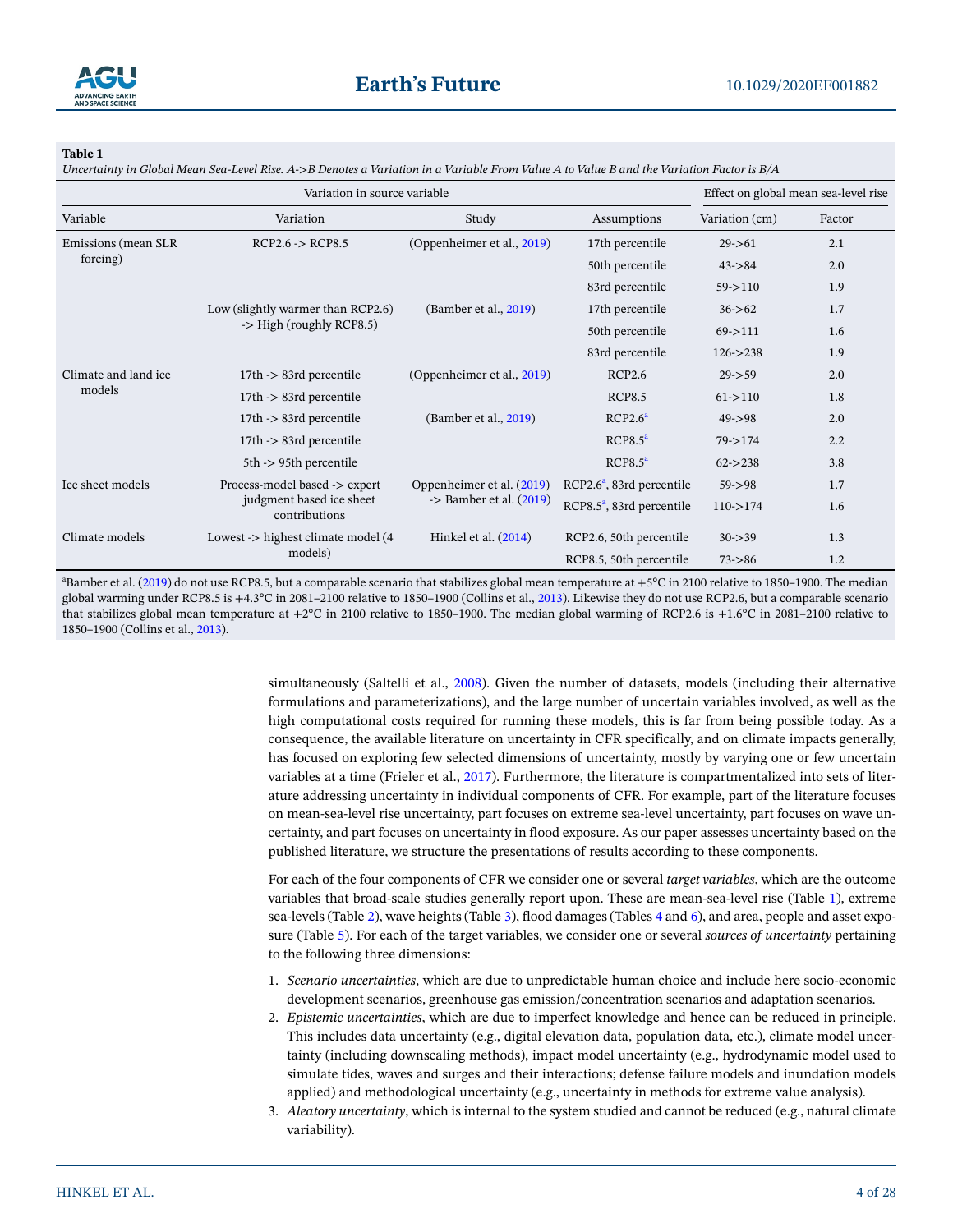

<span id="page-4-0"></span>*Uncertainty and Bias in Current and Future Extreme Sea-Levels. A->B Denotes a Variation in a Variable From Value A to Value B and the Variation Factor is B/A*

| Variation of source variable     |                                |                                                                                  |                                                      | Effect on extreme sea level (ESL)                  |                                |                   |           |
|----------------------------------|--------------------------------|----------------------------------------------------------------------------------|------------------------------------------------------|----------------------------------------------------|--------------------------------|-------------------|-----------|
| Variable                         | Study area                     | Variation                                                                        | Assumptions (study)                                  | Variable                                           | Spatial<br>metric <sup>a</sup> | Variation<br>(cm) | Factor    |
| Current extreme sea-levels (ESL) |                                |                                                                                  |                                                      |                                                    |                                |                   |           |
| Tide-surge                       | Global tide                    | GTSR model -> tide gauge                                                         | (Wahl et al. 2017)                                   | 100-year ESL                                       | Mean                           | $+33$             | <b>NR</b> |
| modeling                         | gauges                         | observations                                                                     | (Muis et al., 2017)                                  | 100-year ESL                                       | Mean                           | $+19$             | <b>NR</b> |
|                                  | European tide<br>gauges        | Statistical model -> tide gauge<br>observations                                  | (Calafat & Marcos, 2020)                             | 50-year ESL                                        | Median                         | ±10               | <b>NR</b> |
|                                  | Global tide                    | Including statistical dependence                                                 | (Arns et al., 2020)                                  | 100-year ESL                                       | Mean                           | $+28$             | <b>NR</b> |
|                                  | gauges                         | between tides and surges -> not<br>including this                                |                                                      |                                                    | Max                            | $+70$             | 1.3       |
| Wave set up                      | Global coastline               | No wave set up $\rightarrow$ wave set-up<br>$(0.2*Hs)$                           | (Kirezci et al., 2020)                               | 100-year ESL                                       | Max                            | $+50$             | <b>NR</b> |
|                                  |                                | Wave set-up $w/o$ -> wave setup with                                             | (Marcos et al., 2019)                                | 50-year ESL                                        | Median                         | $+91$             | <b>NR</b> |
|                                  |                                | accounting for interdependence<br>between surges and waves                       |                                                      |                                                    | Max                            | $+300$            | <b>NR</b> |
| EVA methods                      | Global coastline               | Generalized Pareto Distribution-<br>>Gumbel distribution                         | (Wahl et al. 2017)                                   | 100-year ESL                                       | Mean                           | $+22$             | <b>NR</b> |
|                                  | Global<br>tide-gauges          | Decadal variability in global tide<br>gauge records                              | (Marcos et al., 2015)                                | 50-year ESL                                        | Mean                           | $±5-6$            | <b>NR</b> |
| ESL data record                  | Global coastline               | 20 years -> 70 years record length                                               | (Wahl et al. 2017)                                   | 100-year ESL                                       | Mean                           | $+15$             | <b>NR</b> |
|                                  | Northern<br>Australia<br>coast | 61 years climate simulation -><br>10,000 years of synthetic tropical<br>cyclones | (Haigh et al., 2014)                                 | 1,000-year ESL                                     | Max                            | 300 > 600         | 2.0       |
| Extreme sea-levels in 2100       |                                |                                                                                  |                                                      |                                                    |                                |                   |           |
| Emissions                        | E Africa                       | Constant storminess -> considering                                               | RCP8.5 (Vousdoukas                                   | 100-year ESL                                       | Median                         | $-21$             | 0.8       |
| (atmospheric<br>forcing)         | E China Sea/Sea<br>of Japan    | changes in storminess                                                            | et al., 2018)                                        |                                                    |                                | $+27$             | <b>NR</b> |
|                                  | North Europe                   |                                                                                  | RCP8.5 (Vousdoukas                                   | 100-year ESL                                       | Median                         | $+6$              | 1.1       |
|                                  | South Europe                   |                                                                                  | et al, 2017)                                         |                                                    | Median                         | $-20$             | <b>NR</b> |
| Wave set up                      | Global coastline               | $W$ /0 wave set-up -> with wave set up                                           | RCP8.5 (Kirezci<br>et al., 2020)                     | $100$ -year<br>floodplain<br>$(10^3 \text{ km}^2)$ | Mean                           | $780 \div 820$    | 1.1       |
| Climate models                   | European<br>coastline          | Ensemble spread among six CMIP5<br>climate models                                | (Vousdoukas et al, 2017)                             | 100-year ESL                                       | Mean                           | <b>NR</b>         | 1.2       |
| EVA methods                      | Global tide<br>gauges          | Stationary -> instationary EVA<br>methods                                        | (Vousdoukas et al., 2017;<br>Mentaschi et al., 2016) | 100-year ESL                                       | Mean                           | $+10$             | 1.1       |

*Note*. NR Stands for Values Not Reported and AIS for Antarctic Ice Sheet.

a Spatial metric denotes the method applied to aggregate values from different locations (e.g., grid cells, tide gauges) of the study area. This includes "Mean", "Median", "Max" (i.e., maximum) and, in the case results are reported for a single location, "None".

> We assess by how much the target variables vary within the uncertainty range of each individual source variable. The results are shown in Tables [1](#page-3-0)[–6.](#page-8-0) If possible, we report on uncertainty ranges of target variables in absolute and relative terms. We thereby denote the absolute variation in a variable from value A to value B as "A->B". If a study does not report on A and B explicitly, we report on the absolute difference between A and B (i.e., B–A). The relative size of the variation in the target variable is given as the *variation factor* B/A. This factor is then used to compare uncertainties across target and source variables.

> To the extent allowed by the published studies, we try to use consistent uncertainty ranges for the source variables. For greenhouse gas emission/concentration uncertainty, we use the range from the representative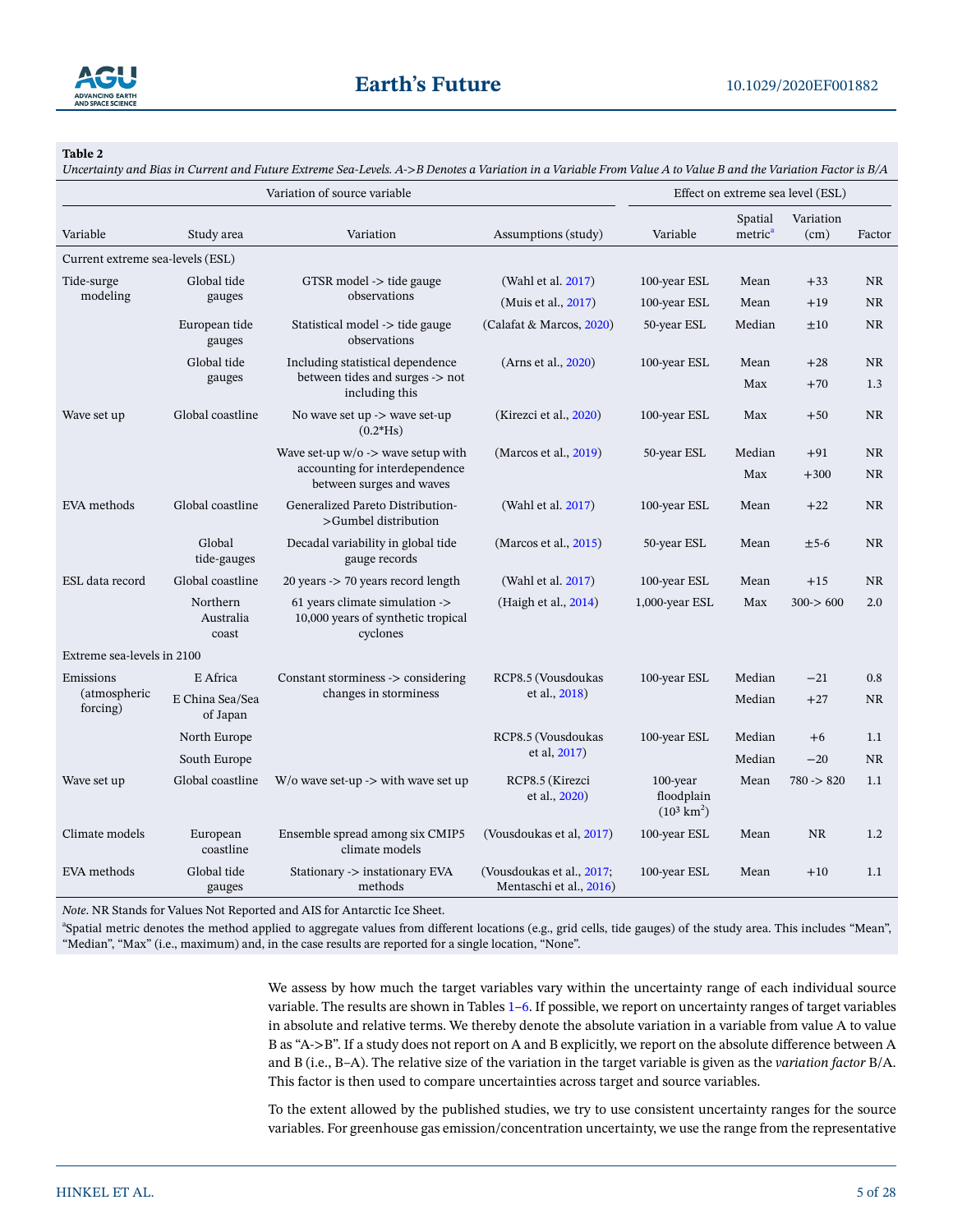

<span id="page-5-0"></span>*Uncertainty and Bias in Current and Future Wave Height. A->B Denotes a Variation in a Variable From Value A to Value B and the Variation Factor is B/A*

| Variation in source variable          |                                     |                                                                      | Effect on wave height                                                      |                                     |                                |                   |             |
|---------------------------------------|-------------------------------------|----------------------------------------------------------------------|----------------------------------------------------------------------------|-------------------------------------|--------------------------------|-------------------|-------------|
| Source                                | Study area                          | Variation                                                            | Assumptions (study)                                                        | Variable                            | Spatial<br>Metric <sup>a</sup> | Variation<br>(cm) | Factor      |
| Current waves                         |                                     |                                                                      |                                                                            |                                     |                                |                   |             |
| Wave models                           | Global                              | Observation -> model                                                 | Ensemble of wave models<br>(Morim et al., 2019)                            | $CRMSDb$ of<br>mean Hs <sup>c</sup> | Max                            | $+50$             | <b>NR</b>   |
|                                       |                                     | Lowest-> highest<br>calibration wave data set                        | WWIII, 12 wave datasets<br>used (Stopa, 2018)                              | 100-year $\text{Hs}^c$              | Max                            | $900 - >1,700$    | 1.7         |
|                                       | North Atlantic                      | WWIII -> WAM                                                         | Same wind forcing (Swain<br>et al., 2017)                                  | Mean wave<br>height                 | Mean                           | <b>NR</b>         | 1.1         |
| Wave model<br>resolution              | Global                              | $40 \text{ km}$ -> $150 \text{ km}$ spatial<br>resolution            | (Mentaschi, 2018)                                                          | 10-year Hmax <sup>d</sup>           | Mean                           | <b>NR</b>         | 0.96        |
|                                       | Area with tropical<br>cyclones      | $1^{\circ}$ -> 0.25 $^{\circ}$ spatial<br>resolution                 | (Timmermans et al., 2017)                                                  | Hmax <sup>d</sup>                   | Max                            | $+1,500$          | <b>NR</b>   |
|                                       | Areas $w/o$<br>tropical<br>cyclones |                                                                      |                                                                            |                                     | Max                            | $+500$            | NR.         |
| EVA methods                           | Global                              | EVA on single model -><br>EVA on pooled data<br>from model ensembles | (Meucci et al., 2018)                                                      | 100-year $\text{Hs}^d$              | Max                            | 1,400 > 1,600     | 1.1         |
| Future waves (year 2100)              |                                     |                                                                      |                                                                            |                                     |                                |                   |             |
| Emissions<br>(atmospheric<br>forcing) | Global                              | Today $\geq$ 2100                                                    | Climate and wave mode<br>ensembles, RCP4.5 and<br>8.5 (Morim et al., 2019) | Mean Hs <sup>b</sup>                | Mean                           | <b>NR</b>         | $1.1 - 1.2$ |
|                                       | Central North                       | Today $\geq$ 2100                                                    | RCP4.5 (Aarnes et al., 2017)                                               | Mean wave                           | Mean                           | <b>NR</b>         | 0.94        |
|                                       | Atlantic                            | Today $\rightarrow$ 2100                                             | RCP8.5 (Aarnes et al., 2017)                                               | height                              | Mean                           | <b>NR</b>         | 0.90        |
|                                       |                                     | $RCP4.5 \rightarrow RCP8.5$                                          | (Aarnes et al., 2017)                                                      | Mean wave<br>height                 | Mean                           | <b>NR</b>         | 0.96        |
| Climate models                        | Global                              | Lowest -> highest climate                                            | RCP8.5 (Morim et al., 2019)                                                | Mean Hs <sup>b</sup>                | Max                            | <b>NR</b>         | 1.2         |
| (atmospheric<br>forcing)              |                                     | and wave model<br>combination                                        |                                                                            | 100-year $\text{Hs}^b$              | Max                            | <b>NR</b>         | 1.4         |
| EVA methods                           | Global                              | EVA on single model -><br>EVA on pooled data<br>from model ensembles | (Meucci et al., 2020)                                                      | 100-year $\text{Hs}^b$              | Max                            | $+500$            | 1.5         |

*Note*. NR stands for values not reported.

a Spatial metric denotes the method applied to aggregate values from different locations (e.g., grid cells, tide gauges) of the study area. This includes "Mean", "Median", "Max" (i.e., maximum) and in the case results are reported for a single location, "None". "centered-root-mean-square-difference. "significant wave height. <sup>d</sup>maximum wave height.

> concentration pathways (RCP) 2.6 to 8.5, as this is the range most commonly reported upon in the literature. For socioeconomic uncertainty we use the range over the Shared Socioeconomic Pathways (SSP), which is the standard set of socioeconomic scenarios used in climate change-related research and consists of five alternative futures describing different challenges to adaptation and mitigation (Kriegler et al, [2012](#page-24-5); O'Neill et al., [2017](#page-25-10)). We acknowledge that these two ranges might not necessarily span the full range of uncertainties. For example, alternative socio-economic scenarios have come up with both higher and lower population numbers in 2100 than the SSPs (Vollset et al., [2020\)](#page-27-9). Similarly, some authors argue that there is a 35% chance of exceeding RCP8.5 (Christensen et al., [2018\)](#page-21-6) and others argue that RCP8.5 is an extreme and very unlikely case (Hausfather & Peters, [2020\)](#page-23-9).

> Generally, we aim to report on both uncertainty and bias. Bias is assessed either as the difference between observations and model or method results. When observations are not available, as is the case for many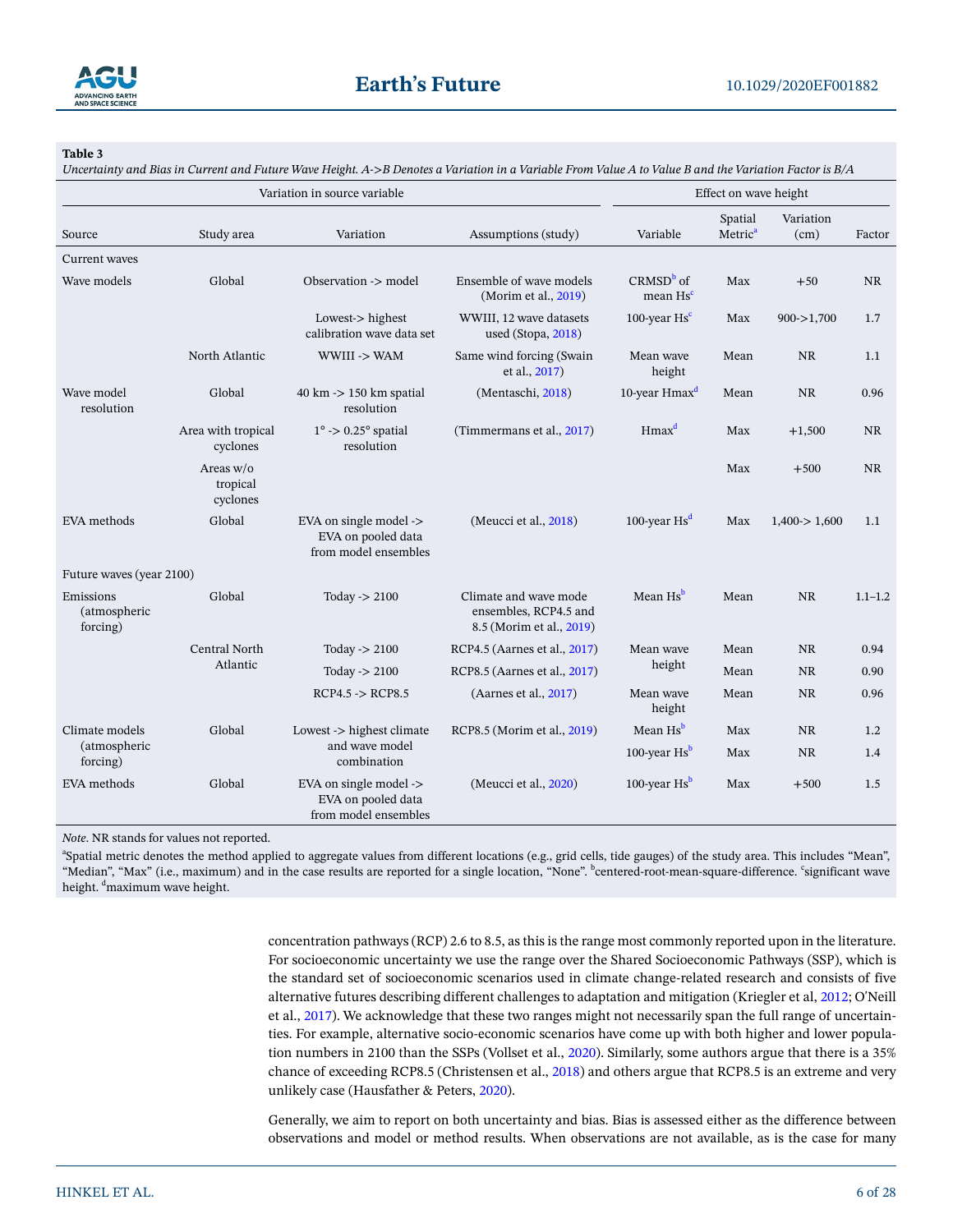

<span id="page-6-0"></span>*Uncertainty and Bias in Flood Propagation. A->B Denotes a Variation in a Variable From Value A to Value B and the Variation Factor is B/A*

| Variation in source variable |               |                                                                     |                                                                 | Effect on flood damage                                   |                       |           |
|------------------------------|---------------|---------------------------------------------------------------------|-----------------------------------------------------------------|----------------------------------------------------------|-----------------------|-----------|
| Variable                     | Study<br>area | Variation                                                           | Assumptions (study)                                             | Variable                                                 | Variation             | Factor    |
| Current flooding             |               |                                                                     |                                                                 |                                                          |                       |           |
| Inundation model             | Europe        | LISFLOOD-FP -> Bathtub                                              | (Vousdoukas et al., 2016)                                       | Flood area $(10^3 \text{ km}^2)$                         | $31 - 50$             | 1.6       |
| Future flooding (2100)       |               |                                                                     |                                                                 |                                                          |                       |           |
| SLR scenario                 | Global        | $RCP2.6 \rightarrow RCP8.5$                                         | Robust CBA adaptation, SPP2<br>(Lincke and Hinkel, 2018)        | $EADa$ (billion US\$/<br>$yr)$ )                         | $230 \rightarrow 420$ | 1.8       |
| Socio-economic scenario      | Global        | SSP3 (lowest scenario) -> SSP5<br>(highest scenario)                | Robust CBA adaptation, RCP8.5<br>(Lincke and Hinkel, 2018)      | $EADa$ (billion US\$/<br>yr)                             | $260 \geq 590$        | 2.3       |
|                              |               |                                                                     | Constant protection levels, RCP8.5<br>(Tiggeloven et al., 2020) | $EADa$ (billion US\$/<br>yr)                             | 380 > 2,200           | $b_{5,8}$ |
| Adaptation scenario          | Global        | Demand for safety protection -> no<br>adaptation                    | 3 RCPs, 5 SSP (Hinkel et al., 2014)                             | Max. EAD <sup>a</sup> (billion<br>$US\frac{\sqrt{y}}{y}$ | 75 > 100,000          | 1300.0    |
|                              |               | Cost-benefit protection $\rightarrow$ constant<br>protection levels | RCP2.6, SSP2 (Nicholls et al., 2019)                            | $EADa$ (billion US\$/<br>yr)                             | 55-1,1000             | 20.0      |
|                              |               |                                                                     | RCP8.5, SSP2 (Nicholls et al., 2019)                            | $EADa$ (billion US\$/<br>yr)                             | $120 - >3,200$        | 26.7      |

 $\mathrm{^{a}EAD}=$  expected annual damages.  $\mathrm{^{b}These}$  are 2080 values as the authors do not report on 2100.

components of CFR, we report on uncertainty ranges for target variables obtained through the use of alternative datasets, models or methods, as generally done in climate and impact model intercomparison projects. Uncertainties in future components of flood risk are reported for 2100, because this is the time horizon most frequently used in assessments.

## **3. Results**

#### <span id="page-6-2"></span>**3.1. Hazard**

#### <span id="page-6-1"></span>**3.1.1. Mean Sea-Levels**

*Methods applied*. The mean sea-level metric relevant for CFR assessments is local relative sea-level change, which is generally obtained by combining information on the following components: (i) sterodynamic SLR obtained from multi-model ensembles of Atmosphere-Ocean General Circulation Models (AOGCM), (ii) contribution of land-ice models (Antarctica, Greenland) and glaciers forced by AOGCM output in terms of mainly temperature and precipitation, (iii) contribution of land water storage changes. From these components local relative sea-level rise is obtained with a sea-level equation model that calculates the gravitational and rotational patterns in sea-level rise (Slangen et al., [2014](#page-26-10)); (iv) contribution of glacial-isostatic adjustment; and v) contribution of uplift and subsidence processes, especially in geologically recent sedimentary deposits such as deltas and alluvial plains (Nicholls et al., [2014](#page-25-13)). Results are typically expressed by their mean values and a selected percentiles (e.g., 17%–83%, Oppenheimer et al., [2019\)](#page-25-6), but full probability density distributions have also been produced (Kopp et al., [2014](#page-24-7)).

*Major uncertainties*. According to the process-model based assessment of the IPCC's Special Report on the Oceans and the Cryosphere in a Changing Climate (SROCC; Oppenheimer et al., [2019](#page-25-6)), uncertainties in 21st century global mean SLR due to uncertainty in emission scenarios and uncertainty in models (climate and land-ice) are roughly at equal footing (Table [1](#page-3-0)). The minor part of model uncertainty relates to climate model uncertainty, which has been found to influence global mean SLR in 2100 by factors 1.2–1.3 (i.e., 13 cm under RCP8.5) for an ensemble of 4 climate models (Table [1;](#page-3-0) Hinkel et al., [2014](#page-23-5)). Considering a larger ensemble of climate models, Little et al. ([2015\)](#page-24-8) find a variation of steric global mean SLR of about 20 cm under RCP8.5 in 2090, but the authors do not report on total global mean SLR. In any case, the major part of model uncertainty is associated with the land-ice contributions of Greenland and Antarctica to global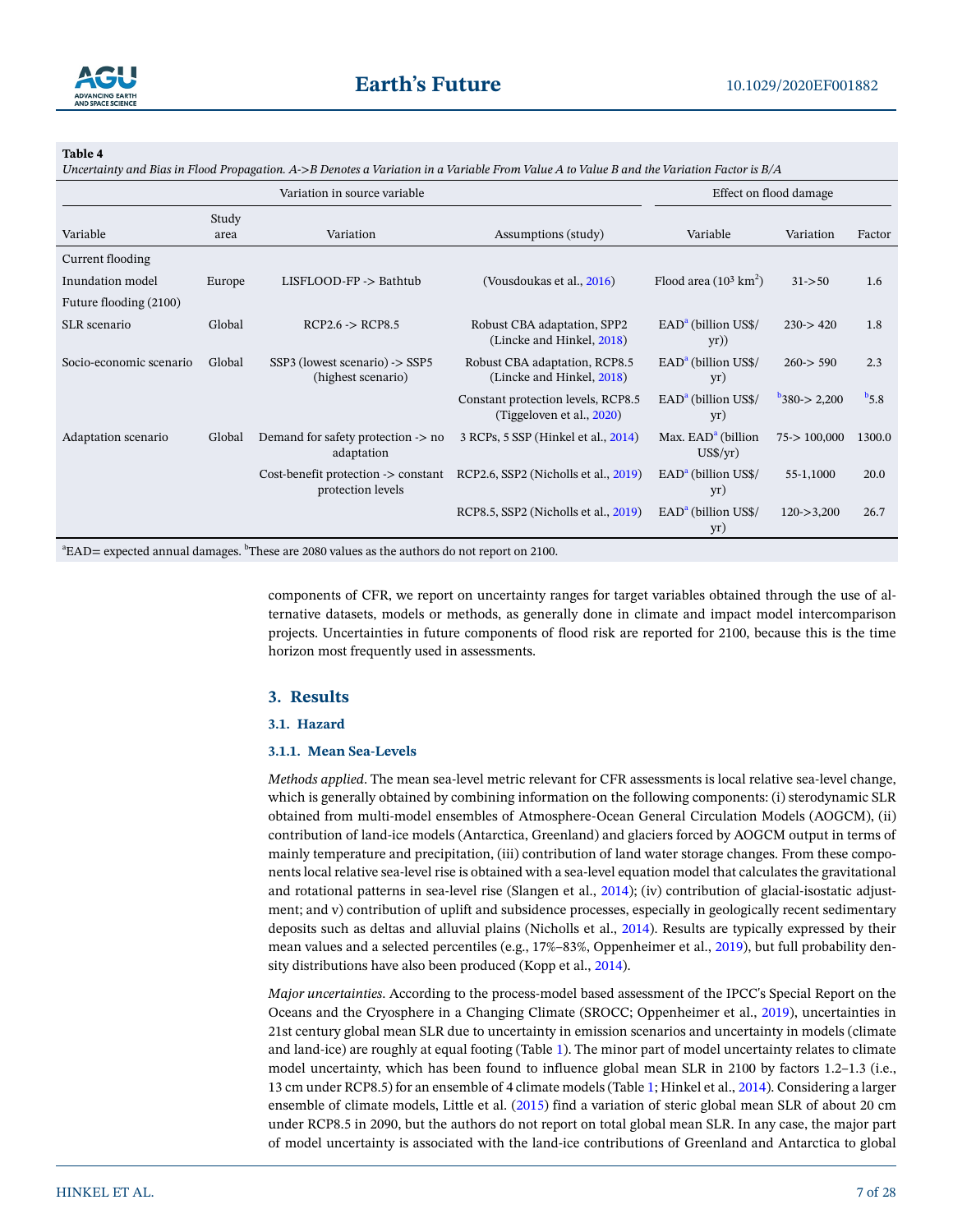

<span id="page-7-0"></span>*Uncertainty in Current and Future Exposure. A->B Denotes a Variation in a Variable From Value A to Value B and the Variation Factor is B/A*

| Variation in source variable |               |                                           | Effect on exposure                                          |                                                                            |                  |          |  |
|------------------------------|---------------|-------------------------------------------|-------------------------------------------------------------|----------------------------------------------------------------------------|------------------|----------|--|
| Variable                     | Study<br>area | Variation                                 | Assumptions (study)                                         | Variable                                                                   | Variation        | Relative |  |
| Current exposure             |               |                                           |                                                             |                                                                            |                  |          |  |
| <b>Elevation datasets</b>    | Global        | $SRTM \rightarrow GLOBE$                  | (Lichter et al., 2011)                                      | LECZ <sup>a</sup> area (10 <sup>3</sup> km <sup>2</sup> )                  | 2,400 > 2,800    | 1.2      |  |
|                              |               | SRTM90 -> CoastalDEM                      | Landscan-2010 (Kulp &<br><b>Strauss</b> , 2019)             | $LECZa$ population (millions)                                              | 780->1040        | 1.3      |  |
|                              |               | $SRTM \rightarrow GLOBE$                  | GRUMP (Hinkel et al., 2014)                                 | 100-year floodplain<br>$(10^3 \text{ km}^2)$                               | 660 > 1,200      | 1.8      |  |
|                              |               |                                           |                                                             | 100-year floodplain<br>population (millions)                               | $160 \div 310$   | 1.9      |  |
|                              |               | SRTM90 -> CoastalDEM                      | LandScan-2010 (Kulp &<br>Strauss, 2018)                     | 1-year floodplain population<br>(millions)                                 | $65 - 250$       | 3.8      |  |
|                              |               | SRTM90 -> GLL_DTM_v1                      | Vernimmen et al., (2020)                                    | Land below 2 m between<br>60°N and 56°S (10 <sup>3</sup> km <sup>2</sup> ) | $317 - 934$      | 2.9      |  |
| Population datasets          | Global        | LandScan -> GRUMP                         | SRTM (Hinkel et al., 2014)                                  | 100-year floodplain                                                        | $93 - 160$       | 1.7      |  |
|                              |               | population data                           | GLOBE (Hinkel et al., 2014)                                 | population (million)                                                       | $290 \div 310$   | 1.1      |  |
| Future exposure (2100)       |               |                                           |                                                             |                                                                            |                  |          |  |
| <b>SLR</b> scenarios         | Global        | $RCP2.6 \rightarrow RCP8.5$               | SSP2; 50th percentile SLR<br>(Merkens et al., 2018)         | 100-year floodplain<br>population (millions)                               | $149 - > 170$    | 1.1      |  |
|                              |               | 17th percentile -> 83rd<br>percentile SLR | RCP8.5; SSP2 (Merkens et al., 2018)                         |                                                                            | $155 - 187$      | 1.2      |  |
|                              |               | Without -> with wave<br>set up            | RCP8.5 (Kirezci et al., 2020)                               | 100-year floodplain<br>$(10^3 \text{ km}^2)$                               | $780 \div 820$   | 1.1      |  |
| Socio-economic               | Global        | Lowest $\rightarrow$ highest SSP          | (Merkens et al., 2016)                                      | LECZ population (millions)                                                 | $850 \div 1,200$ | 1.4      |  |
| scenarios                    |               |                                           | (Jones & O' Neill, 2016)                                    |                                                                            | $490 \div 1,100$ | 1.5      |  |
|                              |               | National -> regionalized                  | SSP1 (Merkens et al., 2016)                                 | LECZ population (millions)                                                 | $620 \geq 850$   | 1.4      |  |
|                              |               | population projections                    | SSP5; 50th percentile SLR; RCP6.0<br>(Merkens et al., 2018) | 100-year floodplain<br>population (millions)                               | $129 - 179$      | 1.4      |  |

*Note*. NR stands for values not reported.

a low elevation coastal zone.

mean SLR (van de Wal et al., [2019](#page-27-11)). Uncertainties in the ice-sheet contributions are high because some of the processes that may lead to large contributions by the end of the century are only captured in a highly parameterized way in state-of-the-art ice-sheet models. This includes hydrofracturing of ice shelves, leading to enhanced mass loss from the ice sheet by marine ice sheet or marine ice cliff instability (DeConto & Pollard, [2016;](#page-22-6) Pattyn et al., [2018\)](#page-25-15), or the development of dark ice surfaces due to inorganic matter or ice algae accumulating due to warmer and wetter conditions on the ice sheet of Greenland, which in turn accelerates surface melting (Tedstone et al., [2017](#page-26-11)). For this, and other reasons, expert elicitation studies (Bamber et al., [2019\)](#page-21-4) on the contributions of the ice-sheets to SLR consistently produce higher SLR estimates than process-model based studies, particularly for higher RCPs and higher percentiles. In these studies, 21st century global mean SLR is about twice as sensitive to model uncertainties (including expert judgment for ice-sheets) as compared to emission uncertainties (Table [1](#page-3-0)) for the 95% percentile.

Related to this, epistemic uncertainties exist on the covariance between the contributions of different components (Lambert et al., [2021\)](#page-24-9). Most studies use Monte-Carlo Analysis assuming complete independence, which certainly is not justified for some components as they are driven by the same climate forcing. Including this could significantly increase or decrease the uncertainty in the local relative SLR and thereby affect the higher and lower percentiles of the probability distribution function.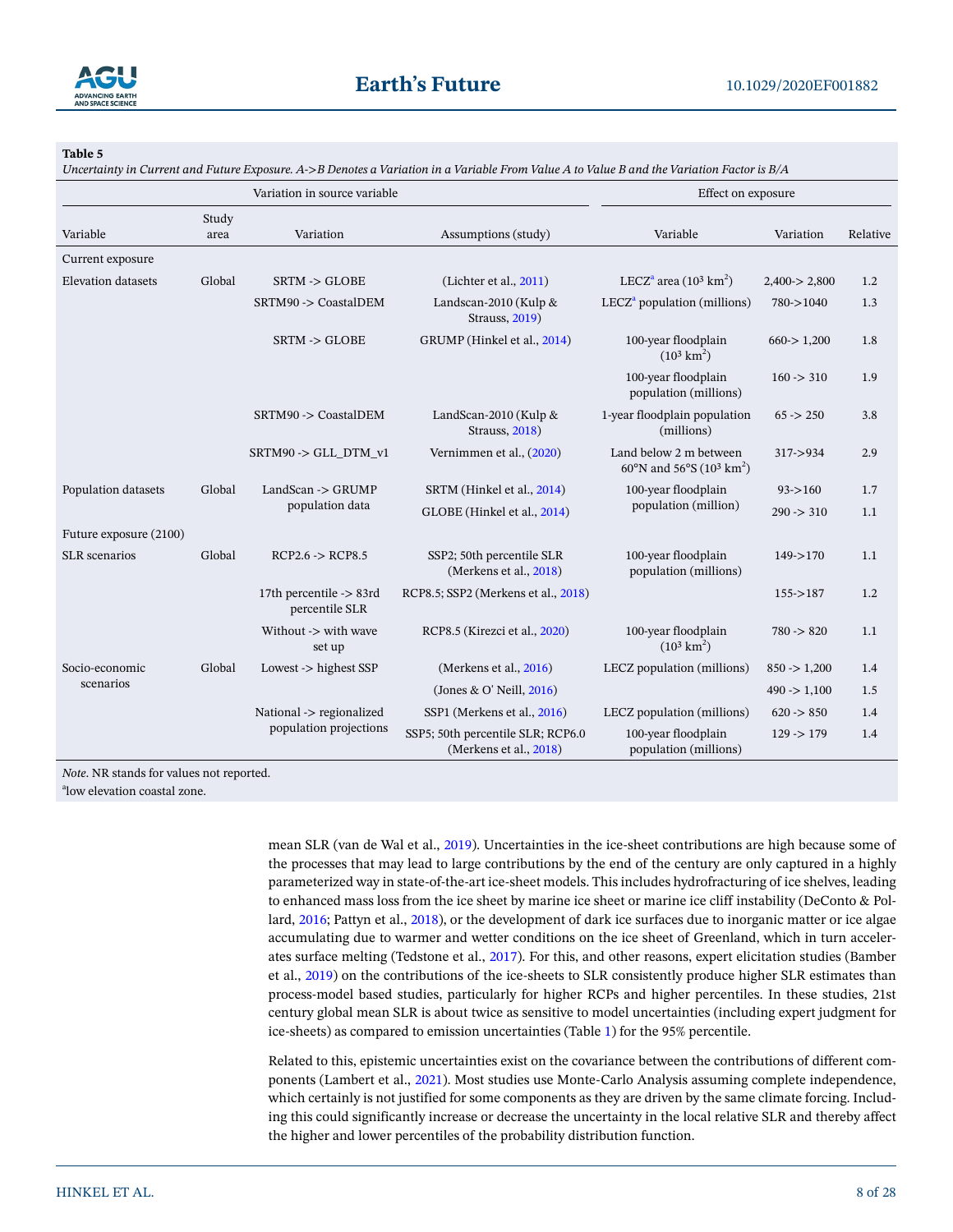

<span id="page-8-0"></span>*Uncertainty in Current Local Vulnerability and Flood Damage. A->B Denotes a Variation in a Variable From Value A to Value B and the Variation Factor is B/A*

|                                | Variation in flood damage |                                                                                  |                            |                              |           |        |
|--------------------------------|---------------------------|----------------------------------------------------------------------------------|----------------------------|------------------------------|-----------|--------|
| Variable                       | Study area                | Variation                                                                        | Assumptions (study)        | Variable                     | Variation | Factor |
| Depth-damage<br>function (DDF) | The Netherlands           | $2.5th$ -> 97.5th percentile using<br>alternative damage models                  | (de Moel<br>et al., 2012)  | Damage                       | <b>NR</b> | 8.0    |
|                                | Eilenberg (Germany)       | Lowest $\rightarrow$ highest damages of 7 different<br>river flood damage models | (Jongman)<br>et al., 2012) | Damage (million $\epsilon$ ) | 55 > 470  | 8.5    |
|                                | Rotterdam                 | No freeboard $\geq$ 50 cm freeboard                                              | (de Moel<br>et al., 2013)  | Damage                       | <b>NR</b> | 0.5    |
|                                | New York                  | local DDF (Aerts et al, $2014$ ) -><br>continental DDF                           | (Huizinga<br>et al., 2017) | Damage (billion $\epsilon$ ) | $44 - 99$ | 2.3    |
|                                | São Tomé and<br>Príncipe  | Local DDF -> country/continental scale<br><b>DDF</b>                             | (Parodi et al., 2020)      | Damage                       | <b>NR</b> | 16.0   |
|                                |                           |                                                                                  |                            |                              |           |        |

*Note*. NR stands for values not reported.

Another major dimension of local mean sea-level uncertainty is human-induced subsidence, which is mainly the enhancement of sediment compaction through the actions of humans, especially through ground-water withdrawal (Shirzaei et al., [2020;](#page-26-12) Syvitski et al., [2009\)](#page-26-13). The effect of this is small in terms of global mean sea-levels, but it is large in terms of flood risk, because coastal populations are preferentially located in subsiding locations such as the large river deltas and their associated cities in Asia. While the global average rate of mean sea-level rise is 3.3 mm/yr (Oppenheimer et al., [2019\)](#page-25-6), the average rate experienced in subsiding regions is currently up to three times faster at 8–10 mm/yr (Nicholls et al., [2021](#page-25-17)). Maximum current subsidence rates in some of the worst affected delta cities are as high as 120 mm/yr in Bangkok and 180 mm/yr in Jakarta (Erkens et al., [2015](#page-22-7); Herrera-García et al., [2021\)](#page-23-11). These rates are, however, difficult to extrapolate into the future, because even such high rates of subsidence can be reduced or stopped through appropriate water management measures, as has happened, for example, in Tokyo. The global effects of this uncertainty have therefore not been explored yet.

## **3.1.2. Extreme Sea-Levels**

*Methods applied*. Global data on ESL hazard is generated based on high frequency tide gauge records where available, and on numerical tidal, storm surge, wave and river models for ungauged locations and future conditions. Numerical storm surge simulations generated with process-based models are now becoming available at broad scales (Muis et al., [2020](#page-25-5); Vousdoukas et al., [2017](#page-27-5)). Computationally more efficient numerical models based on statistical relationships between surges and atmospheric pressure fields have demonstrated similar performance as process-based models, at least in some regions (Cid et al., [2018](#page-21-7); Rashid & Wahl, [2020](#page-26-14); Tadesse et al., [2020](#page-26-5)), but they require observations (or output from process-based models) for training and have not yet been applied for broad-scale CFR assessments. A new observation-based probabilistic assessment of ESL has recently been applied along the European coasts (Calafat & Marcos, [2020\)](#page-21-1), providing improved accuracy at both gauged and ungauged sites. Despite its promising performance, these types of models are still at their initial stages and further developments are needed for CFR.

*Tide-surge models* generally underestimate observed ESL by a few decimeters for the 100 years events on average (Table [2](#page-4-0)), but the underestimation of the surge models of the strongest events is much higher than the global average value. Differences between modeled and observed ESL are significantly larger in areas hit by tropical cyclones, specifically for large return periods, because the temporal and spatial resolution of climate reanalysis/simulations are insufficient to fully include the strong winds of tropical cyclones and do not contain a sufficient number of tropical cyclones to obtain reliable statistics of extreme values (Hodges et al., [2017](#page-23-12); Muis et al., [2020;](#page-25-5) Woodruff et al., [2013](#page-27-13)). For example, maximum observed ESL in New Orleans during hurricane Katrina have been found to be 2.7 to 4 times higher than simulated 1000-yr ESL (Muis et al., [2016\)](#page-25-18). Ongoing work is addressing these limitations. For example, using high-resolution climate data (Bloemendaal et al., [2018](#page-21-8)) or parametric wind models combined with best track data (Lin & Emanuel, [2016](#page-24-13)) are able to resolve the maximum surge height within centimeters (Haigh et al., [2014\)](#page-22-5).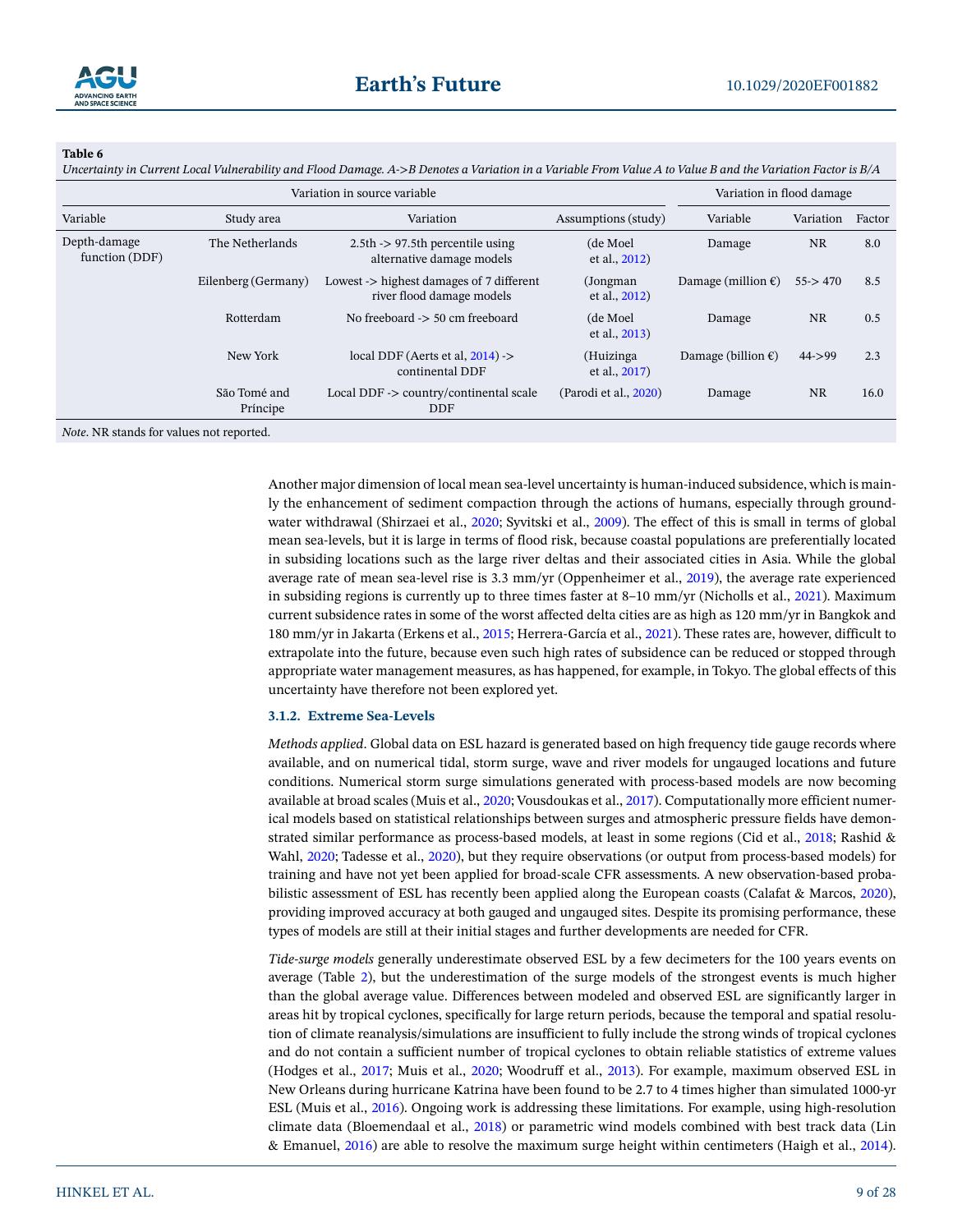Furthermore, synthetic resampling techniques can be applied to extend the observed records to thousands of years (Bloemendaal et al., [2020](#page-21-9); Emanuel et al., [2006](#page-22-10)).

*Wave set-up and run-up*. Wind-waves contribute to ESL via three processes: infragravity waves, wave setup and wave runup (Dodet et al., [2019](#page-22-11)) with uncertainties associated with each, introduced via uncertainties in: (i) offshore wave characteristics, that is, how well observed or simulated they are, which will be described in the next subsection; and (ii) how waves propagate and interact with the nearshore morphology and coastal profile. Considering wave contributions to ESL via process-based modeling is challenging at broad scales, due to the computational cost of large-scale numerical models with the necessary high spatio-temporal resolution, and a lack of observational records as coastal tide-gauges are generally preferentially positioned in locations sheltered from any contribution from wind-waves. As a result, only a few broad-scale CFR assessments have considered the contribution of wave-set up to coastal flooding, and those that have, used simple parameterisations dependent on offshore wave information and coastal morphology (Kirezci et al., [2020;](#page-23-8) Vousdoukas et al., [2018](#page-27-3)). Alternative parameterizations for assessing wave set up for sandy coasts are available, for example, setup  $= 0.2*$  Hs by Holthuijsen ([2010\)](#page-23-14), or that of Stockdon et al. ([2006\)](#page-26-15), which have been applied globally for beach shorelines (Melet et al., [2020](#page-24-14); Rueda et al., [2017;](#page-26-16) Vitousek et al., [2017](#page-27-4)) or modified for other environments such as coral reefs (Beck et al., [2018](#page-21-10)).

The simple parameterization of Holthuijsen ([2010\)](#page-23-14) can significantly overestimate wave-setup locally. For example, using a local coupled surge-wave model, Amores et al. [\(2020](#page-21-11)) find a wave set-up of 40 cm caused by waves with a significant height of about 800 cm during the storm Gloria in the north-western Mediterranean, as compared to 160 cm that would be obtained by applying the Holthuijsen [\(2010](#page-23-14)). One major uncertainty in applying other parametrizations that rely on input parameters such as beach slope is the lack of broad-scale data on morphology across the shoreface (nearshore, foreshore and backshore), due to the lack of an observing system capable of measuring this at an affordable cost and appropriate spatio-temporal scales. To circumvent the problem, global studies have assumed a constant beach slope, for example, 0.1, by Melet et al. [\(2018\)](#page-24-15), which can locally over- or under-estimate wave set-up given that observed beach slope ranges between 0.001 and 0.6 (10th to 90th percentiles) globally (Athanasiou et al., [2019](#page-21-12)). On a global average, the contribution of wave-set up to ESL is relatively small (Kirezci et al., [2020\)](#page-23-8), but wave-set up can locally reach 40–50 cm under strong storm conditions (Amores et al., [2020](#page-21-11); Bertin et al., [2015\)](#page-21-13).

Wave-run up contributions were considered in broad scale studies by Melet et al. ([2018](#page-24-15), [2020\)](#page-24-14). While these contributions are short time scale (on order of wind-wave frequencies) and unlikely to lead to sustained flooding, they can play an important role in initializing failure of coastal defenses such as dikes or dunes. Runup estimates are very sensitive to beach slope assumptions (Stockdon et al., [2006\)](#page-26-15).

*Statistical dependencies between ESL components*. Further bias in broad-scale assessments of ESL is introduced through the non-consideration of the statistical dependence between surge, tide, river discharge and wave contributions to ESL. While tides are the major contributor to ESL globally (Merrifield et al., [2013\)](#page-25-20), nonlinear tide-surge interactions are generally not considered in broad-scale assessments of ESL, which can overestimate ESL by up to 70 cm at some locations (Arns et al., [2020\)](#page-21-5). Similarly, broad-scale ESL assessments generally do not include the influence of river discharge on ESL in river deltas and estuaries. This effect has not been quantified for river months at global scale, but it has been found that including the coastal ESL into river flood models increases extreme water levels on average by about 10 cm for many global deltas and estuaries (Eilander et al., [2020](#page-22-12); Ikeuchi et al., [2017\)](#page-23-15). Finally, the occurrence of high storm surges and wind waves is correlated at about 55% of the global coastline, and neglecting this effect can underestimate the contribution of wave setup to ESL significantly (Marcos et al., [2019](#page-24-3)). This also holds true for many ESL records from tide gauge locations, as gauges are usually located in wave-sheltered harbors and hence underestimate the contribution of waves to ESL (Lambert et al., [2020\)](#page-24-16).

*Extreme value analysis (EVA) methods*. Uncertainties in ESL also arise from the different extreme value analysis (EVA) methods regarding the selected frequency analysis approach, statistical model applied and the return period curve fitting (Buchanan et al., [2017](#page-21-14); Hamdi et al., [2014](#page-23-16); Wahl et al., [2017](#page-27-1)). The Gumbel distribution, for example, which has been extensively used in broad-scale ESL studies (Hunter, [2012;](#page-23-17) Hunter et al., [2013;](#page-23-18) Muis et al., [2016](#page-25-18)), tends to overestimate global return levels by 22 cm on average as compared to the Generalized Pareto Distribution (Wahl et al., [2017](#page-27-1)). In many studies, stationary EVA models are applied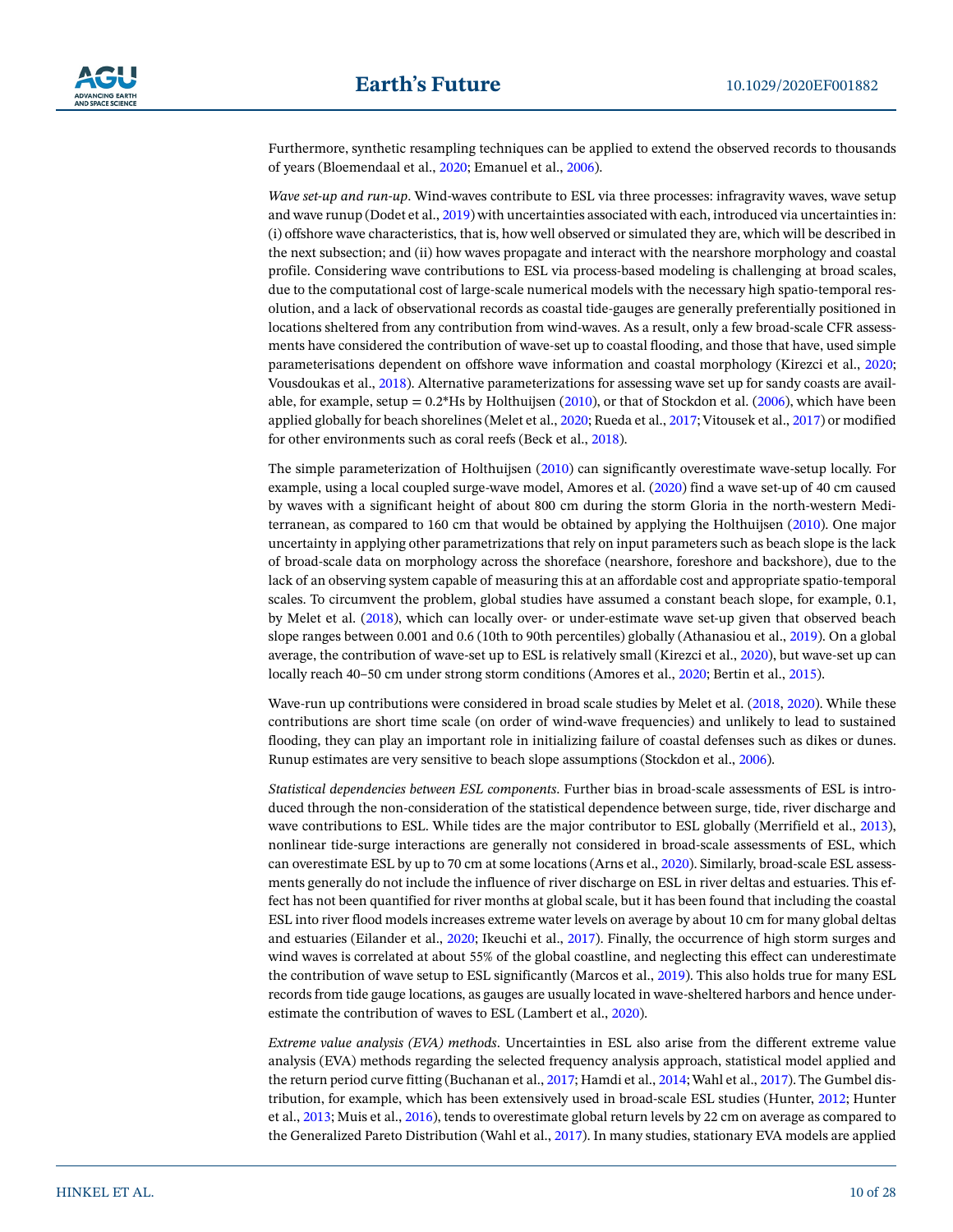to quasi-stationary slices of data, typically with a length of 30 years (Vousdoukas et al., [2016\)](#page-27-14). Nonstationary EVA methods enable studying time-varying return levels and thus increase the sample, generally leading to a decrease of the statistical uncertainty (Menendez et al., [2009;](#page-24-17) Mentaschi et al., [2016\)](#page-25-3).

Furthermore, limitations in the observational data set, including short length of the time series, lack of representativeness and, associated to this, a lack of observed strong events, limits the accuracy of ESL estimates, in particular for long period return levels (Table [2](#page-4-0)). Globally, Wahl et al. [\(2017\)](#page-27-1), for example, quantified that the 100-year ESL increases about 15 cm on global average, and up to more than half a meter at certain locations, when 70 years instead of 20 years of observations are used. This effect is specifically pronounced if exceptionally large extreme events have not been included in the extreme value analyses. Including such events, either by updating return levels after large events or by extending tide gauge records with information on ESL found in historical documents or through modeling efforts (see section on Tide-surge models) can reduce these uncertainties. For example, integrating historical records into the tide gauge record of Venice increases the 50-year ESL by factor 1.3 (Marcos et al., [2009\)](#page-24-18). Decadal variability of 50-year ESL has been found to lie at around 10 cm (Marcos et al., [2015;](#page-24-4) Menendez & Woodworth, [2010](#page-24-19); Rashid et al., [2019\)](#page-26-17).

*Future ESL*. At broad-scales estimates of future ESL have been generally produced by considering the following two climate change effects separately: (i) effects of mean SLR on ESL (*mean SLR forcing*, hereafter) are captured by displacing ESL distributions upwards (or downwards) with changes in mean sea-levels, which means that the uncertainties involved are those related to mean sea-levels presented above; and ii) effects of changing atmospheric conditions on ESL (*atmospheric forcing* hereafter) are assessed by forcing surge models with wind and pressure data from climate models. The latter effect has been studied less at broad scales, but generally this effect is much smaller as compared to the former, estimated to influence ESL by less than 10% on global average under RCP4.5 and RCP8.5 (Vousdoukas et al., [2018](#page-27-8)). These estimates are median values based on multi-model ensembles and locally changes in storminess can have a larger effect on ESL, either positive or negative. Further uncertainties in estimating future ESL that have hardly been quantified at broad scales include ocean model errors related to the reduced spatial resolution of both the meteorological forcing and model grid (Calafat et al., [2014;](#page-21-15) Conte & Lionello, [2013](#page-22-13)).

Uncertainties related to *future tides*, which change due to a number of processes including mean sea-level change (Haigh et al., [2020](#page-23-19)) have generally not been considered in broad scale CFR analysis. SLR alters tides by reducing bottom friction, changing resonance properties and increasing reflection at the coast (Idier et al., [2017](#page-23-20)). The effect of SLR on tides has been estimated to be smaller than  $\pm 16$  cm change in MHW under 1 m SLR at the 136 largest coastal cities, assuming a fixed coastline (Pickering et al., [2017](#page-25-21)).

A further source of uncertainty in future ESL relates to *local nearshore effects of rising mean-sea levels on waves, tides and surges* Arns et al., [2015;](#page-21-16) Du et al., [2018;](#page-22-14) ;Roland et al., [2012;](#page-26-18) Schmitt et al., [2018;](#page-26-19) Zijl et al., [2013](#page-27-15)). For example, sea-level rise increases shallow water depth, which can increase tidal ranges and surges by reducing damping friction. Furthermore, deeper nearshore waters reduce wave set up but increase wave amplitudes and hence wave runup in the case of rigid/fixed coastlines (Cheon & Suh, [2016\)](#page-21-17). In the case of sandy beaches that are able to retreat landwards wave setup will remain constant, since the beach profile will not change. These effects are specifically pronounced in shallow continental shelf areas such as the German Bight, where it has been found that these effects have the same order of magnitude as the direct increase of ESL through mean sea-levels (Arns et al., [2017\)](#page-21-18). While some of these effects are beginning to be captured globally, for example, the effects of SLR on tides (Haigh et al., [2020\)](#page-23-19) and tide-surge dynamics (Muis et al., [2020](#page-25-5)), these effects have so far not been considered in broad-scale CFR analysis.

*Combining MSL and ESL*. Finally, for the interpretation of projections of future ESL, it is important to note that different approaches have been applied for combining MSL and ESL. One approach adds ESL distribution to deterministic scenarios of MSL (Hallegatte et al., [2013;](#page-23-4) Hinkel et al., [2014](#page-23-5)) and the other approach convolutes ESL distributions with probabilistic sea-level scenarios (Buchanan et al., [2017](#page-21-14); Vousdoukas et al., [2018](#page-27-8)). Care needs to be taken, because the resulting future ESL distributions have different interpretations. In the former case, the ESL distribution attained represents a possible ESL that could occur in the future under the assumption that the chosen deterministic SLR scenario materializes. In the latter case, the future distribution of ESL attained will never materialize (i.e., probabilistic scenarios do not materialize by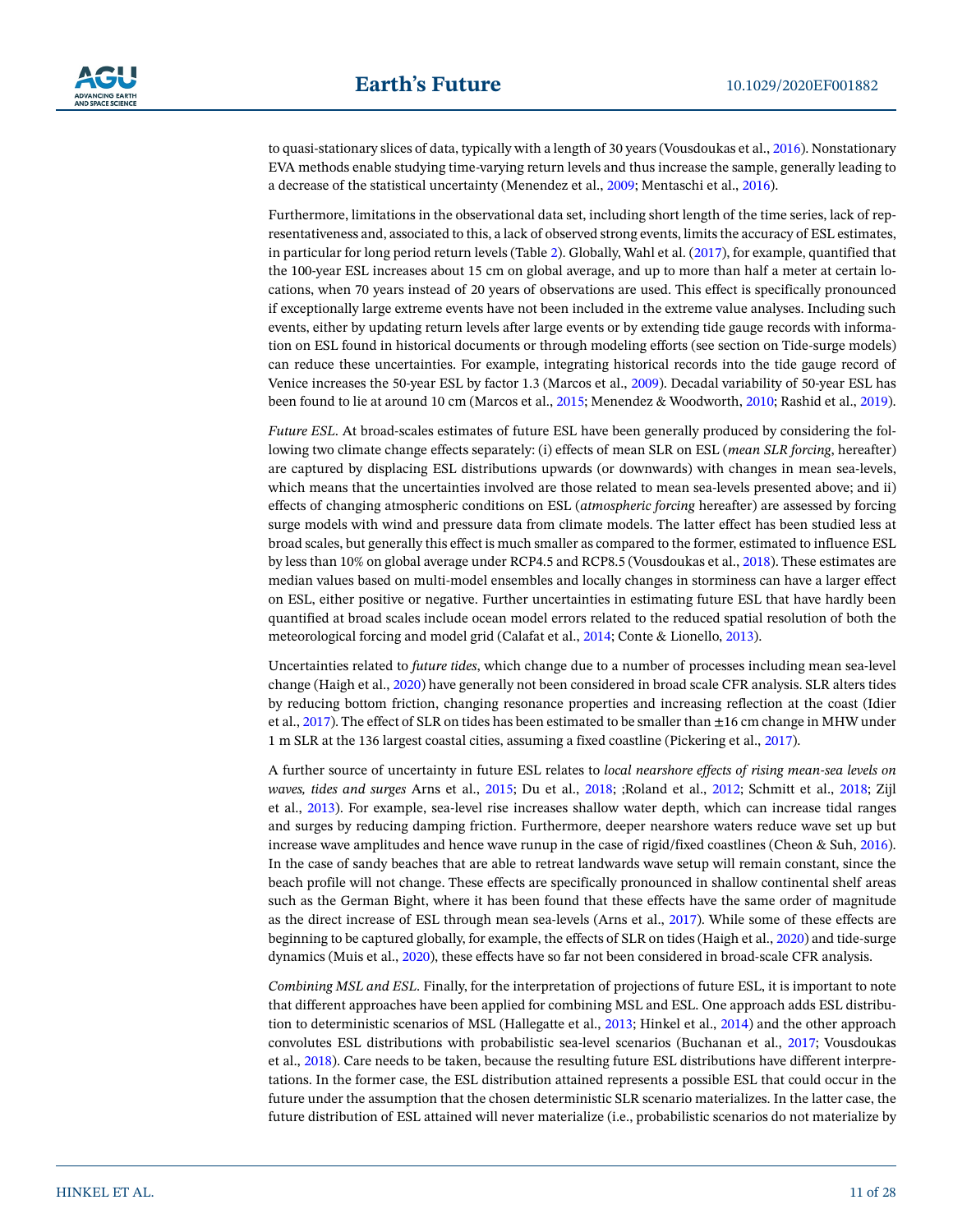

definition). The obtained distribution rather represents the likelihood of occurrence of a specific ESL at a given moment in the future.

## **3.1.3. Wind Waves**

*Methods applied*. In-situ wave observations (wave buoys) provide measurements of the full wave spectrum in deep waters, thus resolving wave period and length. Wave buoys are, however, sparsely distributed globally, have limited record lengths and, in many instances, there are homogeneity issues due to changing buoy measuring platforms (Gemmrich et al., [2011\)](#page-22-15). Globally wave observations have been available for the last 40 years from satellite altimetry, but this provides only information on wave heights at low temporal resolution (∼10 days) and not on wave periods or directions. Hence, understanding global-scale wave characteristics relies heavily on numerical models, typically third-generation spectral models such as Wavewatch III (Tolman, [2009\)](#page-26-20), WAM (Komen et al., [1996\)](#page-24-20) or SWAN (Booij et al., [1997](#page-21-19)) or statistical models that capture the relationships between wave heights and atmospheric fields (Camus et al., [2011](#page-21-20); Wang et al., [2014](#page-27-16)).

*Current wind waves*. Averaged over broad-scales, models simulate wave heights remarkably well, but variations in calibration data (observed waves) and forcing products (surface winds of varying spatial or temporal resolution) can lead to significant uncertainties (Table [3\)](#page-5-0), typically greatest for the extreme waves, which are also those most relevant for flood risk. Low space-time resolution increases the uncertainty related to numerics in dynamical wave models and model calibrations can be resolution dependent. Furthermore, subscale processes such as unresolved islands can have significant consequences on the model skill if not properly parameterized (Mentaschi et al., [2020;](#page-25-22) Tolman, [2003\)](#page-26-21). Locally, the uncertainty in extreme waves is thereby stronger for events dominated by mesoscale dynamics (Mentaschi et al., [2015\)](#page-24-21), notably for tropical cyclones, for which increasing model resolutions can increase maximum wave heights significantly (Table [3](#page-5-0)). Similar to the surge component of sea-level hazard discussed above, model calibration and validation during tropical-cyclones is hampered by the scarcity of observations. Uncertainties in wave period and direction, which are equally important for the wave-related coastal flooding, are greater compared to wave heights.

Low spatial resolution of wave models is also a particular limitation for the coastal and nearshore zone, as the nearshore wave dynamics, such as wave setup, are poorly resolved (Saulter et al., [2017](#page-26-22)). Model resolution (spatial and spectral) also limits representation of important processes in determining wave driven coastal sea-level, for example, infragravity waves. Generally, the comparison between climate change wave studies is hampered by the inconsistency of wave variables reported (Morim et al., [2018](#page-25-23)).

*Future wind waves*. Broad scale ESL studies and CFR assessments commonly assume wave climate stationarity (Kirezci et al., [2020;](#page-23-8) Melet et al., [2018;](#page-24-15) Vitousek et al., [2017\)](#page-27-4). Of studies that consider climate driven changes in wave characteristics, uncertainties in projections of future offshore wave conditions are dominated by uncertainties in future forcing from climate models, followed by wave model uncertainty and RCP uncertainty has the smallest contribution. Climate model uncertainty is globally significant and an order of magnitude larger than climate scenario uncertainty (Wang et al., [2015\)](#page-27-17). Using an ensemble of 148 wave climate projections using different global climate and wave models shows robust changes in at least one parameter of wave climate (significant wave height, wave period and wave direction) for about 50% of the ocean (Morim et al., [2019\)](#page-25-4). Under RCP4.5, however, all robust changes in wave climate fall within the present-day natural variability, but under RCP8.5 changes exceed this over ∼50% of the world's ice-free ocean area. Other sources of uncertainty include unresolved forcing characteristics, for example, tropical cyclones (Appendini et al., [2017](#page-21-21); Timmermans et al., [2017](#page-26-9)) and those associated with model resolution and uncertainties surrounding EVA methods.

Nearshore wave climate is generally more sensitive to climate change than offshore wave climate due to effects of SLR on coastal morphology (e.g., deeper waters) (Wandres et al., [2017](#page-27-18)). Uncertainties surrounding future coastal morphology including, for example, issues around sediment availability and shoreface slope changes (Cowell et al., [1995](#page-22-16); Goodwin et al., [2006\)](#page-22-17) and reef stability (Hongo et al., [2018](#page-23-21)) have, however, not been explored at broad-scale.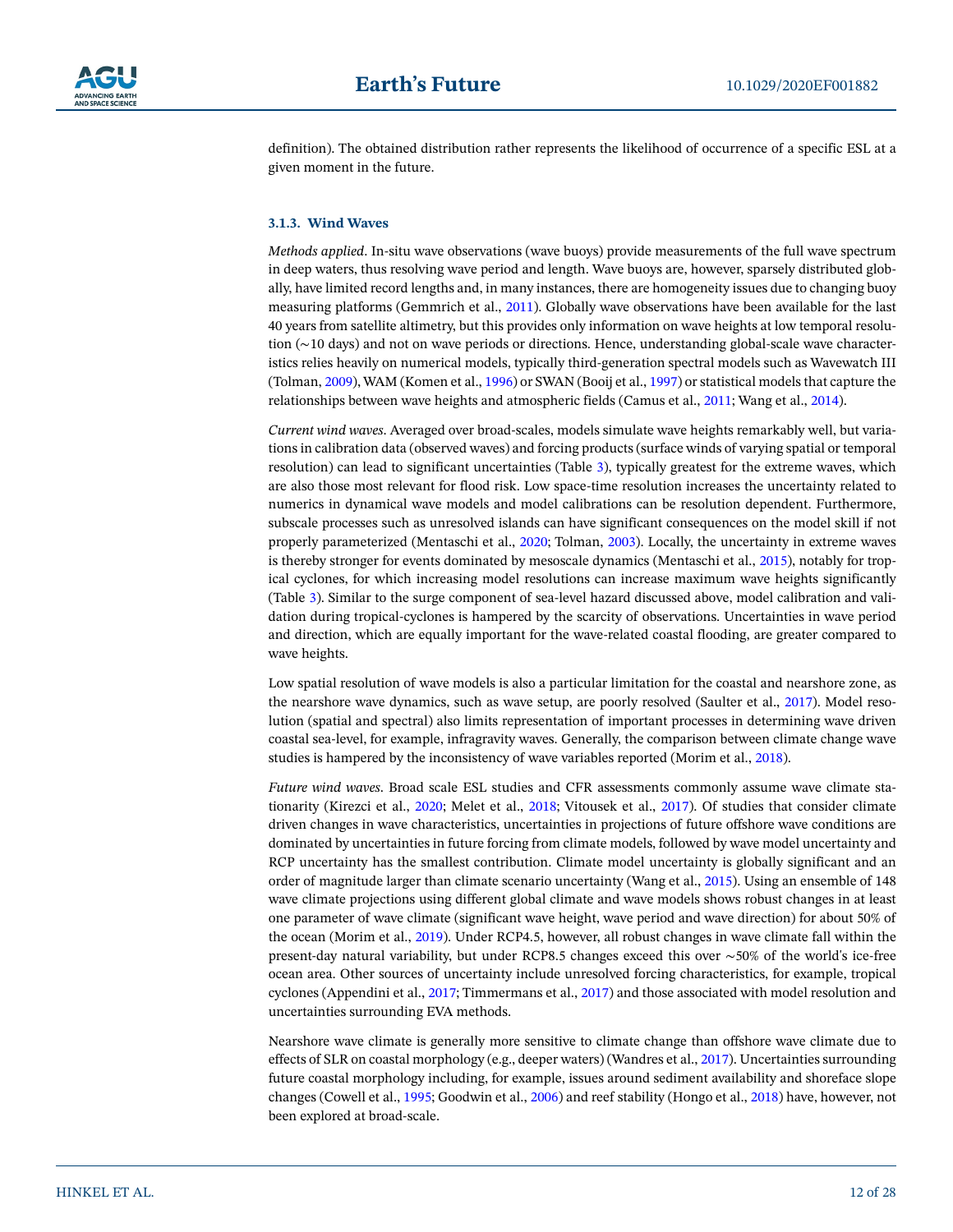



<span id="page-12-0"></span>**Figure 2.** Defense failure mechanisms.

#### <span id="page-12-1"></span>**3.2. Hazard Propagation**

*Processes and methods applied*. The propagation of mean and extreme sea-levels into the hinterland causing coastal flooding is shaped by how sea levels interact with the coastal profile including the natural (e.g., dunes) and artificial (e.g., dikes, seawalls) flood barriers in place. The presence or absence of coastal protection and its design standard have large effects on flood extent and depth. If no barriers exist, ESL propagate inland where they exceed land elevation. Where barriers are present, flooding is caused by the following three *failure mechanisms*: (i) *defense overtopping* by waves, if wave runup exceeds the height of the defenses; (ii) *defense overflowing* by ESL, if ESL exceed the height of the defenses; and (iii) *defense breaching,* where part of the defense is removed by ESL and waves, or geotechnical failure (Figure [2](#page-12-0)). Furthermore, different types of inundation models are applied to assess flood propagation, ranging from static, bathtub approaches to hydrodynamic models.

*Defense failure mechanisms*. The uncertainties of many of the above processes have only been quantified at local scales (Le Cozannet et al., [2015\)](#page-24-22). Modeling defense failure mechanisms, in particular wave overtopping and breaching, requires high resolution hydro-morphodynamic modeling and data on coastal profiles and defense designs, which are not available at broad scales. Hence broad scale CFR assessments have either: (i) focused on flood exposure and ignored coastal protection (Hanson et al., [2011\)](#page-23-22); (ii) only considered overflow but not breaching (Vousdoukas Bianchi, et al., [2018\)](#page-27-3); or (iii) only considered breaching assuming that once an ESL exceeds defense heights, defenses breach and fail completely (Diaz, [2016](#page-22-2); Hinkel et al., [2014;](#page-23-5) Lincke & Hinkel, [2018](#page-24-1); Tamura et al., [2019](#page-26-23)), or a combination of the latter two (Hallegatte et al., [2013](#page-23-4)). Ignoring coastal protection is misleading because extensive defense systems exist in developed and well populated coastal locations around the world, with notable concentrations in East Asia and North-West Europe, and many populated deltas (Oppenheimer et al., [2019](#page-25-6)). Concentrating on defense overflow considers that flood defenses may still provide some protection even if ESL exceeds their height, as defenses still reduce the amount of water flowing into the floodplain. However, it has also been found that coastal defenses often breach once overflow occurs (Hall et al., [2003](#page-23-23)). These different approaches have not been compared, and the uncertainties have not been assessed at broad-scales, but have been shown to be large at local scale. For the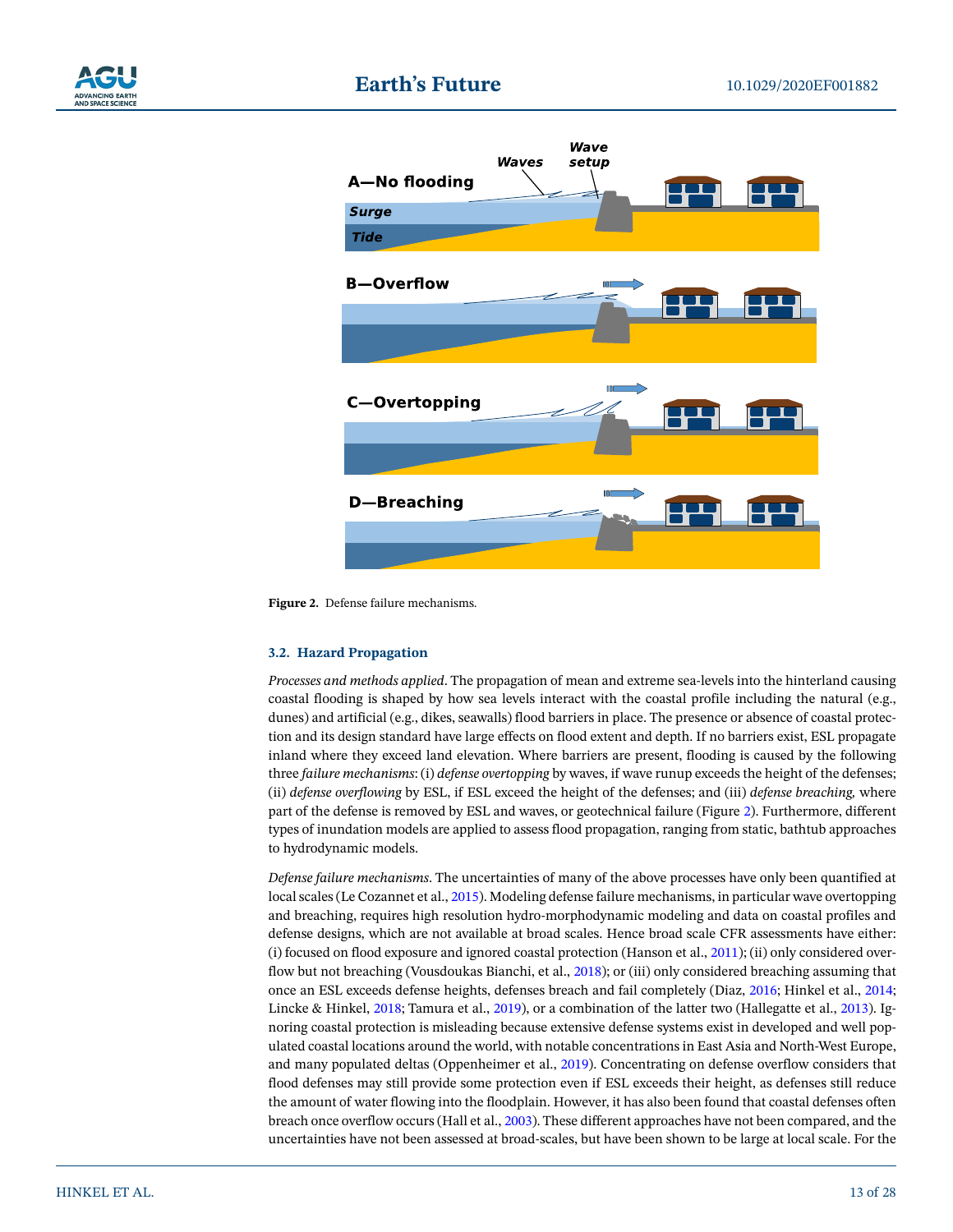Solent in the UK, for example, it has been shown that switching from simulating overflow to overtopping and breaching increases the number of properties inundated by factor 3.7 (Wadey et al., [2012\)](#page-27-19). Not considering wave overtopping in broad-scale analysis leads to an underestimation of CFR in areas in which flooding is wave-dominated as found in mid to low latitudes such as western Australia, eastern Madagascar, the Maldives and small islands in the Pacific (Beetham & Kench, [2018](#page-21-22); Rueda et al., [2017;](#page-26-16) Wadey et al., [2017](#page-27-20)).

*Current protection levels*. Independent of how defense failure mechanisms are modeled, there is a large uncertainty on current protection levels, because data on the presence of coastal defences, their nominal protection standard, probability of failure, and maintenance level are not systematically available at broad scales. While efforts are underway to collect some of this data (e.g., the FLOPROS database by Scussolini et al., [2016](#page-26-24)), expert judgment and modeling is presently required to fill the large gaps. For example, Yohe and Tol ([2002\)](#page-27-21) and Hinkel et al. [\(2014](#page-23-5)) model protection standards as a function of societal wealth and land use/population density. For the 136 largest coastal cities in the world using data supplemented by expert judgment it was estimated that 60% of city defences are below 1 in 100 years, 30% are 1-in-100 years, and 10 per cent were above 1-in-100 years up to 1 in 10,000 years for Amsterdam and Rotterdam in the Netherlands, where the highest defense standards in the world are presently found (Hallegatte et al., [2013](#page-23-4)). Using the FLOPROS modeling approach, Tiggeloven et al. [\(2020](#page-26-4)) have also estimated coastal flood protection for all regions of the world. Uncertainty in resulting protection levels differs substantially between regions but this has hardly been explored.

*Inundation modeling*. Local scale process-based inundation models are computationally too expensive for broad-scale analysis and require high resolution topographic data that are not readily available. Therefore, broad-scale studies have applied either computationally more efficient reduced-complexity models like LISFLOOD-FP (Bates et al., [2010\)](#page-21-23), for example, at European scales (Vousdoukas et al., [2016\)](#page-27-10), or a static inundation model (i.e., a bathtub approach) in which the coastal water levels are projected inland across the floodplain where defences are overtopped (Diaz, [2016;](#page-22-2) Hallegatte et al., [2013;](#page-23-4) Hinkel et al., [2014](#page-23-5); Lincke & Hinkel, [2018](#page-24-1); Tamura et al., [2019\)](#page-26-23). Locally, the static approach has been found to overestimate flood extents in flatter terrains as compared to dynamic approaches by factor 0.5–2, when the main flooding process involved is overflow (Breilh et al., [2013](#page-21-24); Gallien, [2016](#page-22-18); Ramirez et al., [2016](#page-26-25); Seenath et al., [2016\)](#page-26-26). At broad scales, this has hardly been assessed. Only one study has compared the bathtub approach with LISFLOOD at the European scale, finding that flood extents using the former are about 1.6 times larger than using the latter (Vousdoukas et al., [2016](#page-27-10)). In this context it should be noted that hydrodynamic models are not necessarily providing better results either, but need to be calibrated to regional circumstances, which is difficult at broad scales. In terms of flood damages, both approaches have been found to produce similar results for Europe (Vousdoukas et al., [2020](#page-27-2)), which could be explained by an overestimation of the protective effect of defenses being overflown in the dynamic approach, as discussed above.

Irrespective of the type of inundation model applied, other key uncertainties relate to the accuracy of digital elevation model (discussed in the next Subsection), its resolution and, in the case of hydrodynamic approaches, data on surface roughness. As a pixel represents the average elevation height, lower resolutions lead to simplifications and smoothing of the terrain, having indications on the modeling of the flood propagation. For example, increasing the resolution of Lidar data from 100 to 10 m and using a hydrodynamic inundation model has been found to double the 100-year coastal floodplain in Faro, Portugal (Vousdoukas et al., [2018](#page-27-22)). In contrast, in North Carolina it was found that increasing the DEM resolution from 15 to 6 m using a bathtub 8-side connectivity model reduces the area below 1.1 m by factor 0.8 (Poulter & Halpin, [2008](#page-25-24)).

*Future adaptation*. Many CFR assessments do not consider human adaptation when assessing future flood risk, which leads to an overestimation (called no adaptation bias hereafter) of CFR by 2–3 orders of magnitude under SLR in 2100 (Oppenheimer et al., [2019;](#page-25-6) Hinkel et al., [2014,](#page-23-5) Table [4\)](#page-6-0). There is wide consensus, both in the flood risk literature generally (Aerts et al., [2018;](#page-20-4) Di Baldassarre et al., [2015](#page-22-19); Haer et al., [2019\)](#page-22-20), and the coastal flood risks literature specifically (Hinkel et al., [2014](#page-23-5); Oppenheimer et al., [2019](#page-25-6); Wong et al., [2014\)](#page-27-7), that assuming no adaptation is not a plausible scenario for several reasons. Coastal adaptation, specifically the form of building and enhancing coastal defenses, is widespread today, very effective in re-ducing CFR and societies have a long history of reducing CFR through adaptation (Charlier et al., [2005\)](#page-21-25). This specifically includes these places where potentially the highest coastal flood damages could occur,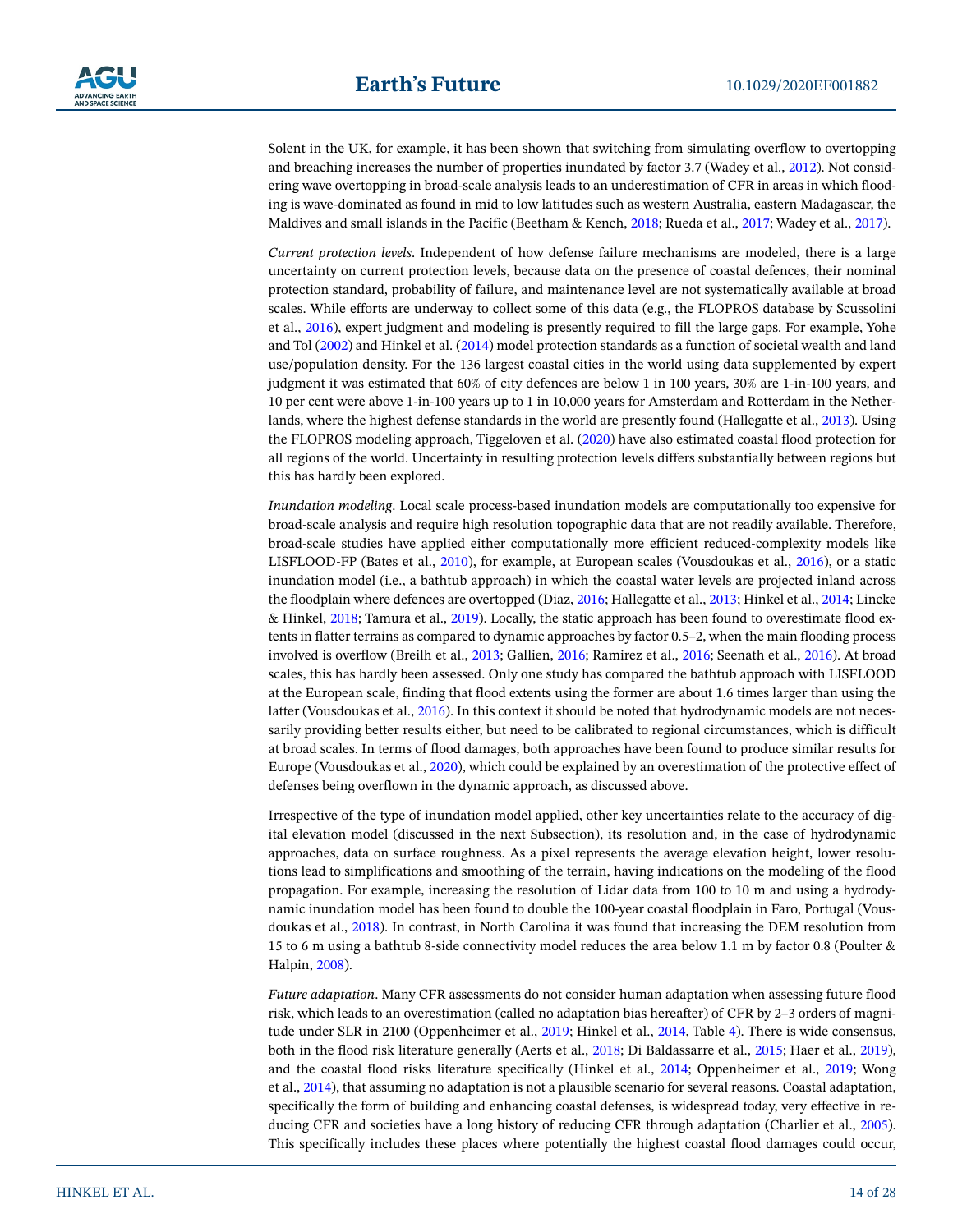

such as urban areas in river deltas, where local sea-levels have risen by up to several meters due to human-induced subsidence during the last 100 years (See Section [3.1.1\)](#page-6-1). Furthermore, coastal urban areas are also those places where protection is economically very favorable, with benefits of protection being much higher than its costs during the 21st century, even under high SLR scenarios, which suggest that this approach will be widespread in the future (Aerts et al., [2014](#page-20-3); Hallegatte et al., [2013](#page-23-4); Hinkel et al., [2018;](#page-23-24) Lincke & Hinkel, [2018;](#page-24-1) Oppenheimer et al., [2019](#page-25-6); Scussolini et al., [2017\)](#page-26-27). As a result, the bias introduced by not considering adaptation in assessing CFR is very large.

But even when considering adaptation, uncertainties in future CFR are large, because a wide range of alternative coastal adaptation scenarios are plausible for several reasons. First, current adaptation practise is diverse, ranging from high flood hazard standards over cost-benefit analysis to large adaptation deficits (Bisaro et al., [2020;](#page-21-26) McEvoy et al., [2021](#page-24-23); Nicholls et al., [2019](#page-25-14)). Second, adaptation has been mostly reactive depending on the experience of an extreme sea-level event (Rasmussen et al., [2021\)](#page-26-28). Third, social conflicts often impede adaptation efforts and it is impossible to predict how this will evolve in the future (Hinkel et al., [2018](#page-23-24)).

Despite adaptation scenarios uncertainty being large, this has hardly been explored at broad scales. Adaptation modeling has almost exclusively focused on coastal protection and most studies have thereby focused on normative adaptation models such as maintaining protection levels (i.e., the annual probability of being flooded) constant (Hallegatte et al., [2013;](#page-23-4) Hoozemans et al., [1993](#page-23-25); Nicholls et al., [2019](#page-25-14); Tiggeloven et al., [2020](#page-26-4)), static cost-benefit analysis (Diaz, [2016;](#page-22-2) Nicholls et al., [2019;](#page-25-14) Tiggeloven et al., [2020](#page-26-4); Vousdoukas et al., [2020](#page-27-2)), and robust adaptation using the criterion of benefit-cost ratios (Lincke & Hinkel, [2018](#page-24-1)). Based on these kinds of models it was found that alternative adaptation scenarios influence CFR in 2100 by factors of 20–27 (Nicholls et al., [2019](#page-25-14), Table [4](#page-6-0)). Future work is needed to also explore other adaptation options such as accommodation, retreat and advance and it is expected that this will increase the adaptation scenarios uncertainty range. Furthermore, descriptive models, which are models aiming at mimicking actual human adaptation behavior, have not much been developed, with the exception of Hinkel et al. ([2014](#page-23-5)), who applied an econometric model that explains observed protection levels through socio-economic indicators.

*Future shoreline change*. Another set of uncertainties is related to future shoreline change and the feed-back that coastal adaptation has on this in terms of preventing shoreline change. Generally, broad-scale assessments of CFR assume that the shorelines (and beach morphology) will not change, which is obviously not generally the case. Currently about 24% of the global sandy beaches are eroding at rates exceeding 0.5 m/ yr and 28% are accreting (Luijendijk et al., [2018\)](#page-24-24). SLR could lead to a complete loss of 50% of the world's sandy beaches (Vousdoukas et al., [2020](#page-27-23)) and local studies show that these effects alter flood extent (Passeri et al., [2015](#page-25-25)). Furthermore, it has been shown that allowing the shoreline to retreat with SLR (rather than fixing the coastline through protection) influences tidal characteristics and extreme water levels and hence flooding (Idier et al., [2017](#page-23-20)).

#### **3.3. Exposure**

*Methods*. The broad-scale assessment of exposure of land, population and assets is based on combining elevation data with spatially explicit datasets of population and land-use, and, in the case of exposure to ESL, applying inundation models for assessing the exposure to a flood with a given return period (e.g., 100 year flood). Hence, the main uncertainties in assessing current exposure are associated with the accuracy of the underlying elevation, population and asset datasets. If exposure relative to a given ESL is assessed, then uncertainties in hazard and hazard propagation as discussed in Sections [3.1](#page-6-2) and [3.2](#page-12-1) also play a key role. Generally, there is little information and systematic exploration of the error introduced in exposure estimates through data (in-)accuracy. However, a range of studies has explored the uncertainty in exposure through applying alternative datasets.

*Elevation data*. Large uncertainties in exposure are associated with the accuracy of near-global digital elevation models (DEM). Most of these are digital surface models (DSM) and not digital terrain models (DTM), which means they represent the elevation value of the first reflectance surface and not necessarily the terrain itself (McClean et al., [2020](#page-24-25)). The DEM widely used in earlier broad-scale coastal flood exposure and risk studies include GTOPO30, GLOBE and SRTM30, which all have a spatial resolution of 30 arc-seconds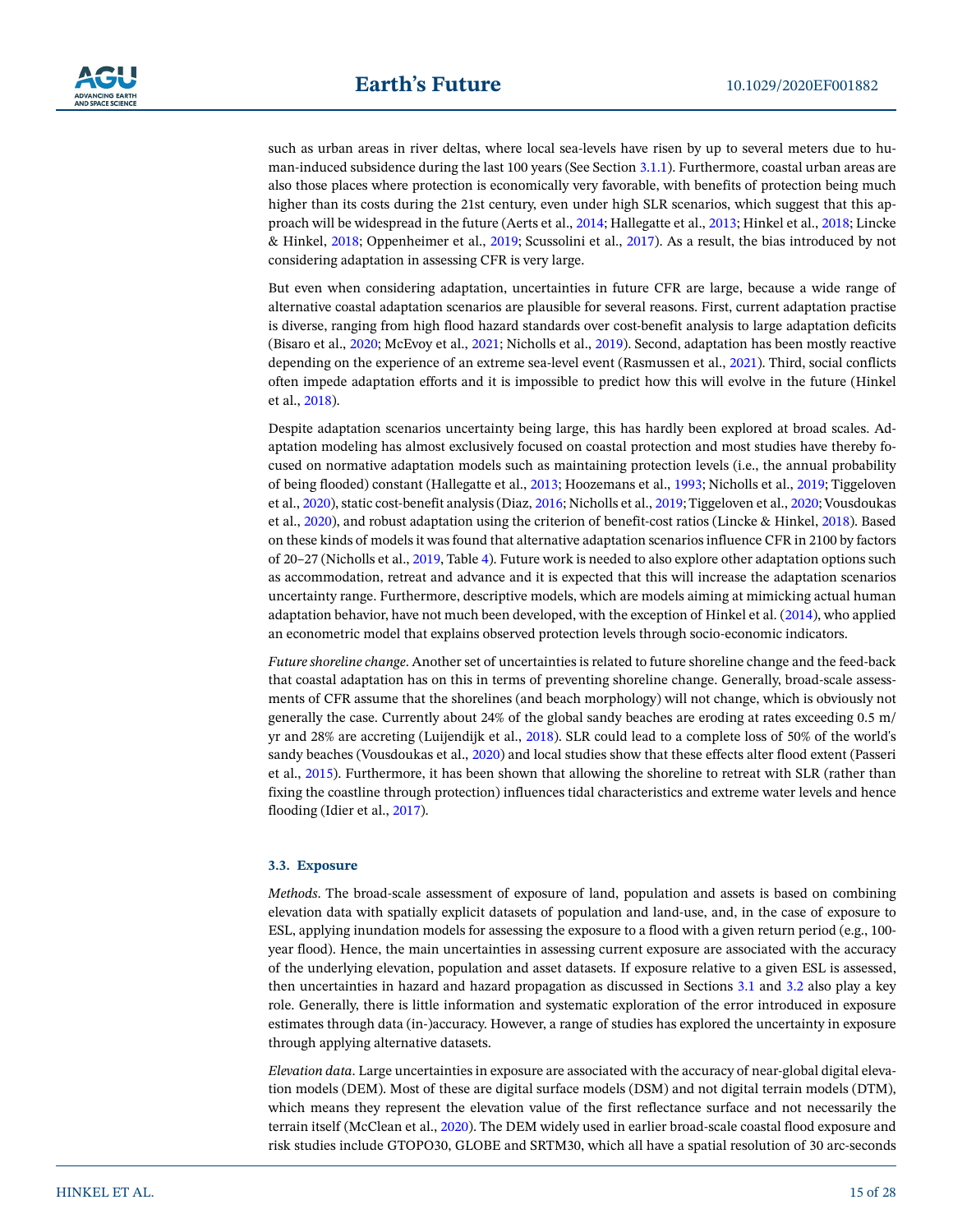

(∼1 km at the equator) (Lichter et al., [2011;](#page-24-10) McGranahan et al., [2007\)](#page-24-26). More recent studies have employed the newer versions of SRTM90, which have a spatial resolution of 3 arc-seconds (approximately 90 m at the equator) or derivatives that improved SRTM such as MERIT (Yamazaki et al., [2017\)](#page-27-24) and CoastalDEM (Kulp & Strauss, [2018](#page-24-12)). According to the product specification, the root mean square error (RMSE) of SRTM30 is 9.7 m (Rodriguez et al., [2005](#page-26-29)), but this has a considerable spatial variation and numerous studies have reported considerably higher accuracies, with errors of 7, 5, 2 m or even 0.5 m, particularly in coastal areas (Gorokhovich & Voustianiouk, [2006;](#page-22-21) Kellndorfer et al., [2004](#page-23-26); Luana et al., [2015\)](#page-24-27). For the Low Elevation Coastal Zone (LECZ), which is the area below 10 m that is hydrologically connected to the ocean, for example, the RMSE of SRTM90 has been estimated at 5.6 m, and those of its derivatives MERIT and CoastalDEM to 3.1 m (Gesch, [2018](#page-22-22)).

As there is a lack of global high accuracy data against which to validate global DEM, claims about the performance of global DEM in assessing flood exposure need to be taken with caution. Generally, one would expect DSM such as SRTM to underestimate flood extent. For example, the CoastalDEM correction of SRTM increases global population in the LECZ by factor 1.3 and the population in the 1-year floodplain by factor 3.7, but the neural network applied for this correction has only be trained in the US and Australia where local LIDAR (Light Detection and Ranging) data was available (Kulp & Strauss, [2018](#page-24-12)), and its performance in other regions of the world is largely unknown. Conversely, local scale analysis have found SRTM and other global DEM to overestimate both coastal (Wolff et al., [2016\)](#page-27-25) and river flood extents (McClean et al., [2020\)](#page-24-25). The recently released open Global Lowland DTM (GLL\_DTM\_v1), based on satellite LIDAR, has a RMSE of 0.5 m in the LECZ (Vernimmen et al., [2020\)](#page-27-12), but only a horizontal resolution of 5.6 km, which makes it currently unsuitable for CFR assessment. Higher resolution versions are announced to be produced, which could then significantly improve broad-scale CFR assessments.

Further uncertainties that have not been explored at broad scales relate to the horizontal resolution of DEM (see subsection on inundation modeling above) and overlaying elevation data with the coastline and population data as these datasets don't match (Lichter et al., [2011;](#page-24-10) McGranahan et al., [2007](#page-24-26); Neumann et al., [2015](#page-25-26)).

*Current population exposure*. The main uncertainties in population exposure relate to: (i) the temporal and spatial quality/accuracy of the census input population data; (ii) the implications of the methodological population redistribution approach applied; and (iii) the quality and spatial/temporal accuracies of the ancillary/covariate data used and offsets between DEMs and population data, for instance, due to different coastlines. A number of studies have explored uncertainties in global population exposure by using different global population and elevation datasets (Hinkel et al., [2014;](#page-23-5) Kulp & Strauss, [2019;](#page-24-11) Lichter et al., [2011;](#page-24-10) Mondal & Tatem, [2012](#page-25-27); Neumann et al., [2015\)](#page-25-26). Switching between the two most widely used spatial global population datasets, Global Rural-Urban Mapping Project (GRUMP) (CIESIN et al., [2011](#page-22-23)) and LandScan (Dobson et al., [2003\)](#page-22-24) increases current global exposure estimates by a factor of up to 1.7, depending on the elevation data used (Table [5](#page-7-0)). This difference is due to different approaches applied and in particular the extent to which population data distribution is modeled. GRUMP is a lightly modeled population data set that assumes that people live where they are registered and that within administrative units the population is allocated to urban or rural areas, which are determined based on settlement points and night-time lights (Balk et al., [2006](#page-21-27)). Conversely LandScan is a highly modeled population data set that represents the ambient (average over 24 h) population by using roads, land cover and slope to redistribute population within administrative areas (Dobson et al., [2003\)](#page-22-24). There are two more recent higher resolution global population datasets, but these have not been compared to GRUMP and LandScan. The Gridded Population of the World (GPWv4) (Center For International Earth Science Information Network-CIESIN-Columbia University, [2016\)](#page-21-28) gives the non-modeled population per administrative unit and has a spatial resolution of 30 arc seconds. Worldpop (Tatem, [2017](#page-26-30)) provides a modeled population at the spatially finest resolution of 100 m. Worldpop, GPW and GRUMP have in common that they are adjusted to UN-estimates, whereas LandScan gives the ambient 24 h population and is therefore not adjusted to UN-estimates.

*Current assets exposure*. For broad-scale assessments, information about individual assets is usually not available and hence this is derived based on other datasets. One approach (Hallegatte et al., [2013](#page-23-4); Hinkel et al., [2014\)](#page-23-5) uses data on population exposure and population-to-assets multipliers that are empirically derived from global economic data such as the Penn World Table (Feenstra et al., [2015\)](#page-22-25). Other approaches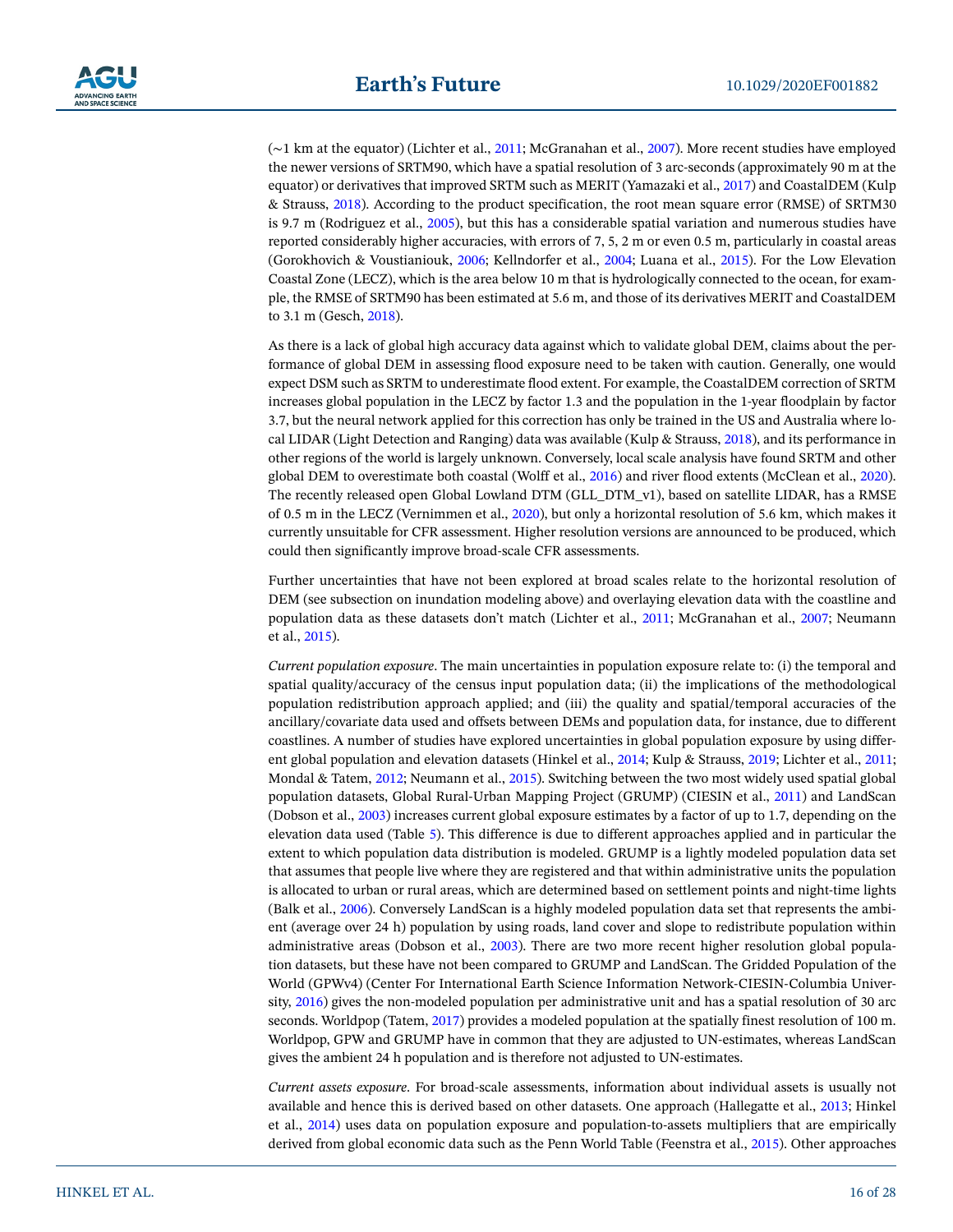

(Huizinga et al., [2017\)](#page-23-3) use land-use maps and national information on building construction or replacement cost density. Various datasets exist at relatively high resolution, such as the 30 m GLC30 data set (Chen et al., [2015\)](#page-21-29), and products denoting the percentage of urban surface are also becoming increasingly available, such as the Global Human Settlement Layer (Pesaresi et al., [2013\)](#page-25-28). These global maps represent generic urban areas not subdivided into different types of uses (e.g., commercial, industrial, etc.), which represents an important uncertainty in broad-scale assessments compared to local scale assessment, for which generally a more detailed categorization of uses is available (de Moel et al., [2015](#page-22-1)). To the best of our knowledge, no study has so far explored the uncertainty in data and methods applied for generating assets exposure at broad scales.

*Future exposure*. For the assessment of future exposure, sea-level rise, socio-economic and adaptation scenario uncertainties become relevant. Most broad-scale CFR assessments have focused on future population exposure applying national population growth to current exposure under different SSPs (Merkens et al., [2016,](#page-25-2) [2018](#page-25-16); Neumann et al., [2015\)](#page-25-26), which ignores the spatial dynamics of exposure due to processes such as urbanization, land use change and coastward migration. To address this, Jones and O' Neill [\(2016\)](#page-23-10) and Merkens et al. ([2016\)](#page-25-2) created spatial explicit global population grids for each SSP based on the population projections of KC and Lutz [\(2017](#page-23-27)). The main difference between the approaches is that Jones and O' Neill [\(2016\)](#page-23-10) used a gravity-based downscaling model to account for changes in urban extents, whereas Merkens et al. [\(2016\)](#page-25-2) explicitly accounted for differences in coastal to inland population changes. These subnational projections increase exposure by up to a factor of 1.4 as compared to applying national average population growth. The effect of regionalized population projections on global population exposure has the same magnitude as the effect of switching between SSP scenarios, but a larger magnitude than switching between SLR scenarios.

#### **3.4. Vulnerability**

*Methods*. Broad scale CFR assessments have focused on asset vulnerability, generally represented as depth-damage functions (DDF) that map the water depth to a relative or absolute damage. There is a wide variety of DDF, generally developed for a specific country, such as HAZUS for the USA (Scawthorn et al., [2006](#page-26-31)) or the multi-colored manual for the United Kingdom (Penning-Rowsell et al., [2014\)](#page-25-29), though also a global database has been developed (Huizinga et al, [2017\)](#page-23-3). Local studies apply DDF to different building types, but as such detailed data are not available at broad scales, broad scale studies apply DDF to either land-use types (Tiggeloven et al., [2020;](#page-26-4) Vousdoukas et al., [2018](#page-27-3)), or assets (Hallegatte et al., [2013;](#page-23-4) Hinkel et al., [2014](#page-23-5)). Contrary to global river flood assessments, human vulnerability, for example, in terms of flood mortality rates (Dottori et al., [2018](#page-22-26); Jongman et al., [2015\)](#page-23-28), has not been studied much in broad-scale CFR assessments.

*Depth-damage functions*. While uncertainties in DDF at broad scales have hardly been studied, a wide range of local studies has investigated the uncertainty in flood damage modeling, often focusing on river flooding, but sometimes also addressing coastal flooding. Such studies have shown that uncertainties in the damage estimation are usually the same order of magnitude or larger as uncertainties in the flood hazard assessment (de Moel & Aerts, [2011;](#page-22-27) de Moel et al., [2014;](#page-22-28) Jongman et al., [2012](#page-23-13); Winter et al., [2018\)](#page-27-26). For example, in a sensitivity analysis, de Moel et al. ([2012](#page-22-8)) find that when varying flood damage model parameters, flood damages vary by up to factor 8 in breach locations on the coast of the Netherlands, with DDF being the biggest contributor to total damage uncertainty (about 30%–45%). Similar ranges have been found for coastal flooding on Small Islands (Parodi et al., [2020](#page-25-19)) and river floods in case studies in the UK and Germany (Jongman et al., [2012](#page-23-13)). On top of this, the elevation of exposed assets with respect to the ground surface can influence damage estimates considerably (Koivumäki et al., [2010\)](#page-24-28). For example, flood risk reduces by 50% when assuming that the ground floor of all buildings is 50 cm above the ground surface, or 61% when assuming that all buildings would be dry flood proofed (de Moel et al., [2013](#page-22-9)).

When drawing conclusions for broad scale CFR analysis from these local findings, assumptions on heterogeneity are critically important, because when modeling a large number of individual objects, uncertainties cancel out if they are considered completely independent in terms of vulnerability and asset value (Saint-Geours et al., [2015;](#page-26-32) Wagenaar et al., [2016\)](#page-27-27). Given the nature of building types in coastal cities, complete independence per object does not seem reasonable, though some heterogeneity is obviously present. Any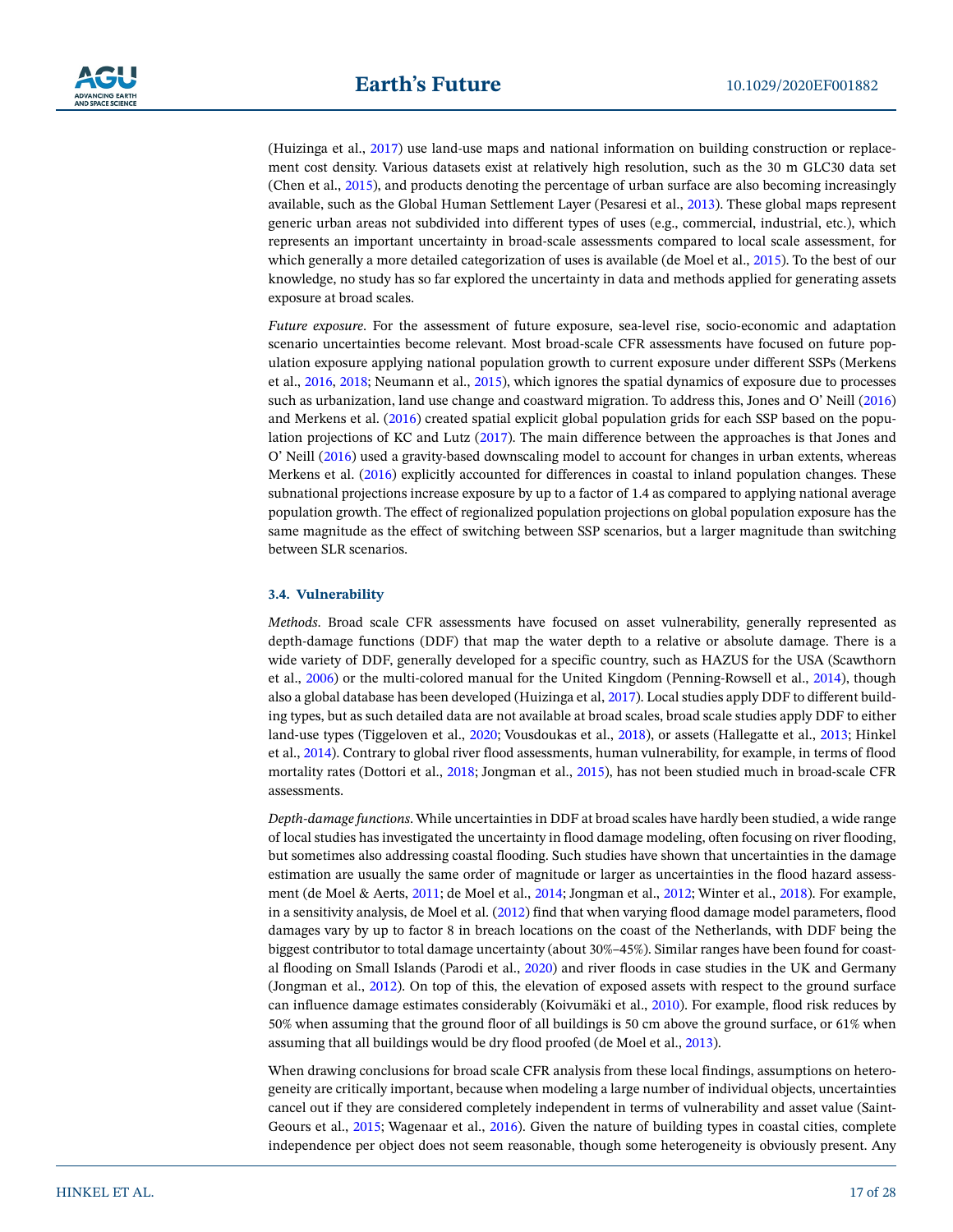

<span id="page-17-0"></span>*Overview of Uncertainties and Biases That Have Been Quantified at Global Scales*

| Source of uncertainty or bias                         | Target variable                                  | Variation factor | <b>Source Tables</b> |
|-------------------------------------------------------|--------------------------------------------------|------------------|----------------------|
| No-adaptation bias                                    | Flood damage                                     | up to 1,300.0    | $\overline{4}$       |
| Adaptation scenario uncertainty                       | Flood damage                                     | $20.0 - 26.7$    | 4                    |
| Socio-economic scenarios uncertainty                  | Flood exposure, flood damage                     | $2.3 - 5.8$      | 4                    |
| Ice sheet model uncertainty                           | Mean sea-level                                   | $1.6 - 3.8$      |                      |
| Digital elevation model uncertainty                   | Flood extent, area exposure, people exposure     | $1.2 - 3.8$      | 5                    |
| Emission scenario uncertainty (mean SLR forcing)      | Mean sea-level, extreme sea-levels, flood damage | $1.6 - 2.1$      | 1,4                  |
| Population data uncertainty                           | Population exposure                              | $1.1 - 1.7$      | 5                    |
| Wave calibration datasets uncertainty                 | Significant wave height                          | 1.7              | 3                    |
| Inundation model bias/uncertainty*                    | Flood damages                                    | 1.6              | 4                    |
| EVA method uncertainty (waves and surges)             | Extreme sea-levels, significant wave height      | $1.1 - 1.5$      | 2,3                  |
| Regionalization of population projections uncertainty | Flood exposure                                   | 1.4              | 5                    |
| Emission scenario uncertainty (atmospheric forcing)   | Extreme sea-levels                               | $0.8 - 1.1$      | $\overline{c}$       |
| No-wave-set-up bias                                   | Extreme sea-levels                               | 1.1              | 5                    |
|                                                       |                                                  |                  |                      |

\*The study from which the number is taken covers only Europe.

bias in the functional form of the DDF chosen, however, will not be canceled out. Overall, studies show that between sets of damage functions there are large differences, but uncertainty estimates within a set of functions, generally associated with the value at risk, is substantially lower, as is illustrated by the different estimates of the Multi-Colored Manual (Penning-Rowsell, [2013\)](#page-25-30) and the global database developed by the JRC (Huizinga et al., [2017](#page-23-3)). Further uncertainties, which have however not been explored at broad scales, relate to water depth being the only variable taken into account in the calculation of damage with DDF, which means that other factors also mediating the damage caused, such as hydraulic pressure, wave forces and salinity, are not considered.

*Future vulnerability*. Projecting future CFR requires understanding the vulnerability of future societies. While globally, both human and economic vulnerability has decreased significantly in recent decades (Bouwer & Jonkman, [2018;](#page-21-30) Formetta & Feyen, [2019;](#page-22-29) Kreibich et al., [2017](#page-24-29)), the future dynamics in vulnerability (e.g., due to improved early warning and emergency response, flood proofing of infrastructures, better health care, more resistant building practices etc.), have not been addressed in broad-scale CFR assessments studies.

# **4. Discussion**

#### **4.1. What are the Major Uncertainties and Biases and How Could They be Reduced?**

When comparing uncertainties and biases across dimensions of broad-scale CFR assessments, by far the largest ones are associated with future human adaptation behavior, which potentially has a multiple order of magnitude effect on future flood risk (Table [7](#page-17-0)). The largest part of this effect is due to the no-adaptation bias, resulting from ignoring coastal adaptation, which is still a default assumption in many broad-scale CFR assessments (and which dominates associated media coverage). This assumption is, however, misleading and should not be included in the sets of adaptation scenarios that inform policy. In today's world we see extensive adaptation (mainly protection) in coastal areas, high economic benefits thereof and widespread discussion and plans for further adaptation. Hence, it can be asserted that no adaptation scenarios describe a future that will never be seen. The other part of this effect is adaptation scenario uncertainty (factors 20–27), which cannot, by definition, be reduced in principle, because it is not possible to predict how societies will adapt in the future (Oppenheimer et al., [2019](#page-25-6)). A diversity of adaptation behaviors is plausible, ranging from hard engineered to nature-based solutions and coastal retreat, which need to be explored in broad scale CFR assessments. This can be supported by developing sets of plausible adaptation scenarios that can be used consistently across modeling efforts, similarly to the SSPs.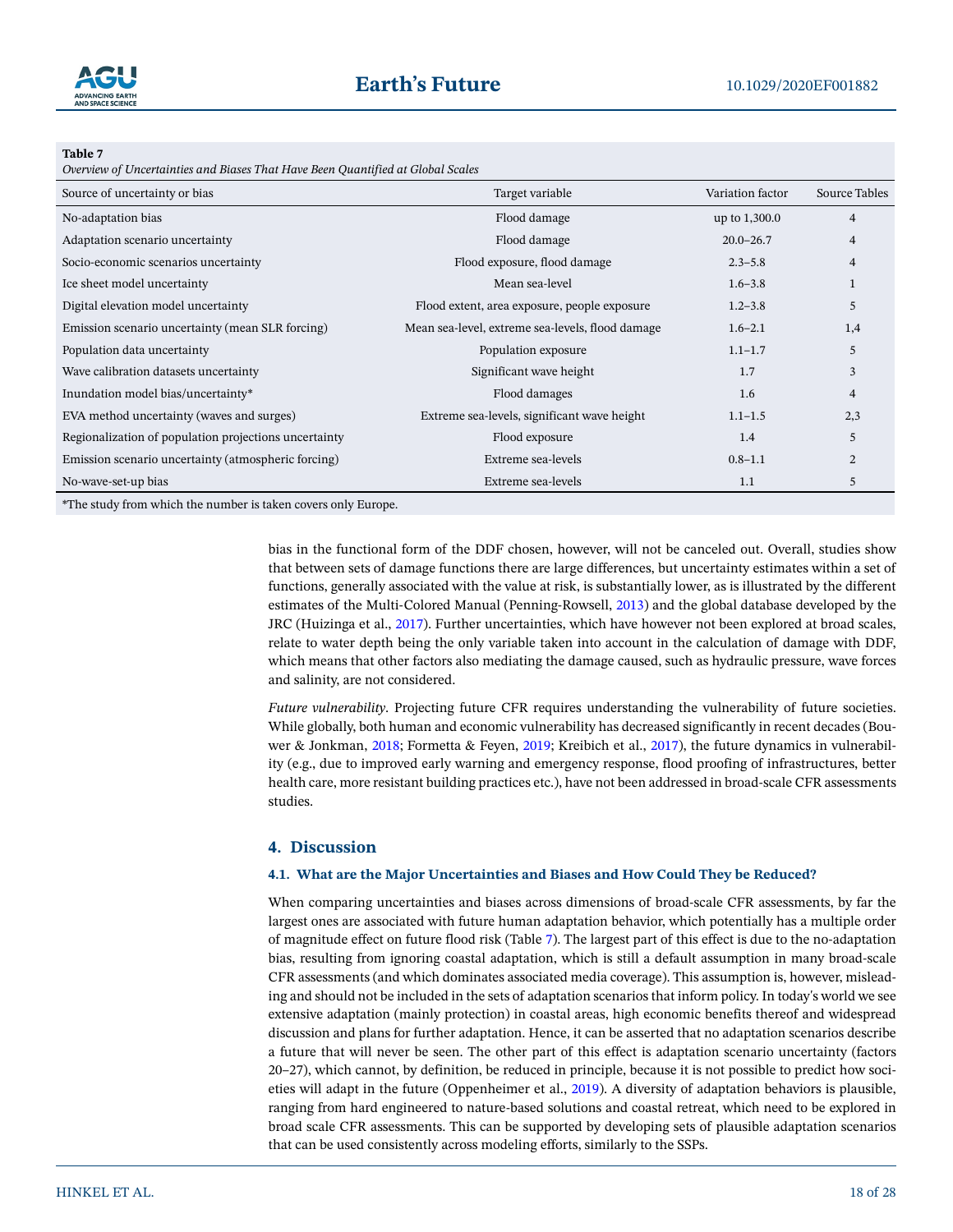Next down the ladder of highest global uncertainties are those associated with socio-economic development, ice sheet models and digital elevation data influencing CFR by factors of 2.3–5.8, 1.6–3.8 and 1.2–3.8, respectively (Table [7\)](#page-17-0). Regarding the digital elevation data, it has been argued that a collaborative and open effort toward a freely available high accuracy DEM is needed to address this limitation (Gesch, [2018](#page-22-22); Mc-Clean et al., [2020;](#page-24-25) Schumann & Bates, [2018\)](#page-26-33). A higher resolution version of the newly released and freely available satellite LIDAR-based Global Lowland digital terrain model by Vernimmen et al. [\(2020\)](#page-27-12) may constitute a big step in this direction.

This is followed by GHG emission uncertainty (mean SLR forcing), which contributes with factors of up 1.6 to 2.1 to global mean sea-level uncertainty. Uncertainties in population data, wave model calibration datasets and inundation models have not been studied much at broad scales, but in the few available broad-scale studies these are globally relevant with factors of around 1.5. Emission uncertainty due to atmospheric forcing driving changes in surges and waves is comparably small. The same holds true for the bias introduced by not considering the wave set up contribution globally. While being small in terms of global mean SLR uncertainty, the contribution of human-induced subsidence to local relative sea-level rise in river deltas, especially the rapid subsidence observed in many urban areas in such settings, is globally substantial at least until 2050. Given that this is influenced directly by human agency, however, future human-induced subsidence is highly uncertain.

There are also uncertainties that have been observed to be significant locally, but that have not been quantified at broad scales. Concerning the sea-level hazard, by far the largest uncertainty is related to maximum surge and wave heights under tropical cyclones (Tables [2](#page-4-0) and [3\)](#page-5-0). For example, locally surge models have underestimated ESL of large return periods during tropical cyclones by up to a factor of 4 (Muis et al., [2016\)](#page-25-18). What this means for flood risk, which integrates over all return periods, is yet unknown, but as a large fraction of the global coastal zone is exposed to tropical cyclones, these uncertainties are expected to also be significant at global scale. Other uncertainties in sea-level hazard are locally significant for some regions, but probably not so relevant globally. This includes uncertainties due to local shallow water interactions between SLR, tides, waves and surges. In locations with shallow water slopes or extensive tidal flats, such as the German Bight, these processes can double ESL in 2100 (Arns et al., [2017](#page-21-18)). Ongoing efforts to implement numerical models fed with all forcings is expected to reduce these uncertainties.

Concerning the other components of CFR, uncertainties that have been observed to be significant locally, but that have not been quantified at broad scales, include, foremost, uncertainties in depth-damage functions, for which local studies have shown an effect on flood damages by up to factor 16 (Table [6\)](#page-8-0). Related to this, uncertainties in asset exposure are also expected to be significant globally, given the prevalent large uncertainties in estimates of local GDP and fixed capital stock (Huizinga et al., [2017](#page-23-3)). With regards to hazard propagation, large uncertainties lie in levels, quality and associated failure modes of coastal defenses. The latter, for example, has been shown to affect flood damages by a factor of up to 4 (Wadey et al., [2012\)](#page-27-19), which is much larger than the local biases reported in association to the bathtub approach (factors 0.5 to 2). Addressing these uncertainties requires the collection of large amounts of local data on observed depth-damage relationships and defense failures, and this would, similarly to what was described above for digital elevation data, also benefit from open community efforts.

#### **4.2. What do These Uncertainties Mean for the Interpretation of CFR Assessment?**

When interpreting our results, it is important to recognize that the information on global uncertainties available in the literature is limited, and as a result, we may have overestimated or underestimated some uncertainties. For some dimensions of uncertainties such as defense levels, defense failure and depth damage models, for example, only local estimates were available. Local estimates are generally higher than broadscale estimates, because in aggregation some of the local uncertainties are canceled out. Furthermore, local studies are generally conducted where uncertainties are expected to be particularly large, which can distort the broad-scale picture. But uncertainties may also be overestimated in broad-scale studies themselves, because many studies have only explored uncertainty ranges, ignoring that the likelihood of the "true" value is generally not uniformly distributed across these ranges.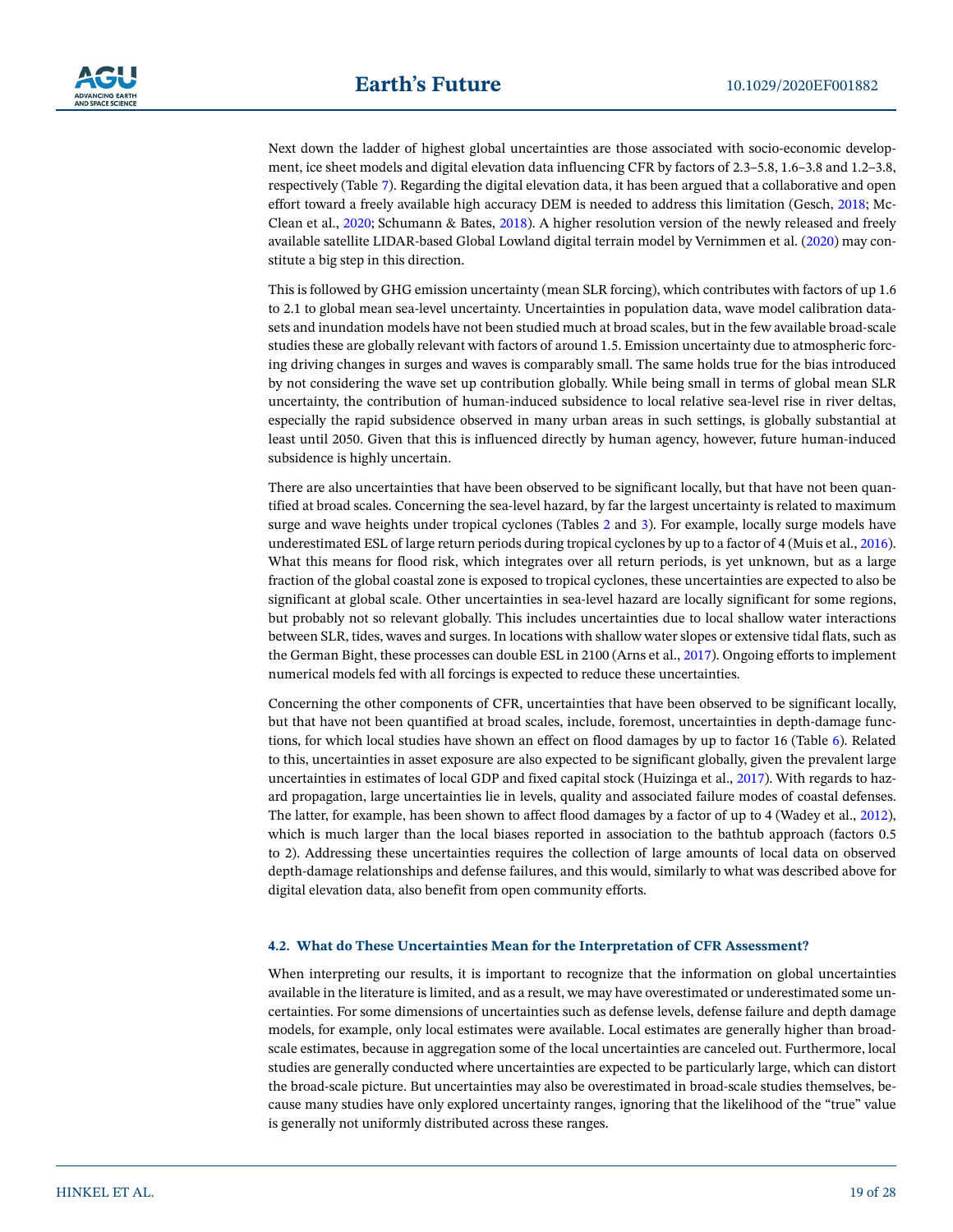Another limitation inherent in our literature-based approach to CFR uncertainty as compared to a full *global sensitivity analysis* (see Section [2\)](#page-2-1) is that we were not able to vary all uncertain variables simultaneously and hence may not have captured all interactions between uncertain variables. It turns out, however, that the most important interactions, specifically between different components of CFR, have been covered by the available studies. Hence, it is highly unlikely that conducting a global sensitivity analysis would change the results of this paper significantly. Arguably the major source of nonlinearity in CFR assessments comes from the non-linear distribution of exposure across elevation levels. This could lead to the situation that under low SLR (and hence lower ESL) variations in exposure (or vulnerability, adaptation, etc.) may only have a small effect on CFR, while under high SLR the effect would be large. Hence, it is important to assess interactions specifically between SLR and other uncertain variables, which is generally done by CFR studies because SLR is the main motivation of these studies in the first place. For example, the high sensitivity of damages to adaptation is found for the full range of plausible 21st century sea-level rise scenarios (Table [4\)](#page-6-0).

Nevertheless, uncertainties in broad-scale CFR assessments remain substantial and their results must be understood as indicative of the broad magnitude of flood risks. For the purpose of addressing some of the broad-scale economic questions listed in the Introduction (e.g., global cost of adaptation, risk transfer mechanisms, disaster relief funds, etc.), this is generally not problematic because outputs of CFR, such as expected annual flood damages, must be seen in relation to other economic variables such GDP, population or asset density, which all differ by several orders of magnitude between regions and countries. Furthermore, annual GDP growth rates and discount rates, which typically lie in the order of several percent, inflate or deflate economic variables faster on decadal time scales than sea-levels rise. Both of these points are, for example, illustrated in broad scale cost-benefit analysis of coastal protection measures (Diaz, [2016](#page-22-2); Hinkel et al., [2018](#page-23-24); Tiggeloven et al., [2020](#page-26-4); Vousdoukas et al., [2020](#page-27-2)), which show order of magnitude differences between benefit-cost ratios around the world's coasts. The same holds true for expected annual coastal flood damages relative to national GDP (Hinkel et al., [2012;](#page-23-29) Lincke & Hinkel, [2018](#page-24-1); Tol, [2007\)](#page-26-34).

Against this background, a number of simplifications made in broad-scale CFR assessments can be justified or are even necessary in order to enable the large number of simulations necessary for some economic analysis. One example is the use of the bathtub model in economic optimization approaches, because the large number of simulations required for this can generally not be conducted with hydrodynamic flood models (Lincke & Hinkel, [2018](#page-24-1); Tiggeloven et al., [2020\)](#page-26-4). At the same time, there is a need to better explore the biases in both bathtub and reduced-complexity hydrodynamic models in conjunction with defense failure modes, which has hardly been investigated at broader scales. Another example of a feasible simplification is to ignore changes in ESL distribution due to changing wind and pressure fields under different emission scenarios (atmospheric forcing) and climate models (also called changes in storminess). Given that the contribution of these processes to changes in future ESL is about one order of magnitude smaller than the contribution of changes in mean sea-levels to future ESL (Table [7\)](#page-17-0), substantial computation time can be saved by displacing extreme water levels upwards with mean sea-levels only, instead of also running tidesurge models forced with wind and pressure fields from climate models.

For other purposes such as flood hazard mapping, or when zooming into a particular location, epistemic uncertainties in mean and extreme sea-level hazards, though smaller than socio-economic ones, become very relevant. Determining how safe coastal populations are in a given place requires a much higher accuracy in the water levels and elevation than the broad scale, more economically oriented studies.

Finally, we note that we only considered CFR in terms of direct damages, ignoring the propagation of these through the economic and financial systems to cause indirect economic damages, which extend beyond the flooded area. For example, floods interrupt the production and flow of goods, decrease labor productivity of those affected, and land permanently submerged leads to a loss of land input into agricultural production. This, together with rising adaptation costs, increases the demand for construction services and capital, and hence public debt (Parrado et al., [2020](#page-25-31)), which in turn propagates through global economic (Bosello et al., [2012](#page-21-31); Parrado et al., [2020;](#page-25-31) Schinko et al., [2020\)](#page-26-35) and financial (Mandel et al., [2020\)](#page-24-30) networks. Locally, and in the direct aftermath of disasters, indirect effects increase overall damages. For example, this has been estimated to account for 40% of the total damages in the case of Hurricane Katrina (Hallegatte, [2008\)](#page-23-30). Longer term macroeconomic effects of disasters can be both positive and negative (Lazzaroni & van Bergeijk, [2014](#page-24-31)), and one major uncertainty thereby is the economic dynamics of recovery after the event (Koks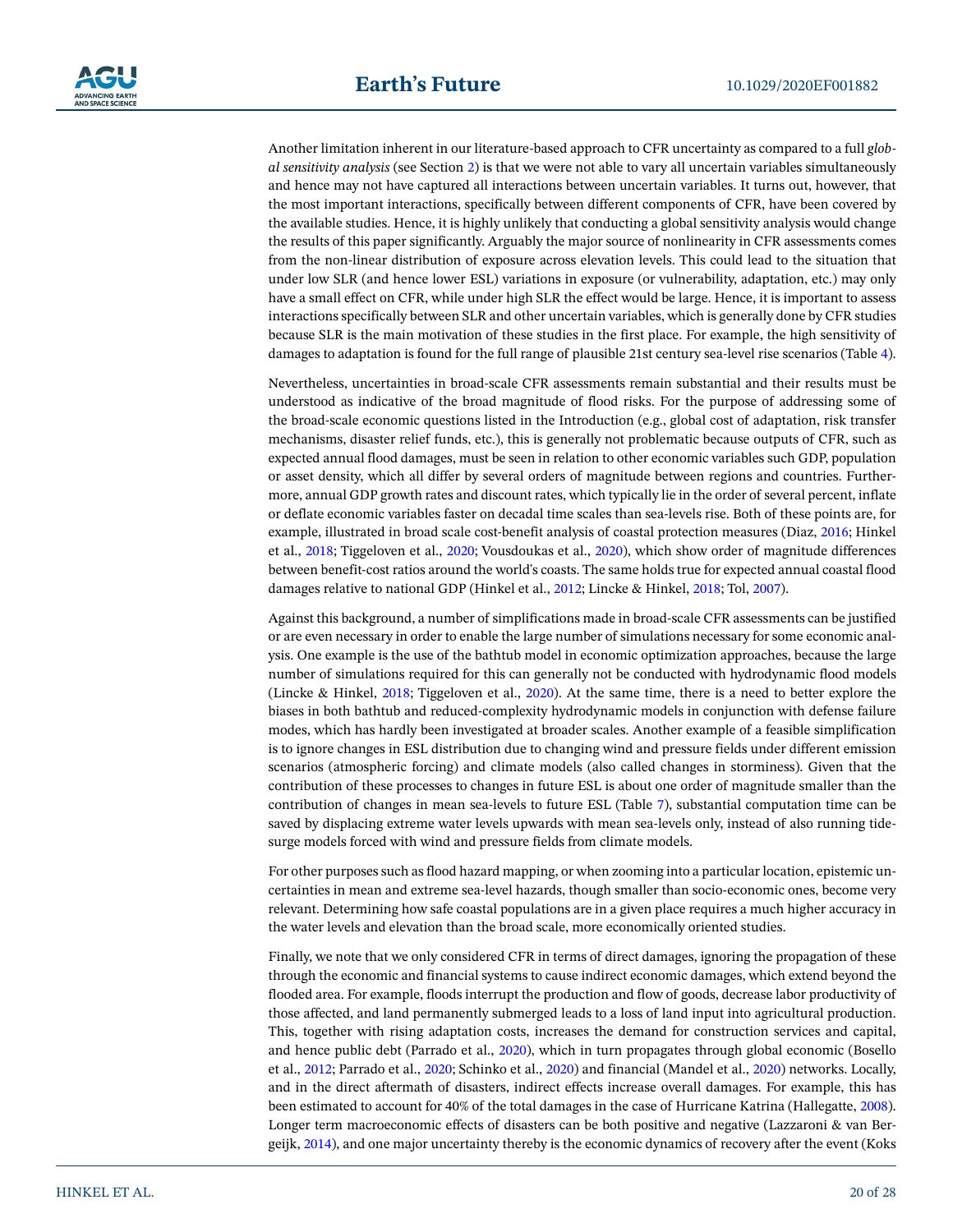

et al., [2019\)](#page-24-32). We do not consider these effects here, because their assessment relies on wider assumptions on the whole economy, which cannot be covered in this study.

# **5. Conclusions**

This study provided a literature-based comparative assessment of the major sources of uncertainty and bias in broad-scale CFR assessment, considering the four components of: (i) mean and extreme sea-level hazards (including sea-level rise, tides, surges, waves, river run-off and their interactions); (ii) propagation of these hazards into the floodplain, including their interaction with natural and artificial flood barriers; (iii) exposure in terms of area, people and coastal assets threatened by these hazards; and (iv) vulnerability, mainly in terms of depth-damage functions of coastal assets.

We find that there are substantial uncertainties in all dimensions, which highlights the interdisciplinary nature of CFR assessments and the need for dedicated disciplinary efforts to improve the assessment of each dimension. At the same time, there is the need to collectively work across disciplines and toward the needs of the global policy community, as the importance of some issues/uncertainties only become apparent when looking beyond disciplinary bounds. For example, while from a disciplinary perspective there are many uncertainties worth exploring in sea level, from a transdisciplinary perspective of supporting global policy, uncertainties in the order of 10 or 20 cm higher or lower sea-levels may be secondary to many of the other uncertainties raised in this paper.

Globally, by far the largest bias in assessing future CFR is introduced by not considering human adaptation, which can lead to an overestimation of CFR in 2100 by up to factor 1300. But even when considering adaptation, uncertainties in how coastal societies will adapt to sea-level rise dominate, with a factor of up to 27, all other uncertainties. Other large uncertainties that have been quantified globally are associated with socio-economic development (factors 2.3–5.8), digital elevation data (factors 1.2–3.8), ice sheet models (factor 1.6–3.8) and greenhouse gas emissions (factors 1.6–2.1). Local uncertainties that stand out but have not been quantified globally, relate to depth-damage functions, defense failure mechanisms, surge and wave heights in areas affected by tropical cyclones (in particular for large return periods), as well as nearshore interactions between mean sea-levels, storm surges, tides and waves.

We conclude that the advancement of broad-scale CFR assessment requires more comprehensive analysis of uncertainties, including considering uncertainties in methods and data, which have received little attention so far. In particular, adaptation should be considered more explicitly and community efforts to develop consistent adaptation scenarios to be tested in CFR models would be beneficial. The reduction of epistemic uncertainties in hazards requires continued incorporation of new developments in numerical and statistical modeling, specifically taking into account the non-linear interactions between mean sea-level rise, surges, tides and waves. Finally, reducing epistemic uncertainties in digital elevation, coastal protection levels and depth-damage functions requires open community-based efforts, in which many scholars work together in quantifying and validating data from multiple sources.

# **Data Availability Statement**

Data were not used, nor created for this research.

# **References**

- <span id="page-20-2"></span>Aarnes, O. J., Reistad, M., Breivik, Ø., Bitner-Gregersen, E., Eide, L. I., Gramstad, O., et al. (2017). Projected changes in significant wave height toward the end of the 21st century: Northeast Atlantic. *Journal of Geophysical Research: Oceans*, *122*, 3394–3403. [https://doi.](https://doi.org/10.1002/2016JC012521) [org/10.1002/2016JC012521](https://doi.org/10.1002/2016JC012521)
- <span id="page-20-1"></span>Abadie, L. M. (2018). Sea level damage risk with probabilistic weighting of IPCC scenarios: An application to major coastal cities. *Journal of Cleaner Production*, *175*, 582–598. <https://doi.org/10.1016/j.jclepro.2017.11.069>
- <span id="page-20-0"></span>Abadie, L. M., Sainz de Murieta, E., & Galarraga, I. (2016). Climate risk assessment under uncertainty: An application to main European coastal cities. *Frontiers in Marine Science*, *3*. <https://doi.org/10.3389/fmars.2016.00265>
- <span id="page-20-4"></span>Aerts, J. C. J. H., Botzen, W. J., Clarke, K. C., Cutter, S. L., Hall, J. W., Merz, B., et al. (2018). Integrating human behaviour dynamics into flood disaster risk assessment. *Nature Climate Change*, *8*, 193–199.<https://doi.org/10.1038/s41558-018-0085-1>
- <span id="page-20-3"></span>Aerts, J. C. J. H., Botzen, W. J. W., Emanuel, K., Lin, N., de Moel, H., & Michel-Kerjan, E. O. (2014). Evaluating flood resilience strategies for coastal megacities. *Science*, *344*, 473–475.<https://doi.org/10.1126/science.1248222>

#### **Acknowledgments**

The authors thank all participants of the COASTMIP project (www.coastmip. org) for the excellent discussions we had at our meetings, which supported the thinking that went into this paper. The authors also thank two anonymous reviewers for their very helpful comments. DL, GLC, JH, MM, RvdW have been partially supported by the ERA4CS Project INSeaPTION (grant 01LS1703A) and DL and JH by the Project ISIPEDIA (grant 01LS1711C). Both Projects are part of ERA4CS, an ERA-NET initiated by JPI Climate and funded by FORMAS (SE), BMBF (DE), BMWFW (AT), IFD (DK), MINECO (ES), ANR (FR) with co-funding by the European Union (Grant 690462). DL, JH, RN and RvdW have received funding from the PROTECT project (grant 869304), and DL and JH from the COACCH project (grant 776479), both funded under the European Union's Horizon 2020 Research and Innovation Programme. ATV, CW, DL and JH have been supported by the Deutsche Forschungsgemeinschaft (DFG) through the SEASCAPE II project, which is part of the Special Priority Program 1889 Regional Sea Level Change and Society. MM has been partially supported by the MOCCA project (grant RTI2018-093941-B-C31). TW was partially supported by the National Aeronautics and Space Administration (NASA) under the New (Early Career) Investigator Program in Earth Science (grant number: 80NSSC18K0743) and MH was partially supported by the Australian Government National Environmental Science Program Earth Systems and Climate Change Hub. PJW has been supported by the Dutch Research Council (NWO) in the form of a VIDI grant (grant no. 016.161.324).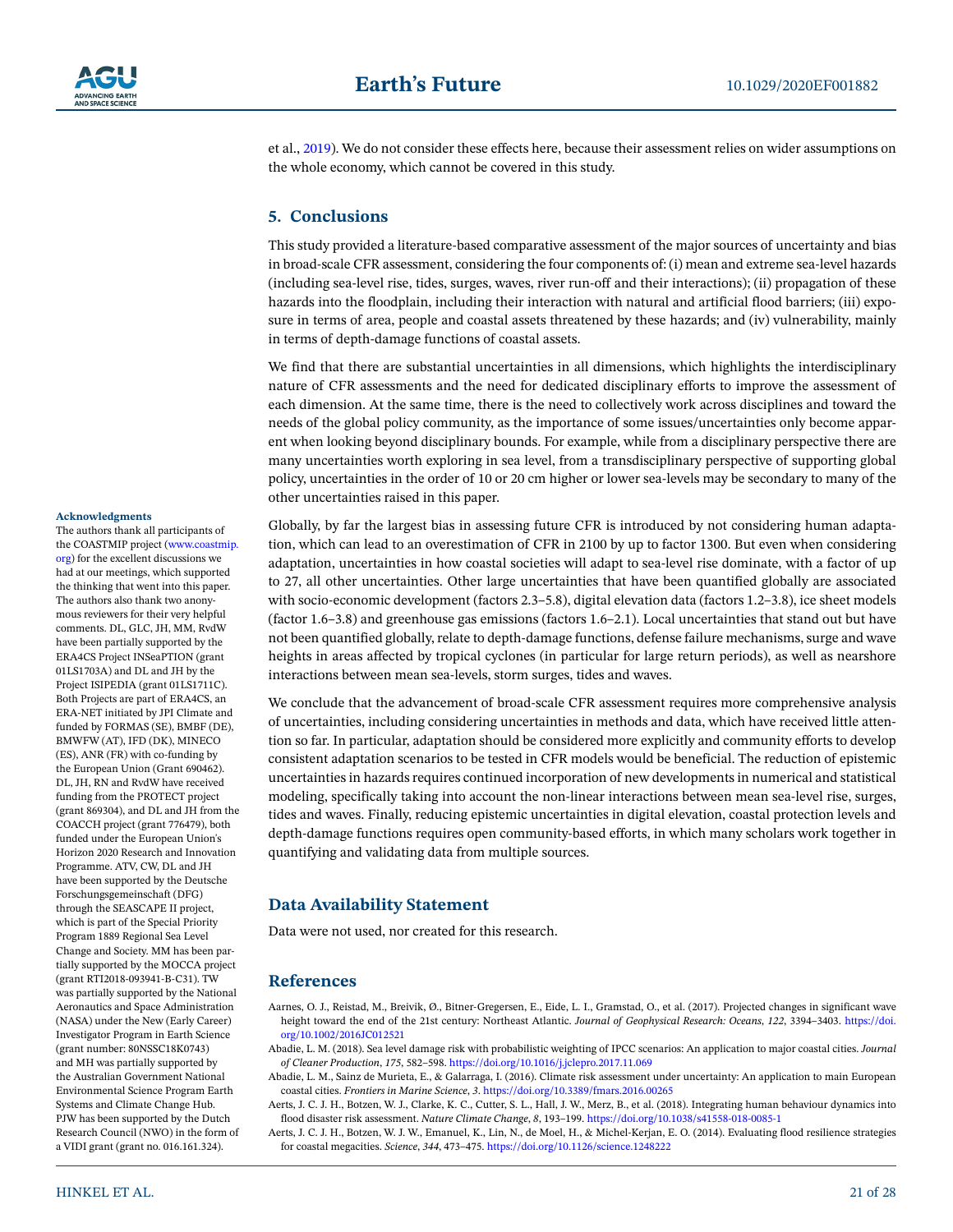

- <span id="page-21-0"></span>Allsop, W., Kortenhaus, A., & Morris, M. (2007). *Failure mechanisms for flood defense structures (No. T04-06–01), FLOODsite project report*. (Contract No:GOCE-CT-2004-505420. HR Wallingford Ltd.
- <span id="page-21-11"></span>Amores, A., Marcos, M., Carrió, D. S., & Gómez-Pujol, L., (2020). Coastal impacts of Storm Gloria (January 2020) over the north-western Mediterranean. *Natural Hazards and Earth System Sciences 20*, 1955–1968. [https://doi.org/10.5194/nhess-20-1955-2020](https://doi.org/10.5194/nhess%2D20-1955-2020)
- <span id="page-21-21"></span>Appendini, C. M., Pedrozo-Acuña, A., Meza-Padilla, R., Torres-Freyermuth, A., Cerezo-Mota, R., López-González, J., & Ruiz-Salcines, P. (2017). On the role of climate change on wind waves generated by tropical cyclones in the Gulf of Mexico. *Coastal Engineering Journal*, *59*, 1740001.<https://doi.org/10.1142/S0578563417400010>
- <span id="page-21-18"></span>Arns, A., Dangendorf, S., Jensen, J., Talke, S., Bender, J., & Pattiaratchi, C. (2017). Sea-level rise induced amplification of coastal protection design heights. *Scientific Reports*, *7*, 40171. <https://doi.org/10.1038/srep40171>
- <span id="page-21-16"></span>Arns, A., Wahl, T., Dangendorf, S., & Jensen, J. (2015). The impact of sea level rise on storm surge water levels in the northern part of the German Bight. *Coastal Engineering*, *96*, 118–131.<https://doi.org/10.1016/j.coastaleng.2014.12.002>
- <span id="page-21-5"></span>Arns, A., Wahl, T., Wolff, C., Vafeidis, A. T., Haigh, I. D., Woodworth, P., et al., (2020). Non-linear interaction modulates global extreme sea levels, coastal flood exposure, and impacts. *Nature Communications 11*, 1–9. <https://doi.org/10.1038/s41467-020-15752-5>
- <span id="page-21-12"></span>Athanasiou, P., van Dongeren, A., Giardino, A., Vousdoukas, M., Gaytan-Aguilar, S., & Ranasinghe, R. (2019). Global distribution of nearshore slopes with implications for coastal retreat. *Earth System Science Data*, *11*, 1515–1529. [https://doi.org/10.5194/essd-11-1515-2019](https://doi.org/10.5194/essd%2D11-1515-2019)
- <span id="page-21-27"></span>Balk, D. L., Deichmann, U., Yetman, G., Pozzi, F., Hay, S. I., & Nelson, A. (2006). Determining global population distribution: Methods, applications and data. In Hay, S. I., Graham, A., & Rogers, D. J. (Eds.), *Advances in parasitology, global mapping of infectious diseases: Methods, examples and emerging applications* (pp. 119–156). Academic Press. [https://doi.org/10.1016/S0065-308X\(05\)62004-0](https://doi.org/10.1016/S0065-308X%2805%2962004-0)
- <span id="page-21-4"></span>Bamber, J. L., Oppenheimer, M., Kopp, R. E., Aspinall, W. P., & Cooke, R. M. (2019). Ice sheet contributions to future sea-level rise from structured expert judgment. *Proceedings of the National Academy of Sciences of the United States of America*, *116*, 11195–11200. [https://](https://doi.org/10.1073/pnas.1817205116) [doi.org/10.1073/pnas.1817205116](https://doi.org/10.1073/pnas.1817205116)
- <span id="page-21-23"></span>Bates, P. D., Horritt, M. S., & Fewtrell, T. J. (2010). A simple inertial formulation of the shallow water equations for efficient two-dimensional flood inundation modelling. *Journal of Hydrology*, *387*, 33–45.<https://doi.org/10.1016/j.jhydrol.2010.03.027>
- <span id="page-21-10"></span>Beck, M. W., Losada, I. J., Menéndez, P., Reguero, B. G., Díaz-Simal, P., & Fernández, F. (2018). The global flood protection savings provided by coral reefs. *Nature Communications*, *9*, 2186. [https://doi.org/10.1038/s41467-018-04568-z](https://doi.org/10.1038/s41467-018-04568%2Dz)
- <span id="page-21-22"></span>Beetham, E., & Kench, P. S. (2018). Predicting wave overtopping thresholds on coral reef-island shorelines with future sea-level rise. *Nature Communications*, *9*, 3997. <https://doi.org/10.1038/s41467-018-06550-1>
- <span id="page-21-13"></span>Bertin, X., Li, K., Roland, A., & Bidlot, J.-R. (2015). The contribution of short-waves in storm surges: Two case studies in the Bay of Biscay. *Continental Shelf Research*, *96*, 1–15.<https://doi.org/10.1016/j.csr.2015.01.005>
- <span id="page-21-26"></span>Bisaro, A., de Bel, M., Hinkel, J., Kok, S., Stojanovic, T., & Ware, D. (2020). Multilevel governance of coastal flood risk reduction: A public finance perspective. *Environmental Science & Policy*, *112*, 203–212.<https://doi.org/10.1016/j.envsci.2020.05.018>
- <span id="page-21-9"></span>Bloemendaal, N., Haigh, I. D., de Moel, H., Muis, S., Haarsma, R. J., & Aerts, J. C. J. H. (2020). Generation of a global synthetic tropical cyclone hazard dataset using STORM. *Scientific Data*, *7*, 40. <https://doi.org/10.1038/s41597-020-0381-2>
- <span id="page-21-8"></span>Bloemendaal, N., Muis, S., Haarsma, R. J., Verlaan, M., Irazoqui Apecechea, M., de Moel, H., et al. (2018). Global modeling of tropical cyclone storm surges using high-resolution forecasts. *Climate Dynamics*, *52*, 5031–5044. [https://doi.org/10.1007/s00382-018-4430-x](https://doi.org/10.1007/s00382-018-4430%2Dx)
- <span id="page-21-19"></span>Booij, N., Holthuijsen, L. H., & Ris, R. C. (1997), The "Swan" wave model for shallow water. In Coastal engineering 1996. (pp. 668–676). <https://doi.org/10.1061/9780784402429.053>
- <span id="page-21-31"></span>Bosello, F., Nicholls, R. J., Richards, J., Roson, R., & Tol, R. S. J. (2012). Economic impacts of climate change in Europe: Sea-level rise. *Climatic Change*, *112*, 63–81. <https://doi.org/10.1007/s10584-011-0340-1>
- <span id="page-21-30"></span>Bouwer, L. M., & Jonkman, S. N. (2018). Global mortality from storm surges is decreasing. *Environmental Research Letters*, *13*, 014008. <https://doi.org/10.1088/1748-9326/aa98a3>
- <span id="page-21-24"></span>Breilh, J. F., Chaumillon, E., Bertin, X., & Gravelle, M. (2013). Assessment of static flood modeling techniques: Application to contrasting marshes flooded during Xynthia (western France). *Natural Hazards and Earth System Sciences*, *13*, 1595–1612. [https://doi.org/10.5194/](https://doi.org/10.5194/nhess%2D13-1595-2013) [nhess-13-1595-2013](https://doi.org/10.5194/nhess%2D13-1595-2013)
- <span id="page-21-2"></span>Brown, S., Nicholls, R. J., Lowe, J. A., & Hinkel, J. (2016). Spatial variations of sea-level rise and impacts: An application of DIVA. *Climatic Change*, *134*, 403–416. [https://doi.org/10.1007/s10584-013-0925-y](https://doi.org/10.1007/s10584-013-0925%2Dy)
- <span id="page-21-3"></span>Brown, S., Nicholls, R. J., Pardaens, A. K., Lowe, J. A., Tol, R. S. J., Vafeidis, A. T., & Hinkel, J. (2019). Benefits of climate-change mitigation for reducing the impacts of sea-level rise in G-20 countries. *Journal of Coastal Research*, *35*, 884. [https://doi.org/10.2112/](https://doi.org/10.2112/JCOASTRES%2DD%2D16-00185.1) [JCOASTRES-D-16-00185.1](https://doi.org/10.2112/JCOASTRES%2DD%2D16-00185.1)
- <span id="page-21-14"></span>Buchanan, M. K., Oppenheimer, M., & Kopp, R. E. (2017). Amplification of flood frequencies with local sea level rise and emerging flood regimes. *Environmental Research Letters*, *12*, 064009.<https://doi.org/10.1088/1748-9326/aa6cb3>
- <span id="page-21-15"></span>Calafat, F. M., Avgoustoglou, E., Jordà, G., Flocas, H., Zodiatis, G., Tsimplis, M. N., & Kouroutzoglou, J. (2014). The ability of a barotropic model to simulate sea level extremes of meteorological origin in the Mediterranean Sea, including those caused by explosive cyclones. *Journal of Geophysical Research: Oceans*, *119*, 7840–7853. <https://doi.org/10.1002/2014JC010360>
- <span id="page-21-1"></span>Calafat, F. M., & Marcos, M. (2020). Probabilistic reanalysis of storm surge extremes in Europe. *Proceedings of the National Academy of Sciences*, *117*, 1877–1883. <https://doi.org/10.1073/pnas.1913049117>
- <span id="page-21-20"></span>Camus, P., Cofiño, A. S., Mendez, F. J., & Medina, R. (2011). Multivariate wave climate using self-organizing maps. *Journal of Atmospheric and Oceanic Technology*, *28*, 1554–1568. [https://doi.org/10.1175/JTECH-D-11-00027.1](https://doi.org/10.1175/JTECH%2DD%2D11-00027.1)
- <span id="page-21-28"></span>Center For International Earth Science Information Network-CIESIN-Columbia University. (2016). *Gridded population of the world, Version 4(GPWv4): Population count*. <https://doi.org/10.7927/H4X63JVC>
- <span id="page-21-25"></span>Charlier, R. H., Chaineux, M. C. P., & Morcos, S. (2005). Panorama of the history of coastal protection. *Journal of Coastal Research*, *211*, 79–111. <https://doi.org/10.2112/03561.1>
- <span id="page-21-29"></span>Chen, J., Chen, J., Liao, A., Cao, X., Chen, L., Chen, X., et al. (2015). Global land cover mapping at 30m resolution: A POK-based operational approach. *ISPRS Journal of Photogrammetry and Remote Sensing, Global Land Cover Mapping and Monitoring*, *103*, 7–27. [https://](https://doi.org/10.1016/j.isprsjprs.2014.09.002) [doi.org/10.1016/j.isprsjprs.2014.09.002](https://doi.org/10.1016/j.isprsjprs.2014.09.002)
- <span id="page-21-17"></span>Cheon, S.-H., & Suh, K.-D. (2016). Effect of sea level rise on nearshore significant waves and coastal structures. *Ocean Engineering*, *114*, 280–289.<https://doi.org/10.1016/j.oceaneng.2016.01.026>
- <span id="page-21-6"></span>Christensen, P., Gillingham, K., & Nordhaus, W. (2018). Uncertainty in forecasts of long-run economic growth. *Proceedings of the National Academy of Sciences*, *115*, 5409–5414. <https://doi.org/10.1073/pnas.1713628115>
- <span id="page-21-7"></span>Cid, A., Wahl, T., Chambers, D. P., & Muis, S. (2018). Storm surge reconstruction and return water level estimation in Southeast Asia for the 20th Century. *Journal of Geophysical Research: Oceans*, *123*, 437–451. <https://doi.org/10.1002/2017JC013143>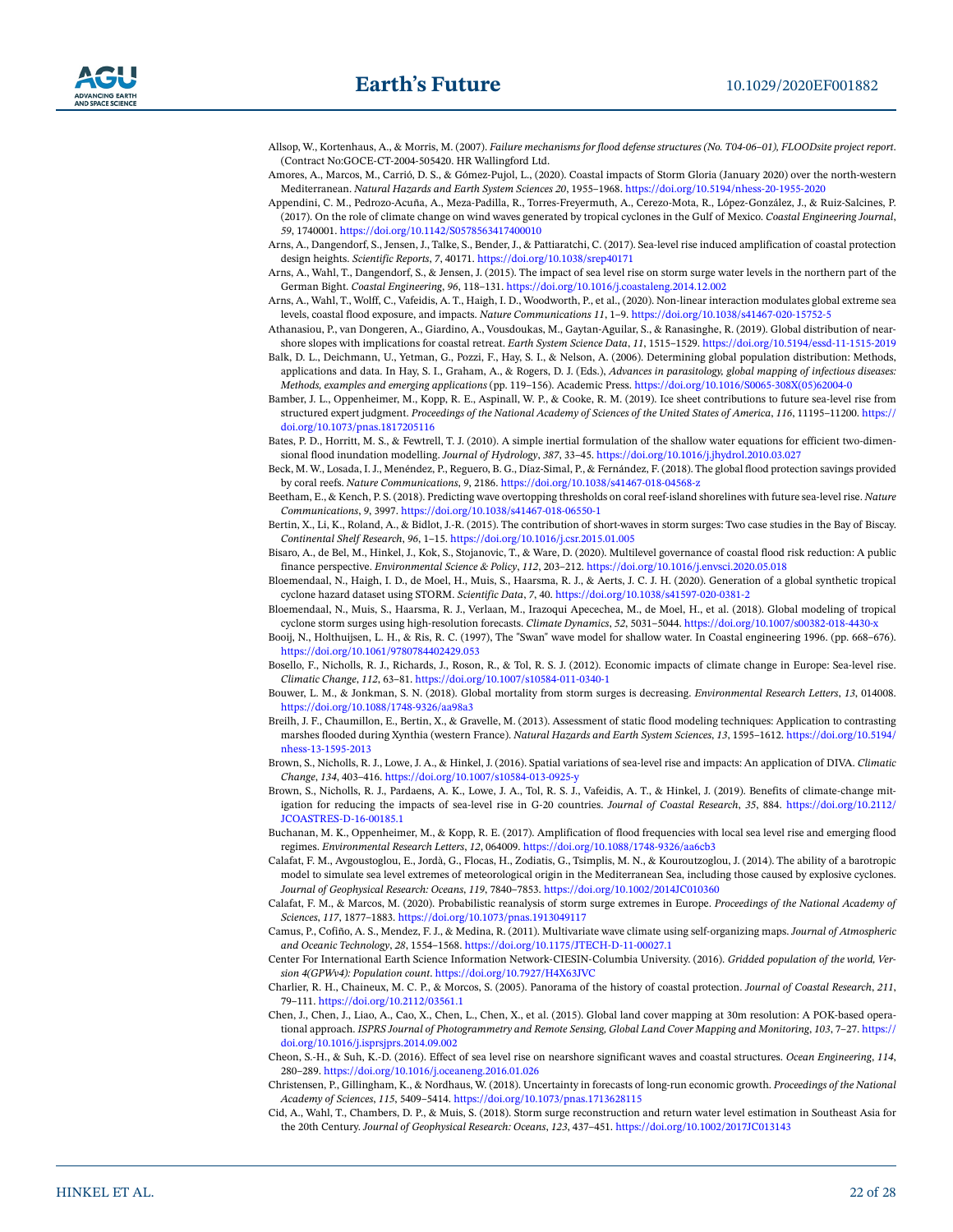- <span id="page-22-23"></span>CIESIN, IFPRI, The World Bank, & CIAT. (2011). *Global rural-urban mapping project, version 1 (GRUMPv1): Population density grid*. Data and Applications Center (SEDAC), Columbia University.
- <span id="page-22-4"></span>Collins, M., Knutti, R., Arblaster, J., Dufresne, J.-L., Fichefet, T., Friedlingstein, P., et al. (2013). Long-term climate change: Projections, commitments and irreversibility. In *Climate change 2013-The physical science basis: Contribution of working group I to the fifth assessment report of the intergovernmental panel on climate change* (pp. 1029–1136).<https://doi.org/10.1017/CBO9781107415324.024>
- <span id="page-22-13"></span>Conte, D., & Lionello, P. (2013). Characteristics of large positive and negative surges in the Mediterranean Sea and their attenuation in future climate scenarios. *Global and Planetary Change*, *111*, 159–173.<https://doi.org/10.1016/j.gloplacha.2013.09.006>
- <span id="page-22-16"></span>Cowell, P. J., Roy, P. S., & Jones, R. A. (1995). Simulation of large-scale coastal change using a morphological behaviour model. *Marine Geology*, *126*, 45–61. [https://doi.org/10.1016/0025-3227\(95\)00065-7](https://doi.org/10.1016/0025-3227%2895%2900065-7)
- <span id="page-22-6"></span>DeConto, R. M., & Pollard, D. (2016). Contribution of Antarctica to past and future sea-level rise. *Nature*, *531*, 591–597. [https://doi.](https://doi.org/10.1038/nature17145) [org/10.1038/nature17145](https://doi.org/10.1038/nature17145)
- <span id="page-22-27"></span>de Moel, H., & Aerts, J. C. J. H. (2011). Effect of uncertainty in land use, damage models and inundation depth on flood damage estimates. *Natural Hazards*, *58*, 407–425.<https://doi.org/10.1007/s11069-010-9675-6>
- <span id="page-22-8"></span>de Moel, H., Asselman, N. E. M., & Aerts, J. C. J. H. (2012). Uncertainty and sensitivity analysis of coastal flood damage estimates in the west of the Netherlands. *Natural Hazards and Earth System Sciences*, *12*, 1045–1058. [https://doi.org/10.5194/nhess-12-1045-2012](https://doi.org/10.5194/nhess%2D12-1045-2012)
- <span id="page-22-28"></span>de Moel, H., Bouwer, L. M., & Aerts, J. C. J. H. (2014). Uncertainty and sensitivity of flood risk calculations for a dike ring in the south of the Netherlands. *Science of the Total Environment*, *473–474*, 224–234. <https://doi.org/10.1016/j.scitotenv.2013.12.015>
- <span id="page-22-1"></span>de Moel, H., Jongman, B., Kreibich, H., Merz, B., Penning-Rowsell, E., & Ward, P. J. (2015). Flood risk assessments at different spatial scales. *Mitigation and Adaptation Strategies for Global Change*, *20*, 865–890. [https://doi.org/10.1007/s11027-015-9654-z](https://doi.org/10.1007/s11027-015-9654%2Dz)
- <span id="page-22-9"></span>de Moel, H., van Vliet, M., & Aerts, J. C. J. H. (2013). Evaluating the effect of flood damage-reducing measures: A case study of the unembanked area of Rotterdam, the Netherlands. *Regional Environmental Change*. [https://doi.org/10.1007/s10113-013-0420-z](https://doi.org/10.1007/s10113-013-0420%2Dz)
- <span id="page-22-2"></span>Diaz, D. B. (2016). Estimating global damages from sea level rise with the Coastal Impact and Adaptation Model (CIAM). *Climatic Change*, *137*, 143–156. <https://doi.org/10.1007/s10584-016-1675-4>
- <span id="page-22-19"></span>Di Baldassarre, G., Viglione, A., Carr, G., Kuil, L., Yan, K., Brandimarte, L., & Blöschl, G. (2015). Debates—Perspectives on socio-hydrology: Capturing feedbacks between physical and social processes. *Water Resources Research*, *51*, 4770–4781. [https://doi.](https://doi.org/10.1002/2014WR016416) [org/10.1002/2014WR016416](https://doi.org/10.1002/2014WR016416)
- <span id="page-22-24"></span>Dobson, J. E., Brlght, E. A., Coleman, P. R., Durfee, R. C., & Worley, B. A. (2003). LandScan: A global population database for estimating populations at risk. *Photogrammetric Engineering & Remote Sensing*, *66*, 849–314.<https://doi.org/10.1201/9781482264678-24>
- <span id="page-22-11"></span>Dodet, G., Melet, A., Ardhuin, F., Bertin, X., Idier, D., & Almar, R. (2019). The contribution of wind-generated waves to coastal sea-level changes. *Surveys in Geophysics*, *40*, 1563–1601. <https://doi.org/10.1007/s10712-019-09557-5>
- <span id="page-22-26"></span>Dottori, F., Szewczyk, W., Ciscar, J.-C., Zhao, F., Alfieri, L., Hirabayashi, Y., et al. (2018). Increased human and economic losses from river flooding with anthropogenic warming. *Nature Climate Change*, *8*, 781–786. [https://doi.org/10.1038/s41558-018-0257-z](https://doi.org/10.1038/s41558-018-0257%2Dz)
- <span id="page-22-14"></span>Du, J., Shen, J., Zhang, Y. J., Ye, F., Liu, Z., Wang, Z., et al. (2018). Tidal Response to sea-level rise in different types of estuaries: The importance of length, bathymetry, and geometry: Tidal response to sea-level rise. *Geophysical Research Letters*, *45*, 227–235. [https://doi.](https://doi.org/10.1002/2017GL075963) [org/10.1002/2017GL075963](https://doi.org/10.1002/2017GL075963)
- <span id="page-22-12"></span>Eilander, D., Couasnon, A., Ikeuchi, H., Muis, S., Yamazaki, D., Winsemius, H., & Ward, P. J. (2020). The effect of surge on riverine flood hazard and impact in deltas globally. *Environmental Research Letters*, *15*, 104007.<https://doi.org/10.1088/1748-9326/ab8ca6>
- <span id="page-22-10"></span>Emanuel, K., Ravela, S., Vivant, E., & Risi, C. (2006). A statistical deterministic approach to hurricane risk assessment. *Bulletin of the American Meteorological Society*, *87*, 299–314. [https://doi.org/10.1175/BAMS-87-3-299](https://doi.org/10.1175/BAMS%2D87-3%2D299)
- <span id="page-22-7"></span>Erkens, G., Bucx, T., Dam, R., de Lange, G., & Lambert, J., (2015). Sinking coastal cities. In Proceedings of the international association of hydrological sciences. Presented at the prevention and mitigation of natural and anthropogenic hazards due to land subsidence–Ninth international symposium on land subsidence (NISOLS). (pp. 189–198). Nagoya, Japan: Copernicus GmbH. [https://doi.org/10.5194/](https://doi.org/10.5194/piahs-372-189-2015) [piahs-372-189-2015](https://doi.org/10.5194/piahs-372-189-2015)
- <span id="page-22-0"></span>Eyring, V., Bony, S., Meehl, G. A., Senior, C. A., Stevens, B., Stouffer, R. J., & Taylor, K. E. (2016). Overview of the Coupled Model Intercomparison Project Phase 6 (CMIP6) experimental design and organization. *Geoscientific Model Development*, *9*, 1937–1958. [https://doi.](https://doi.org/10.5194/gmd%2D9-1937-2016) [org/10.5194/gmd-9-1937-2016](https://doi.org/10.5194/gmd%2D9-1937-2016)
- <span id="page-22-25"></span>Feenstra, R. C., Inklaar, R., & Timmer, M. P. (2015). The next generation of the Penn World table. *American Economic Review*, *105*, 3150– 3182. <https://doi.org/10.1257/aer.20130954>
- <span id="page-22-29"></span>Formetta, G., & Feyen, L. (2019). Empirical evidence of declining global vulnerability to climate-related hazards. *Global Environmental Change*, *57*, 101920.<https://doi.org/10.1016/j.gloenvcha.2019.05.004>
- <span id="page-22-3"></span>Frieler, K., Lange, S., Piontek, F., Reyer, C. P. O., Schewe, J., Warszawski, L., et al. (2017). Assessing the impacts of 1.5°C global warming – Simulation protocol of the Inter-Sectoral Impact Model Intercomparison Project (ISIMIP2b). *Geoscientific Model Development*, *10*, 4321–4345. [https://doi.org/10.5194/gmd-10-4321-2017](https://doi.org/10.5194/gmd%2D10-4321-2017)
- <span id="page-22-18"></span>Gallien, T. W. (2016). Validated coastal flood modeling at Imperial Beach, California: Comparing total water level, empirical and numerical overtopping methodologies. *Coastal Engineering*, *111*, 95–104.<https://doi.org/10.1016/j.coastaleng.2016.01.014>
- <span id="page-22-15"></span>Gemmrich, J., Thomas, B., & Bouchard, R. (2011). Observational changes and trends in northeast Pacific wave records. *Geophysical Research Letters*, *38*, L22601.<https://doi.org/10.1029/2011GL049518>
- <span id="page-22-22"></span>Gesch, D. B. (2018). Best Practices for elevation-based assessments of sea-level rise and coastal flooding exposure. *Frontiers of Earth Science*, *6*.<https://doi.org/10.3389/feart.2018.00230>
- <span id="page-22-17"></span>Goodwin, I. D., Stables, M. A., & Olley, J. M. (2006). Wave climate, sand budget and shoreline alignment evolution of the Iluka–Woody Bay sand barrier, northern New South Wales, Australia, since 3000 yr BP. *Marine Geology*, *226*, 127–144. [https://doi.org/10.1016/j.](https://doi.org/10.1016/j.margeo.2005.09.013) [margeo.2005.09.013](https://doi.org/10.1016/j.margeo.2005.09.013)
- <span id="page-22-21"></span>Gorokhovich, Y., & Voustianiouk, A. (2006). Accuracy assessment of the processed SRTM-based elevation data by CGIAR using field data from USA and Thailand and its relation to the terrain characteristics. *Remote Sensing of Environment*, *104*, 409–415. [https://doi.](https://doi.org/10.1016/j.rse.2006.05.012) [org/10.1016/j.rse.2006.05.012](https://doi.org/10.1016/j.rse.2006.05.012)
- <span id="page-22-20"></span>Haer, T., Botzen, W. J. W., & Aerts, J. C. J. H. (2019). Advancing disaster policies by integrating dynamic adaptive behaviour in risk assessments using an agent-based modelling approach. *Environmental Research Letters*, *14*, 044022. [https://doi.org/10.1088/1748-9326/](https://doi.org/10.1088/1748-9326/ab0770) [ab0770](https://doi.org/10.1088/1748-9326/ab0770)
- <span id="page-22-5"></span>Haigh, I. D., MacPherson, L. R., Mason, M. S., Wijeratne, E. M. S., Pattiaratchi, C. B., Crompton, R. P., & George, S. (2014). Estimating present day extreme water level exceedance probabilities around the coastline of Australia: Tropical cyclone-induced storm surges. *Climate Dynamics*, *42*, 139–157. <https://doi.org/10.1007/s00382-012-1653-0>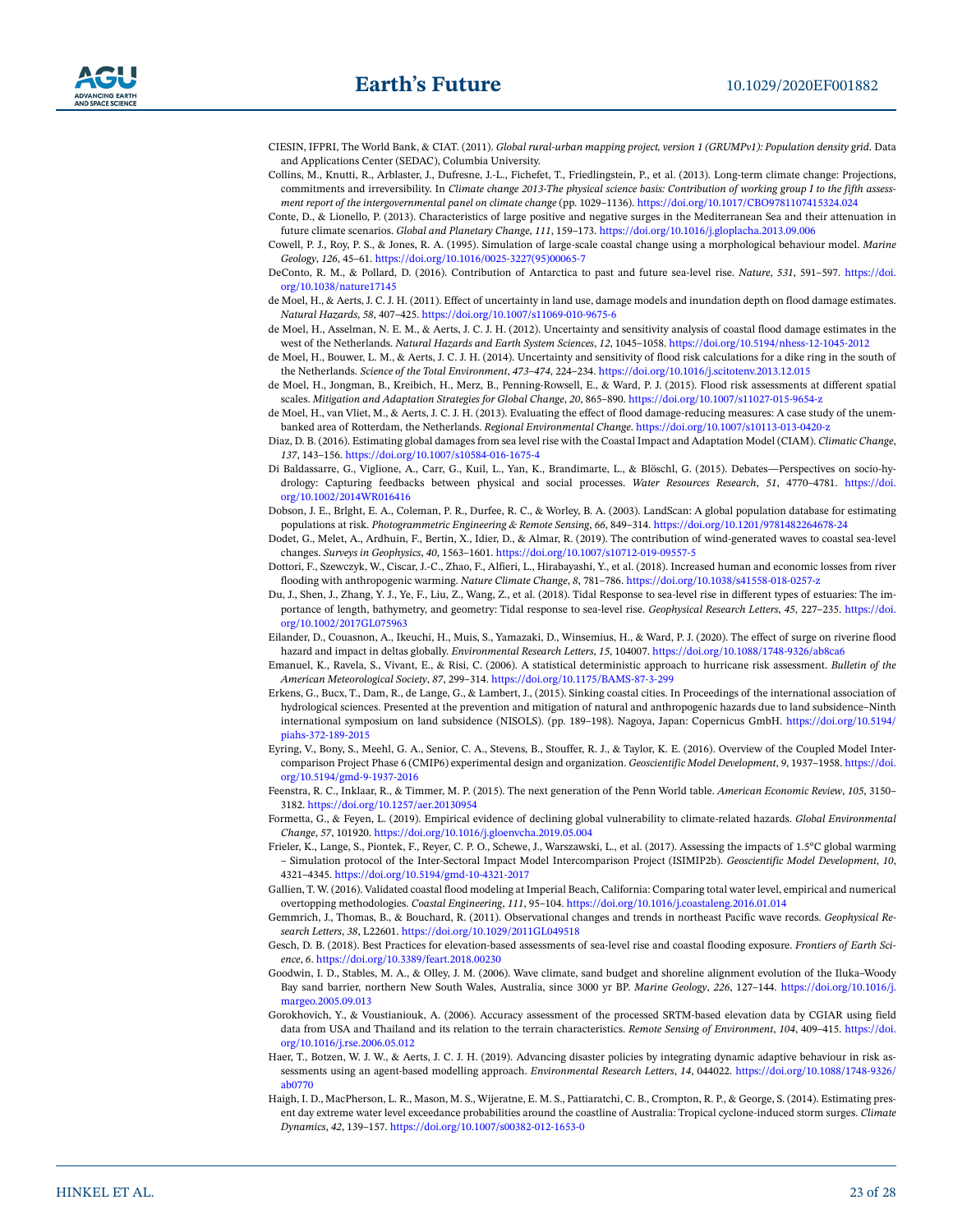

- <span id="page-23-19"></span>Haigh, I. D., Pickering, M. D., Green, J. A. M., Arbic, B. K., Arns, A., Dangendorf, S., et al. (2020). The Tides They Are a-Changin': A comprehensive review of past and future non-astronomical changes in tides, their driving mechanisms, and future implications. *Reviews of Geophysics*, *58*. <https://doi.org/10.1029/2018RG000636>
- <span id="page-23-23"></span>Hall, J. W., Dawson, R. J., Sayers, P. B., Rosu, C., Chatterton, J. B., & Deakin, R. (2003). A methodology for national-scale flood risk assessment. *Proceedings of the Institution of Civil Engineers–Water and Maritime Engineering*, *156*, 235–247. [https://doi.org/10.1680/](https://doi.org/10.1680/wame.2003.156.3.235) [wame.2003.156.3.235](https://doi.org/10.1680/wame.2003.156.3.235)
- <span id="page-23-30"></span>Hallegatte, S. (2008). An adaptive regional input-output model and its application to the assessment of the economic cost of Katrina. *Risk Analysis*, *28*, 779–799.<https://doi.org/10.1111/j.1539-6924.2008.01046.x>
- <span id="page-23-4"></span>Hallegatte, S., Green, C., Nicholls, R. J., & Corfee-Morlot, J. (2013). Future flood losses in major coastal cities. *Nature Climate Change*, *3*, 802–806.<https://doi.org/10.1038/nclimate1979>
- <span id="page-23-16"></span>Hamdi, Y., Bardet, L., Duluc, C.-M., & Rebour, V. (2014). Extreme storm surges: A comparative study of frequency analysis approaches. *Natural Hazards and Earth System Sciences*, *14*, 2053–2067. [https://doi.org/10.5194/nhess-14-2053-2014](https://doi.org/10.5194/nhess%2D14-2053-2014)
- <span id="page-23-22"></span>Hanson, S., Nicholls, R., Ranger, N., Hallegatte, S., Corfee-Morlot, J., Herweijer, C., & Chateau, J. (2011). A global ranking of port cities with high exposure to climate extremes. *Climatic Change*, *104*, 89–111. <https://doi.org/10.1007/s10584-010-9977-4>
- <span id="page-23-9"></span>Hausfather, Z., & Peters, G. P. (2020). Emissions – The 'business as usual' story is misleading. *Nature*, *577*, 618–620. [https://doi.org/10.1038/](https://doi.org/10.1038/d41586-020-00177-3) [d41586-020-00177-3](https://doi.org/10.1038/d41586-020-00177-3)
- <span id="page-23-11"></span>Herrera-García, G., Ezquerro, P., Tomás, R., Béjar-Pizarro, M., López-Vinielles, J., Rossi, M., et al. (2021). Mapping the global threat of land subsidence. *Science*, *371*, 34–36.<https://doi.org/10.1126/science.abb8549>
- <span id="page-23-24"></span>Hinkel, J., Aerts, J. C. J. H., Brown, S., Jiménez, J. A., Lincke, D., Nicholls, R. J., et al. (2018). The ability of societies to adapt to twenty-first-century sea-level rise. *Nature Climate Change*, *8*, 570–578. [https://doi.org/10.1038/s41558-018-0176-z](https://doi.org/10.1038/s41558-018-0176%2Dz)
- <span id="page-23-29"></span>Hinkel, J., Brown, S., Exner, L., Nicholls, R. J., Vafeidis, A. T., & Kebede, A. S. (2012). Sea-level rise impacts on Africa and the effects of mitigation and adaptation: An application of DIVA. *Regional Environmental Change*, *12*, 207–224.<https://doi.org/10.1007/s10113-011-0249-2>
- <span id="page-23-5"></span>Hinkel, J., Lincke, D., Vafeidis, A. T., Perrette, M., Nicholls, R. J., Tol, R. S. J., et al. (2014). Coastal flood damage and adaptation costs under 21st century sea-level rise. *Proceedings of the National Academy of Sciences*, *111*, 3292–3297.<https://doi.org/10.1073/pnas.1222469111> Hodges, K., Cobb, A., & Vidale, P. L. (2017). How well are tropical cyclones represented in reanalysis datasets? *Journal of Climate*, *30*,
- <span id="page-23-12"></span>5243–5264. [https://doi.org/10.1175/JCLI-D-16-0557.1](https://doi.org/10.1175/JCLI%2DD%2D16-0557.1)
- <span id="page-23-14"></span>Holthuijsen, L. H. (2010). *Waves in oceanic and coastal waters*. Cambridge: Cambridge University Press. [https://doi.org/10.1017/](https://doi.org/10.1017/CBO9780511618536) [CBO9780511618536](https://doi.org/10.1017/CBO9780511618536)
- <span id="page-23-21"></span>Hongo, C., Kurihara, H., & Golbuu, Y. (2018). Projecting of wave height and water level on reef-lined coasts due to intensified tropical cyclones and sea level rise in Palau to 2100. *Natural Hazards and Earth System Sciences*, *18*, 669–686. [https://doi.org/10.5194/](https://doi.org/10.5194/nhess%2D18-669-2018) [nhess-18-669-2018](https://doi.org/10.5194/nhess%2D18-669-2018)
- <span id="page-23-25"></span>Hoozemans, F. M. J., Marchand, M., & Pennekamp, H. A. (1993). *Sea Level rise: A global vulnerability assessment: Vulnerability assessments for population and coastal wetlands and rice production on a global scale, revised*. Delft, The Hague, The Netherlands: Delft Hydraulics and Rijkswaterstaat.
- <span id="page-23-3"></span>Huizinga, J., de Moel, H., & Szewczyk, W. (2017). *Global flood depth-damage functions: Methodology and the database with guidelines*. (No. EUR 28552). European Commission, Joint Research Centre.
- <span id="page-23-17"></span>Hunter, J. (2012). A simple technique for estimating an allowance for uncertain sea-level rise. *Climatic Change*, *113*, 239–252. [https://doi.](https://doi.org/10.1007/s10584-011-0332-1) [org/10.1007/s10584-011-0332-1](https://doi.org/10.1007/s10584-011-0332-1)
- <span id="page-23-18"></span>Hunter, J. R., Church, J. A., White, N. J., & Zhang, X. (2013). Towards a global regionally varying allowance for sea-level rise. *Ocean Engineering, Sea Level Rise and Impacts on Engineering Practice*, *71*, 17–27. <https://doi.org/10.1016/j.oceaneng.2012.12.041>
- <span id="page-23-7"></span>Hunter, J. R., Woodworth, P. L., Wahl, T., & Nicholls, R. J. (2017). Using global tide gauge data to validate and improve the representation of extreme sea levels in flood impact studies. *Global and Planetary Change*, *156*, 34–45. <https://doi.org/10.1016/j.gloplacha.2017.06.007>
- <span id="page-23-20"></span>Idier, D., Paris, F., Cozannet, G. L., Boulahya, F., & Dumas, F. (2017). Sea-level rise impacts on the tides of the European Shelf. *Continental Shelf Research*, *137*, 56–71.<https://doi.org/10.1016/j.csr.2017.01.007>
- <span id="page-23-15"></span>Ikeuchi, H., Hirabayashi, Y., Yamazaki, D., Muis, S., Ward, P. J., Winsemius, H. C., et al. (2017). Compound simulation of fluvial floods and storm surges in a global coupled river-coast flood model: Model development and its application to 2007 Cyclone Sidr in Bangladesh. *Journal of Advances in Modeling Earth Systems*, *9*, 1847–1862. <https://doi.org/10.1002/2017MS000943>
- <span id="page-23-2"></span>IPCC. (2014a). Climate change 2014: Impacts, adaptation, and vulnerability. Part A: Global and sectoral aspects. In Field, C. B., et al. (Eds.), *Contribution of working group II to the fifth assessment report of the intergovernmental Panel on climate change*. Cambridge, United Kingdom and NY, USA: Cambridge University Press.
- <span id="page-23-6"></span>IPCC. (2014b). Climate change 2014: Impacts, adaptation, and vulnerability. Part B: Regional aspects. In Agard, J., et al. (Eds.), *Contribution of working group II to the fifth assessment report of the intergovernmental Panel on climate change*. Cambridge, United Kingdom and NY, USA: Cambridge University Press.
- <span id="page-23-10"></span>Jones, B., & O'Neill, B. C. (2016). Spatially explicit global population scenarios consistent with the Shared Socioeconomic Pathways. *Environmental Research Letters*, *11*, 084003. <https://doi.org/10.1088/1748-9326/11/8/084003>
- <span id="page-23-1"></span>Jones, R. N., Patwardhan, A., Cohen, S. J., Dessai, S., Lammel, A., Lempert, R. J., et al. (2014). Foundations for decision making. In Field, C. B., et al. (Eds.), *Climate change 2014: Impacts, adaptation, and vulnerability. Part A: Global and sectoral aspects. Contribution of working group II to the fifth assessment report of the intergovernmental Panel on climate change (p. XXX)*. Cambridge, United Kingdom and New York, NY, USA: Cambridge University Press.
- <span id="page-23-0"></span>Jongman, B., Hochrainer-Stigler, S., Feyen, L., Aerts, J. C. J. H., Mechler, R., Botzen, W. J. W., et al. (2014). Increasing stress on disaster-risk finance due to large floods. *Nature Climate Change*, *4*, 264–268.<https://doi.org/10.1038/nclimate2124>
- <span id="page-23-13"></span>Jongman, B., Kreibich, H., Apel, H., Barredo, J. I., Bates, P. D., Feyen, L., et al. (2012). Comparative flood damage model assessment: Towards a European approach. *Natural Hazards and Earth System Sciences*, *12*, 3733–3752. [https://doi.org/10.5194/nhess-12-3733-2012](https://doi.org/10.5194/nhess%2D12-3733-2012)
- <span id="page-23-28"></span>Jongman, B., Winsemius, H. C., Aerts, J. C. J. H., de Perez, E. C., van Aalst, M. K., Kron, W., & Ward, P. J. (2015). Declining vulnerability to river floods and the global benefits of adaptation. *Proceedings of the National Academy of Sciences*, *112*, E2271–E2280. [https://doi.](https://doi.org/10.1073/pnas.1414439112) [org/10.1073/pnas.1414439112](https://doi.org/10.1073/pnas.1414439112)
- <span id="page-23-27"></span>KC, S., & Lutz, W. (2017). The human core of the shared socioeconomic pathways: Population scenarios by age, sex and level of education for all countries to 2100. *Global Environmental Change*, *42*, 181–192. <https://doi.org/10.1016/j.gloenvcha.2014.06.004>
- <span id="page-23-26"></span>Kellndorfer, J., Walker, W., Pierce, L., Dobson, C., Fites, J. A., Hunsaker, C., et al. (2004). Vegetation height estimation from Shuttle Radar Topography Mission and National Elevation Datasets. *Remote Sensing of Environment*, *93*, 339–358.<https://doi.org/10.1016/j.rse.2004.07.017>
- <span id="page-23-8"></span>Kirezci, E., Young, I. R., Ranasinghe, R., Muis, S., Nicholls, R. J., Lincke, D., & Hinkel, J. (2020). Projections of global-scale extreme sea levels and resulting episodic coastal flooding over the 21st Century. *Scientific Reports*, *10*, 11629.<https://doi.org/10.1038/s41598-020-67736-6>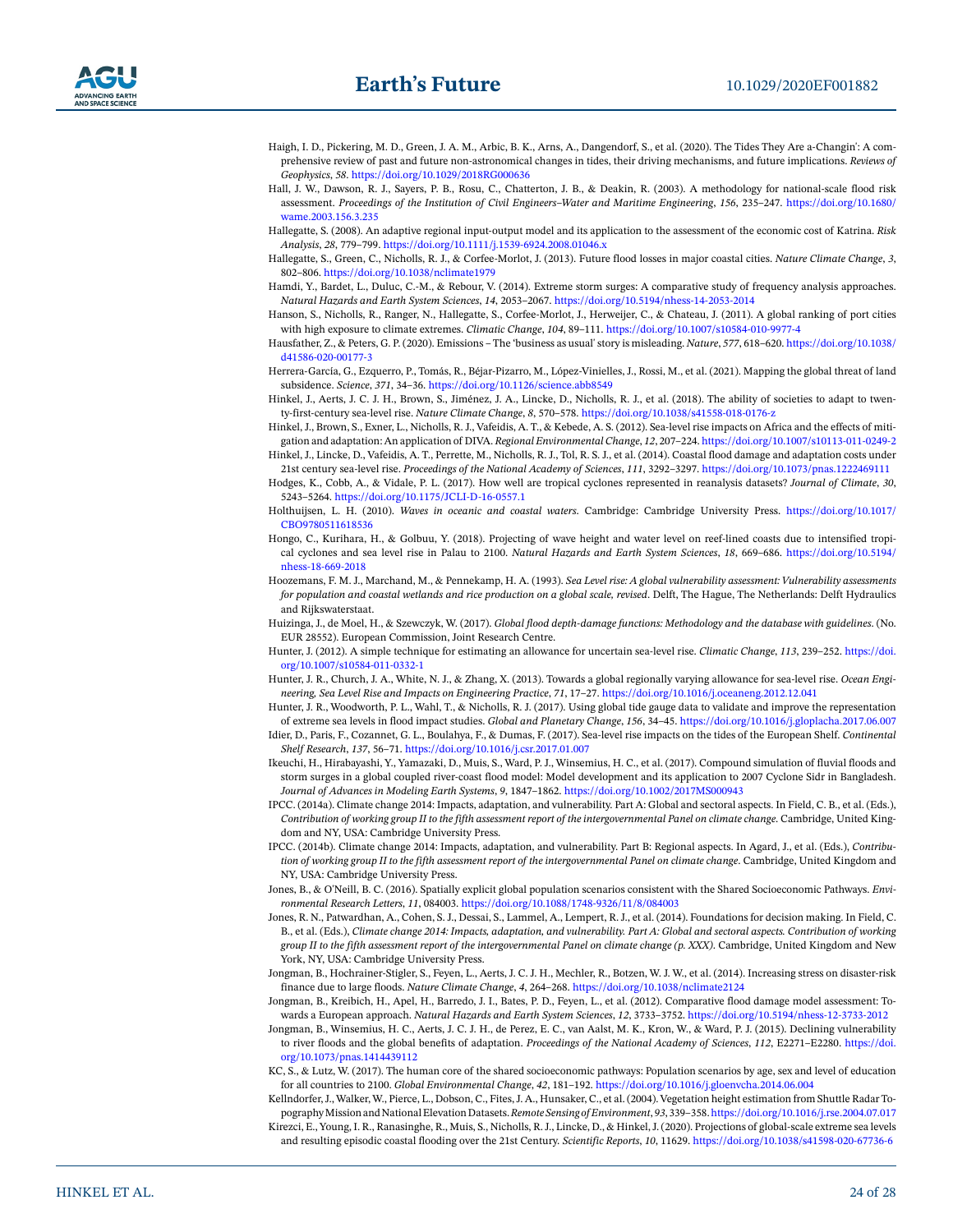- <span id="page-24-28"></span>Koivumäki, L., Alho, P., Lotsari, E., Käyhkö, J., Saari, A., & Hyyppä, H. (2010). Uncertainties in flood risk mapping: A case study on estimating building damages for a river flood in Finland: Uncertainties in flood risk mapping. *Journal of Flood Risk Management*, *3*, 166–183.<https://doi.org/10.1111/j.1753-318X.2010.01064.x>
- <span id="page-24-32"></span>Koks, E. E., Thissen, M., Alfieri, L., De Moel, H., Feyen, L., Jongman, B., & Aerts, J. C. J. H. (2019). The macroeconomic impacts of future river flooding in Europe. *Environmental Research Letters*, *14*, 084042. <https://doi.org/10.1088/1748-9326/ab3306>
- <span id="page-24-20"></span>Komen, G. J., Cavaleri, L., Donelan, M., Hasselmann, K., Hasselmann, S., & Janssen, P. A. E. M. (1996). In G. J. Komen, L. Cavaleri, M. Donelan, K. Hasselmann, S. Hasselmann, & P. A. E. M. Janssen (Eds.), *Dynamics and modelling of ocean waves*. (p. 554). Cambridge, UK: Cambridge University Press.
- <span id="page-24-7"></span>Kopp, R. E., Horton, R. M., Little, C. M., Mitrovica, J. X., Oppenheimer, M., Rasmussen, D. J., et al. (2014). Probabilistic 21st and 22nd century sea-level projections at a global network of tide-gauge sites: KOPP ET AL. *Earth's Future*, *2*, 383–406. [https://doi.](https://doi.org/10.1002/2014EF000239) [org/10.1002/2014EF000239](https://doi.org/10.1002/2014EF000239)
- <span id="page-24-29"></span>Kreibich, H., Baldassarre, G. D., Vorogushyn, S., Aerts, J. C. J. H., Apel, H., Aronica, G. T., et al. (2017). Adaptation to flood risk: Results of international paired flood event studies. *Earth's Future*, *5*, 953–965. <https://doi.org/10.1002/2017EF000606>
- <span id="page-24-5"></span>Kriegler, E., O'Neill, B. C., Hallegatte, S., Kram, T., Lempert, R. J., Moss, R. H., & Wilbanks, T. (2012). The need for and use of socio-economic scenarios for climate change analysis: A new approach based on shared socio-economic pathways. *Global Environmental Change*, *22*, 807–822.<https://doi.org/10.1016/j.gloenvcha.2012.05.005>
- <span id="page-24-12"></span>Kulp, S. A., & Strauss, B. H. (2018). CoastalDEM: A global coastal digital elevation model improved from SRTM using a neural network. *Remote Sensing of Environment*, *206*, 231–239.<https://doi.org/10.1016/j.rse.2017.12.026>
- <span id="page-24-11"></span>Kulp, S. A., & Strauss, B. H. (2019). New elevation data triple estimates of global vulnerability to sea-level rise and coastal flooding. *Nature Communications*, *10*, 1–12. [https://doi.org/10.1038/s41467-019-12808-z](https://doi.org/10.1038/s41467-019-12808%2Dz)
- <span id="page-24-0"></span>Kunreuther, H., Heal, G., Allen, M., Edenhofer, O., Field, C. B., & Yohe, G. (2013). Risk management and climate change. *Nature Climate Change*, *3*, 447–450.<https://doi.org/10.1038/nclimate1740>
- <span id="page-24-9"></span>Lambert, E., Le Bars, D., Goelzer, H., & van de Wal, R. S. W. (2021). Correlations between sea-level components are driven by regional climate change. *Earth's Future*, *9*.<https://doi.org/10.1029/2020EF001825>
- <span id="page-24-16"></span>Lambert, E., Rohmer, J., Cozannet, G. L., & van de Wal, R. S. W. (2020). Adaptation time to magnified flood hazards underestimated when derived from tide gauge records. *Environmental Research Letters*, *15*, 074015.<https://doi.org/10.1088/1748-9326/ab8336>
- <span id="page-24-31"></span>Lazzaroni, S., & van Bergeijk, P. A. G. (2014). Natural disasters' impact, factors of resilience and development: A meta-analysis of the macroeconomic literature. *Ecological Economics*, *107*, 333–346.<https://doi.org/10.1016/j.ecolecon.2014.08.015>
- <span id="page-24-22"></span>Le Cozannet, G., Rohmer, J., Cazenave, A., Idier, D., van de Wal, R., de Winter, R., et al. (2015). Evaluating uncertainties of future marine flooding occurrence as sea-level rises. *Environmental Modelling & Software*, *73*, 44–56. <https://doi.org/10.1016/j.envsoft.2015.07.021>
- <span id="page-24-10"></span>Lichter, M., Vafeidis, A. T., Nicholls, R. J., & Kaiser, G. (2011). Exploring data-related uncertainties in analyses of land area and population in the "Low-Elevation Coastal Zone" (LECZ). *Journal of Coastal Research*, *27*, 757–768. [https://doi.org/10.2112/jcoastres-d-10-00072.1](https://doi.org/10.2112/jcoastres%2Dd%2D10-00072.1)

<span id="page-24-13"></span>Lin, N., & Emanuel, K. (2016). Grey swan tropical cyclones. *Nature Climate Change*, *6*, 106–111.<https://doi.org/10.1038/nclimate2777>

<span id="page-24-1"></span>Lincke, D., & Hinkel, J. (2018). Economically robust protection against 21st century sea-level rise. *Global Environmental Change*, *51*, 67–73. <https://doi.org/10.1016/j.gloenvcha.2018.05.003>

- <span id="page-24-8"></span>Little, C. M., Horton, R. M., Kopp, R. E., Oppenheimer, M., & Yip, S. (2015). Uncertainty in twenty-first-century CMIP5 sea level projections. *Journal of Climate*, *28*, 838–852. [https://doi.org/10.1175/JCLI-D-14-00453.1](https://doi.org/10.1175/JCLI%2DD%2D14-00453.1)
- <span id="page-24-27"></span>Luana, S., Hou, X., & Wang, Y. (2015). Assessing the accuracy of SRTM Dem and Aster Gdem datasets for the coastal zone of Shandong Province, Eastern China. *Polish Maritime Research*, *22*, 15–20. [https://doi.org/10.1515/pomr-2015-0026](https://doi.org/10.1515/pomr%2D2015-0026)
- <span id="page-24-24"></span>Luijendijk, A., Hagenaars, G., Ranasinghe, R., Baart, F., Donchyts, G., & Aarninkhof, S. (2018). The state of the world's beaches. *Scientific Reports*, *8*.<https://doi.org/10.1038/s41598-018-24630-6>
- <span id="page-24-30"></span>Mandel, A., Tiggeloven, T., Lincke, D., Koks, E., Ward, P., & Hinkel, J. (2020). *Risks on global financial stability induced by climate change*. (SSRN scholarly paper No. ID 3626936). Rochester, NY: Social Science Research Network.<https://doi.org/10.2139/ssrn.3626936>
- <span id="page-24-4"></span>Marcos, M., Calafat, F. M., Berihuete, Á., & Dangendorf, S. (2015). Long-term variations in global sea level extremes. *Journal of Geophysical Research: Oceans*, *120*, 8115–8134.<https://doi.org/10.1002/2015JC011173>
- <span id="page-24-3"></span>Marcos, M., Rohmer, J., Vousdoukas, M. I., Mentaschi, L., Cozannet, G. L., & Amores, A. (2019). Increased extreme coastal water levels due to the combined action of storm surges and wind waves. *Geophysical Research Letters*, *46*, 4356–4364. [https://doi.](https://doi.org/10.1029/2019GL082599) [org/10.1029/2019GL082599](https://doi.org/10.1029/2019GL082599)
- <span id="page-24-18"></span>Marcos, M., Tsimplis, M. N., & Shaw, A. G. P. (2009). Sea level extremes in southern Europe. *Journal of Geophysical Research*, *114*, C01007. <https://doi.org/10.1029/2008JC004912>
- <span id="page-24-25"></span>McClean, F., Dawson, R., & Kilsby, C. (2020). Implications of using global digital elevation models for flood risk analysis in cities. *Water Resources Research*, *56*, e2020WR028241. <https://doi.org/10.1029/2020WR028241>
- <span id="page-24-23"></span>McEvoy, S., Haasnoot, M., & Biesbroek, R. (2021). How are European countries planning for sea level rise? *Ocean & Coastal Management*, *203*, 105512.<https://doi.org/10.1016/j.ocecoaman.2020.105512>
- <span id="page-24-26"></span>McGranahan, G., Balk, D., & Anderson, B. (2007). The rising tide: Assessing the risks of climate change and human settlements in low elevation coastal zones. *Environment and Urbanization*, *19*, 17–37.<https://doi.org/10.1177/0956247807076960>
- <span id="page-24-14"></span>Melet, A., Almar, R., Hemer, M., Le Cozannet, G., Meyssignac, B., & Ruggiero, P. (2020). Contribution of wave setup to projected coastal sea level changes. *Journal of Geophysical Research: Oceans*, *125*, e2020JC016078. <https://doi.org/10.1029/2020JC016078>
- <span id="page-24-15"></span>Melet, A., Meyssignac, B., Almar, R., & Le Cozannet, G. (2018). Under-estimated wave contribution to coastal sea-level rise. *Nature Climate Change*, *8*, 234–239. [https://doi.org/10.1038/s41558-018-0088-y](https://doi.org/10.1038/s41558-018-0088%2Dy)
- <span id="page-24-17"></span>Menendez, M., Mendez, F. J., & Losada, I. J. (2009). Forecasting seasonal to interannual variability in extreme sea levels. *ICES Journal of Marine Science*, *66*, 1490–1496. <https://doi.org/10.1093/icesjms/fsp095>
- <span id="page-24-19"></span>Menendez, M., & Woodworth, P. L. (2010). Changes in extreme high water levels based on a quasi-global tide-gauge dataset. *Journal of Geophysical Research*, *115*, 1–15. <https://doi.org/10.1029/2009JC005997>
- <span id="page-24-6"></span>Mentaschi, L. (2018). The effect of changing spatial resolution in global dynamic wave models. *Earth and Space Science Open Archive*. <https://doi.org/10.1002/essoar.10500014.1>
- <span id="page-24-21"></span>Mentaschi, L., Besio, G., Cassola, F., & Mazzino, A. (2015). Performance evaluation of Wavewatch III in the Mediterranean Sea. *Ocean Modelling*, *90*, 82–94. <https://doi.org/10.1016/j.ocemod.2015.04.003>
- <span id="page-24-2"></span>Mentaschi, L., Vousdoukas, M. I., Voukouvalas, E., Dosio, A., & Feyen, L. (2017). Global changes of extreme coastal wave energy fluxes triggered by intensified teleconnection patterns. *Geophysical Research Letters*, *44*, 2416–2426.<https://doi.org/10.1002/2016GL072488>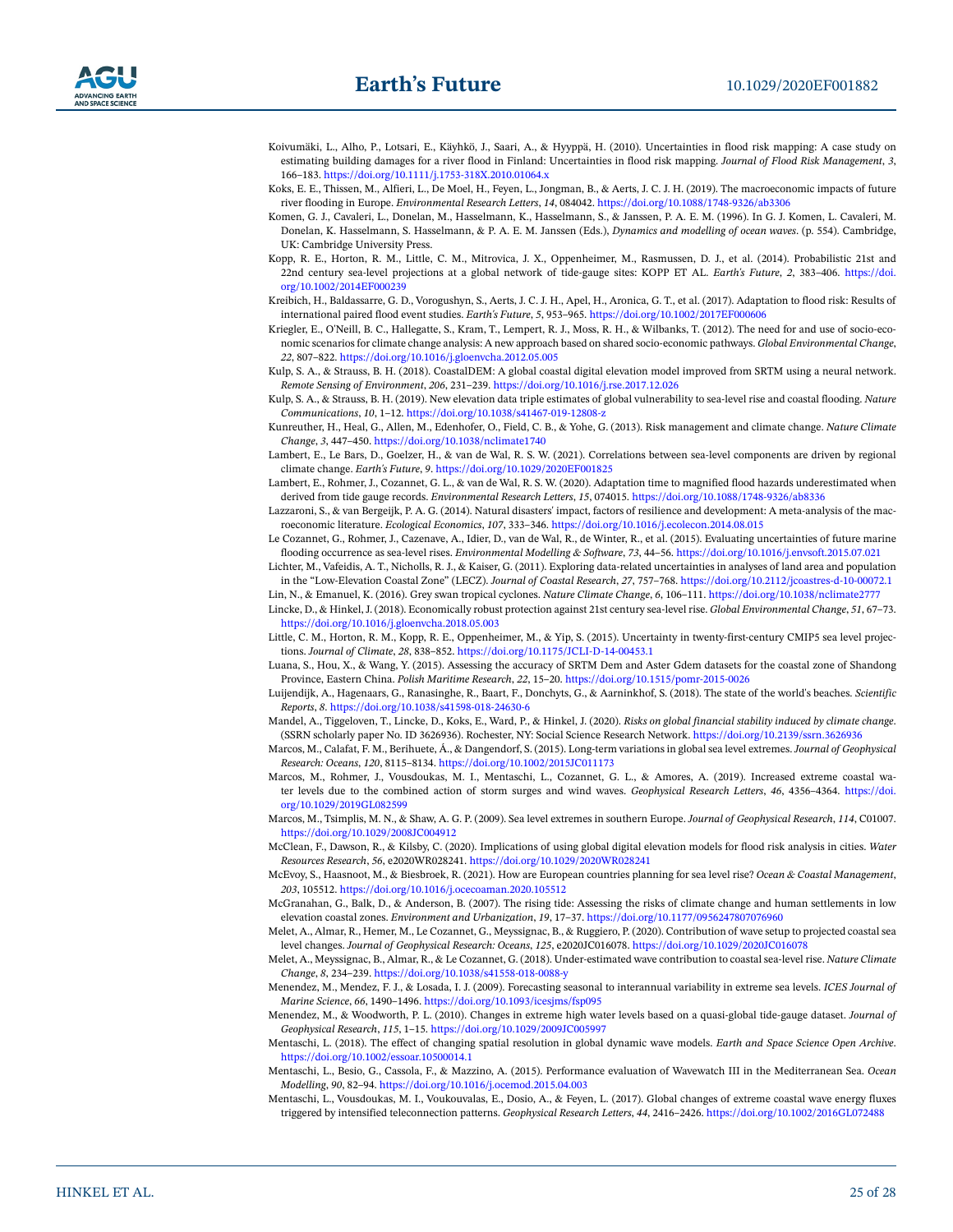

<span id="page-25-22"></span>Mentaschi, L., Vousdoukas, M., Montblanc, T. F., Kakoulaki, G., Voukouvalas, E., Besio, G., & Salamon, P. (2020). Assessment of global wave models on regular and unstructured grids using the Unresolved Obstacles Source Term. *Ocean Dynamics*, *70*, 1475–1483. [https://](https://doi.org/10.1007/s10236-020-01410-3) [doi.org/10.1007/s10236-020-01410-3](https://doi.org/10.1007/s10236-020-01410-3)

<span id="page-25-3"></span>Mentaschi, L., Vousdoukas, M., Voukouvalas, E., Sartini, L., Feyen, L., Besio, G., & Alfieri, L. (2016). The transformed-stationary approach: A generic and simplified methodology for non-stationary extreme value analysis. *Hydrology and Earth System Sciences*, *20*, 3527–3547. [https://doi.org/10.5194/hess-20-3527-2016](https://doi.org/10.5194/hess%2D20-3527-2016)

- <span id="page-25-16"></span>Merkens, J.-L., Lincke, D., Hinkel, J., Brown, S., & Vafeidis, A. T. (2018). Regionalisation of population growth projections in coastal exposure analysis. *Climatic Change*, *151*, 413–426.<https://doi.org/10.1007/s10584-018-2334-8>
- <span id="page-25-2"></span>Merkens, J.-L., Reimann, L., Hinkel, J., & Vafeidis, A. T. (2016). Gridded population projections for the coastal zone under the Shared Socioeconomic Pathways. *Global and Planetary Change*, *145*, 57–66.<https://doi.org/10.1016/j.gloplacha.2016.08.009>
- <span id="page-25-20"></span>Merrifield, M. A., Genz, A. S., Kontoes, C. P., & Marra, J. J. (2013). Annual maximum water levels from tide gauges: Contributing factors and geographic patterns. *Journal of Geophysical Research: Oceans*, *118*, 2535–2546. <https://doi.org/10.1002/jgrc.20173>
- <span id="page-25-11"></span>Meucci, A., Young, I. R., & Breivik, Ø. (2018). Wind and wave extremes from atmosphere and wave model ensembles. *Journal of Climate*, *31*, 8819–8842. [https://doi.org/10.1175/JCLI-D-18-0217.1](https://doi.org/10.1175/JCLI%2DD%2D18-0217.1)
- <span id="page-25-12"></span>Meucci, A., Young, I. R., Hemer, M., Kirezci, E., & Ranasinghe, R. (2020). Projected 21st century changes in extreme wind-wave events. *Science Advances*, *6*, eaaz7295.<https://doi.org/10.1126/sciadv.aaz7295>
- <span id="page-25-27"></span>Mondal, P., & Tatem, A. J. (2012). Uncertainties in measuring populations potentially impacted by sea level rise and coastal flooding. *PLOS ONE*, *7*, e48191. <https://doi.org/10.1371/journal.pone.0048191>
- <span id="page-25-0"></span>Morgan, M. G., Henrion, M., & Small, M. (1990). *Uncertainty: A guide to dealing with uncertainty in quantitative risk and policy analysis*. Cambridge University Press.
- <span id="page-25-23"></span>Morim, J., Hemer, M., Cartwright, N., Strauss, D., & Andutta, F. (2018). On the concordance of 21st century wind-wave climate projections. *Global and Planetary Change*, *167*, 160–171. <https://doi.org/10.1016/j.gloplacha.2018.05.005>
- <span id="page-25-4"></span>Morim, J., Hemer, M., Wang, X. L., Cartwright, N., Trenham, C., Semedo, A., et al. (2019). Robustness and uncertainties in global multivariate wind-wave climate projections. *Nature Climate Change*, *9*, 711–718. <https://doi.org/10.1038/s41558-019-0542-5>
- <span id="page-25-5"></span>Muis, S., Apecechea, M. I., Dullaart, J., de Lima Rego, J., Madsen, K. S., Su, J., et al. (2020). A High-resolution global dataset of extreme sea levels, tides, and storm surges, including future projections. *Frontiers in Marine Science*, *7*. <https://doi.org/10.3389/fmars.2020.00263>
- <span id="page-25-9"></span>Muis, S., Verlaan, M., Nicholls, R. J., Brown, S., Hinkel, J., Lincke, D., et al. (2017). A comparison of two global datasets of extreme sea levels and resulting flood exposure. *Earth's Future*, *5*, 379–392. <https://doi.org/10.1002/2016EF000430>
- <span id="page-25-18"></span>Muis, S., Verlaan, M., Winsemius, H. C., Aerts, J. C. J. H., & Ward, P. J. (2016). A global reanalysis of storm surges and extreme sea levels. *Nature Communications*, *7*, 11969.<https://doi.org/10.1038/ncomms11969>
- <span id="page-25-26"></span>Neumann, B., Vafeidis, A. T., Zimmermann, J., & Nicholls, R. J. (2015). Future coastal population growth and exposure to sea-level rise and coastal flooding—A global assessment. *PLOS ONE*, *10*, e0118571. <https://doi.org/10.1371/journal.pone.0118571>
- <span id="page-25-8"></span>Nicholls, R. J., Brown, S., Goodwin, P., Wahl, T., Lowe, J., Solan, M., et al. (2018). Stabilization of global temperature at 1.5°C and 2.0°C: Implications for coastal areas. *Philosophical Transactions of the Royal Society A: Mathematical, Physical & Engineering Sciences*, *376*, 20160448. <https://doi.org/10.1098/rsta.2016.0448>
- <span id="page-25-13"></span>Nicholls, R. J., Hanson, S. E., Lowe, J. A., Warrick, R. A., Lu, X., & Long, A. J., (2014). Sea-level scenarios for evaluating coastal impacts. *WIREs Climate Change 5*, 129–150. <https://doi.org/10.1002/wcc.253>
- <span id="page-25-14"></span>Nicholls, R. J., Hinkel, J., Lincke, D., & van der Pol, T. (2019). *Global investment costs for coastal defense through the 21st century*. (No. WPS8745). The World Bank.
- <span id="page-25-17"></span>Nicholls, R. J., Lincke, D., Hinkel, J., Brown, S., Vafeidis, A. T., Meyssignac, B., et al. (2021). A global analysis of subsidence, relative sea-level change and coastal flood exposure. *Nature Climate Change*, *11*, 338–342. [https://doi.org/10.1038/s41558-021-00993-z](https://doi.org/10.1038/s41558-021-00993%2Dz)
- <span id="page-25-10"></span>O'Neill, B. C., Kriegler, E., Ebi, K. L., Kemp-Benedict, E., Riahi, K., Rothman, D. S., et al. (2017). The roads ahead: Narratives for shared socioeconomic pathways describing world futures in the 21st century. *Global Environmental Change*, *42*, 169–180. [https://doi.org/10.1016/j.](https://doi.org/10.1016/j.gloenvcha.2015.01.004) [gloenvcha.2015.01.004](https://doi.org/10.1016/j.gloenvcha.2015.01.004)
- <span id="page-25-6"></span>Oppenheimer, M., Glavovic, B., Hinkel, J., van de Wal, R., Magnan, A. K., Abd-Elgawad, A., et al. (2019). Sea level rise and implications for low lying islands, coasts and communities. In Special report on the ocean and cryosphere in a changing climate. Oxford University Press.
- <span id="page-25-19"></span>Parodi, M. U., Giardino, A., van Dongeren, A., Pearson, S. G., Bricker, J. D., & Reniers, A. J. H. M. (2020). Uncertainties in coastal flood risk assessments in small island developing states. *Natural Hazards and Earth System Sciences*, *20*, 2397–2414. [https://doi.org/10.5194/](https://doi.org/10.5194/nhess%2D20-2397-2020) [nhess-20-2397-2020](https://doi.org/10.5194/nhess%2D20-2397-2020)
- <span id="page-25-31"></span>Parrado, R., Bosello, F., Delpiazzo, E., Hinkel, J., Lincke, D., & Brown, S. (2020). Fiscal effects and the potential implications on economic growth of sea-level rise impacts and coastal zone protection. *Climatic Change*, *160*, 283–302. [https://doi.org/10.1007/s10584-020-02664-y](https://doi.org/10.1007/s10584-020-02664%2Dy)
- <span id="page-25-25"></span>Passeri, D. L., Hagen, S. C., Bilskie, M. V., & Medeiros, S. C. (2015). On the significance of incorporating shoreline changes for evaluating coastal hydrodynamics under sea level rise scenarios. *Natural Hazards*, *75*, 1599–1617. [https://doi.org/10.1007/s11069-014-1386-y](https://doi.org/10.1007/s11069-014-1386%2Dy)
- <span id="page-25-15"></span>Pattyn, F., Ritz, C., Hanna, E., Asay-Davis, X., DeConto, R., Durand, G., et al. (2018). The Greenland and Antarctic ice sheets under 1.5°C global warming. *Nature Climate Change*, *8*, 1053–1061.<https://doi.org/10.1038/s41558-018-0305-8>
- <span id="page-25-30"></span>Penning-Rowsell, E. (Ed.), (2013). *Flood and coastal erosion risk management: A manual for economic appraisal*. Milton Park, Abingdon, Oxon: Routledge.
- <span id="page-25-29"></span>Penning-Rowsell, E., Priest, S., Parker, D., Morris, J., Tunstall, S., Viavattene, C., et al. (2014). *Flood and coastal erosion risk management: A manual for economic Appraisal*. Routledge.
- <span id="page-25-28"></span>Pesaresi, M., Huadong, G., Blaes, X., Ehrlich, D., Ferri, S., Gueguen, L., et al. (2013). A global human settlement layer from optical HR/ VHR RS data: Concept and first results. *IEEE Journal of Selected Topics in Applied Earth Observations and Remote Sensing*, *6*, 2102–2131. <https://doi.org/10.1109/JSTARS.2013.2271445>
- <span id="page-25-1"></span>Petter, G., Mairota, P., Albrich, K., Bebi, P., Brůna, J., Bugmann, H., et al. (2020). How robust are future projections of forest landscape dynamics? Insights from a systematic comparison of four forest landscape models. *Environmental Modelling & Software*, *134*, 104844. <https://doi.org/10.1016/j.envsoft.2020.104844>
- <span id="page-25-21"></span>Pickering, M. D., Horsburgh, K. J., Blundell, J. R., Hirschi, J. J.-M., Nicholls, R. J., Verlaan, M., & Wells, N. C. (2017). The impact of future sea-level rise on the global tides. *Continental Shelf Research*, *142*, 50–68.<https://doi.org/10.1016/j.csr.2017.02.004>
- <span id="page-25-24"></span>Poulter, B., & Halpin, P. N. (2008). Raster modelling of coastal flooding from sea-level rise. *International Journal of Geographical Information Science*, *22*, 167–182. <https://doi.org/10.1080/13658810701371858>
- <span id="page-25-7"></span>Prahl, B. F., Boettle, M., Costa, L., Kropp, J. P., & Rybski, D. (2018). Damage and protection cost curves for coastal floods within the 600 largest European cities. *Scientific Data*, *5*, 180034. <https://doi.org/10.1038/sdata.2018.34>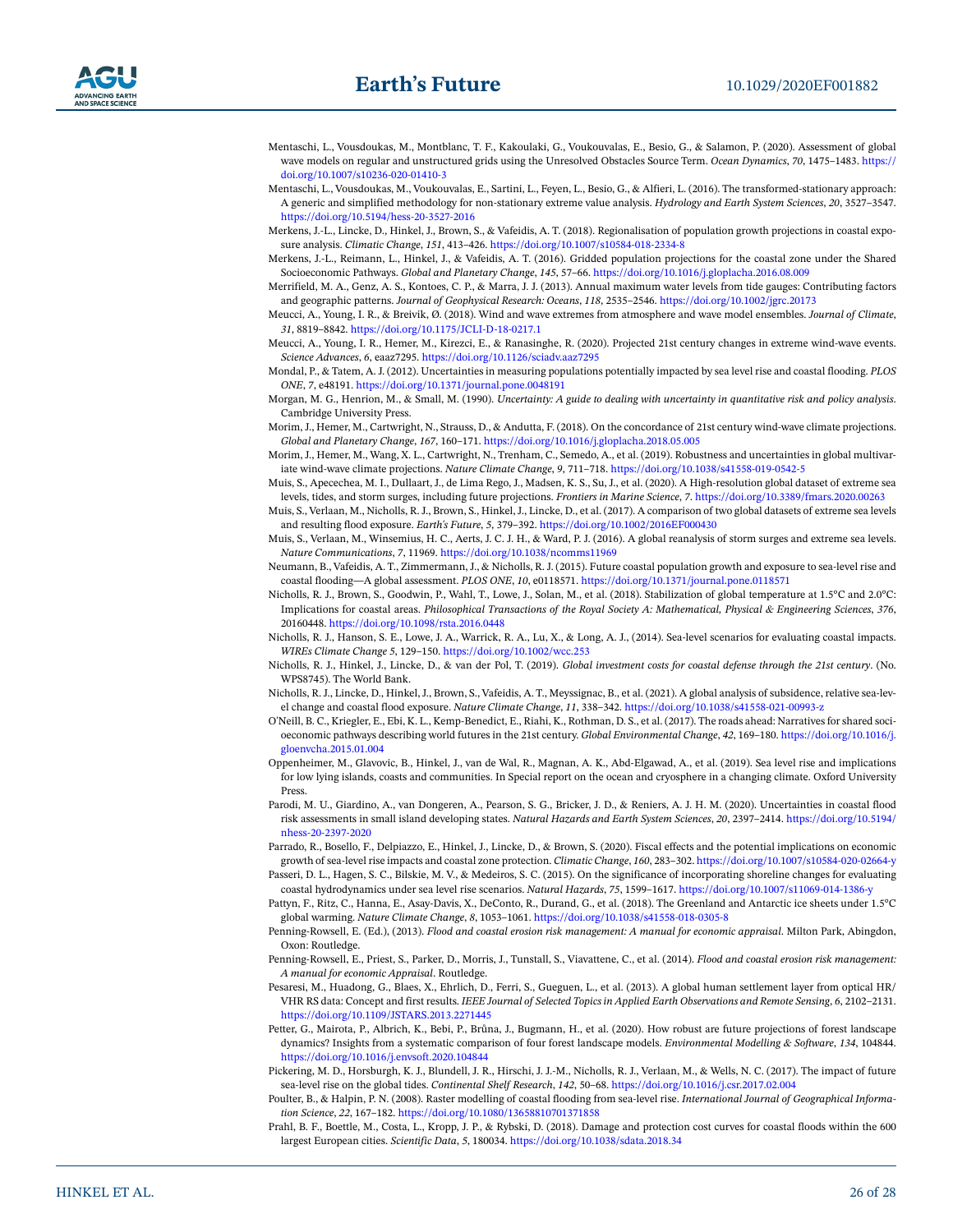- <span id="page-26-25"></span>Ramirez, J. A., Lichter, M., Coulthard, T. J., & Skinner, C. (2016). Hyper-resolution mapping of regional storm surge and tide flooding: Comparison of static and dynamic models. *Natural Hazards*, *82*, 571–590. [https://doi.org/10.1007/s11069-016-2198-z](https://doi.org/10.1007/s11069-016-2198%2Dz)
- <span id="page-26-14"></span>Rashid, M. M., & Wahl, T. (2020). Predictability of extreme sea level variations along the U.S. coastline. *Journal of Geophysical Research: Oceans*, *125*, e2020JC016295.<https://doi.org/10.1029/2020JC016295>
- <span id="page-26-17"></span>Rashid, M. M., Wahl, T., Chambers, D. P., Calafat, F. M., & Sweet, W. V. (2019). An extreme sea level indicator for the contiguous United States coastline. *Scientific Data*, *6*, 326. [https://doi.org/10.1038/s41597-019-0333-x](https://doi.org/10.1038/s41597-019-0333%2Dx)
- <span id="page-26-28"></span>Rasmussen, D. J., Kopp, R. E., Shwom, R., & Oppenheimer, M. (2021). The political complexity of coastal flood risk reduction: Lessons for climate adaptation public works in the U.S. *Earth's Future*, *9*, e2020EF001575. <https://doi.org/10.1029/2020EF001575>
- <span id="page-26-29"></span>Rodriguez, E., Morris, C. S., Belz, J. E., Chapin, E. C., Martin, J. M., Daffer, W., & Hensley, S. (2005). *An assessment of the SRTM topographic products* (No. JPL D-31639). Pasadena: Jet Propulsion Laboratory.
- <span id="page-26-18"></span>Roland, A., Zhang, Y. J., Wang, H. V., Meng, Y., Teng, Y.-C., Maderich, V., et al. (2012). A fully coupled 3D wave-current interaction model on unstructured grids. *Journal of Geophysical Research*, *117*, C00J33. <https://doi.org/10.1029/2012jc007952>
- <span id="page-26-16"></span>Rueda, A., Vitousek, S., Camus, P., Tomás, A., Espejo, A., Losada, I. J., et al. (2017). A global classification of coastal flood hazard climates associated with large-scale oceanographic forcing. *Scientific Reports*, *7*. [https://doi.org/10.1038/s41598-017-05090-w](https://doi.org/10.1038/s41598-017-05090%2Dw)
- <span id="page-26-32"></span>Saint-Geours, N., Grelot, F., Bailly, J.-S., & Lavergne, C. (2015). Ranking sources of uncertainty in flood damage modelling: A case study on the cost-benefit analysis of a flood mitigation project in the Orb Delta, France: Ranking sources of uncertainty in flood damage modelling. *Journal of Flood Risk Management*, *8*, 161–176. <https://doi.org/10.1111/jfr3.12068>
- <span id="page-26-6"></span>Saltelli, A., Ratto, M., Andres, T., Campolongo, F., Cariboni, J., Gatelli, D., et al. (2008). *Global sensitivity analysis: The primer*. John Wiley & Sons.
- <span id="page-26-22"></span>Saulter, A., Bunney, C., Li, J.-G., & Palmer, T. (2017). Process and resolution impacts on UK coastal wave predictions from operational global-regional wave models. In *Presented at the 15th international workshop on wave hindcasting and forecasting & 6th coastal hazard symposium* (Vol. 10–15, p. 26). Liverpool, UK.
- <span id="page-26-31"></span>Scawthorn, C., Flores, P., Blais, N., Seligson, H., Tate, E., Chang, S., et al. (2006). HAZUS-MH flood loss estimation methodology. II. Damage and loss assessment. *Natural Hazards Review*, *7*, 72–81. [https://doi.org/10.1061/\(asce\)1527-6988\(2006\)7:2\(72\)](https://doi.org/10.1061/%28asce%291527-6988%282006%297%3A2%2872%29)
- <span id="page-26-35"></span>Schinko, T., Drouet, L., Vrontisi, Z., Hof, A., Hinkel, J., Mochizuki, J., et al. (2020). Economy-wide effects of coastal flooding due to sea level rise: A multi-model simultaneous treatment of mitigation, adaptation, and residual impacts. *Environmental Research Communication*, *2*, 015002.<https://doi.org/10.1088/2515-7620/ab6368>
- <span id="page-26-19"></span>Schmitt, F. G., Crapoulet, A., Hequette, A., & Huang, Y. (2018). Nonlinear dynamics of the sea level time series in the eastern English Channel. *Natural Hazards*, *91*, 267–285. <https://doi.org/10.1007/s11069-017-3125-7>
- <span id="page-26-33"></span>Schumann, G. J.-P., & Bates, P. D. (2018). The need for a high-accuracy, open-access global DEM. *Frontiers of Earth Science*, *6*. [https://doi.](https://doi.org/10.3389/feart.2018.00225) [org/10.3389/feart.2018.00225](https://doi.org/10.3389/feart.2018.00225)
- <span id="page-26-24"></span>Scussolini, P., Aerts, J. C. J. H., Jongman, B., Bouwer, L. M., Winsemius, H. C., de Moel, H., & Ward, P. J. (2016). FLOPROS: An evolving global database of flood protection standards. *Natural Hazards and Earth System Sciences*, *16*, 1049–1061. [https://doi.org/10.5194/](https://doi.org/10.5194/nhess%2D16-1049-2016) [nhess-16-1049-2016](https://doi.org/10.5194/nhess%2D16-1049-2016)
- <span id="page-26-27"></span>Scussolini, P., Tran, T. V. T., Koks, E., Diaz-Loaiza, A., Ho, P. L., & Lasage, R. (2017). Adaptation to sea level rise: A multidisciplinary analysis for Ho Chi Minh City, Vietnam. *Water Resources Research*, *53*, 10841–10857.<https://doi.org/10.1002/2017WR021344>
- <span id="page-26-26"></span>Seenath, A., Wilson, M., & Miller, K. (2016). Hydrodynamic versus GIS modelling for coastal flood vulnerability assessment: Which is better for guiding coastal management? *Ocean & Coastal Management*, *120*, 99–109. <https://doi.org/10.1016/j.ocecoaman.2015.11.019>
- <span id="page-26-12"></span>Shirzaei, M., Freymueller, J., Törnqvist, T. E., Galloway, D. L., Dura, T., & Minderhoud, P. S. J. (2020). Measuring, modelling and projecting coastal land subsidence. *Nature Reviews Earth & Environment*, *2*, 40–58. [https://doi.org/10.1038/s43017-020-00115-x](https://doi.org/10.1038/s43017-020-00115%2Dx)
- <span id="page-26-3"></span>Simpson, M., James, R., Hall, J. W., Borgomeo, E., Ives, M. C., Almeida, S., et al. (2016). Decision analysis for management of natural hazards. *Annual Review of Environment and Resources*, *41*, 489–516. [https://doi.org/10.1146/annurev-environ-110615-090011](https://doi.org/10.1146/annurev%2Denviron%2D110615-090011)
- <span id="page-26-10"></span>Slangen, A. B. A., Carson, M., Katsman, C. A., van de Wal, R. S. W., Köhl, A., Vermeersen, L. L. A., & Stammer, D. (2014). Projecting twenty-first century regional sea-level changes. *Climatic Change*, *124*, 317–332.<https://doi.org/10.1007/s10584-014-1080-9>
- <span id="page-26-15"></span>Stockdon, H. F., Holman, R. A., Howd, P. A., & Sallenger, A. H. (2006). Empirical parameterization of setup, swash, and runup. *Coastal Engineering*, *53*, 573–588. <https://doi.org/10.1016/j.coastaleng.2005.12.005>
- <span id="page-26-7"></span>Stopa, J. E. (2018). Wind forcing calibration and wave hindcast comparison using multiple reanalysis and merged satellite wind datasets. *Ocean Modelling*, *127*, 55–69.<https://doi.org/10.1016/j.ocemod.2018.04.008>
- <span id="page-26-8"></span>Swain, J., Umesh, P. A., Balchand, A. N., & Kumar, B. P. (2017). Wave hindcasting using WAM and WAVEWATCH III: A comparison study utilizing Oceansat-2 (OSCAT) winds. *Journal of Oceanography and Marine Research*, *5*. <https://doi.org/10.4172/2572-3103.1000166>
- <span id="page-26-13"></span>Syvitski, J. P. M., Kettner, A. J., Overeem, I., Hutton, E. W. H., Hannon, M. T., Brakenridge, G. R., et al. (2009). Sinking deltas due to human activities. *Nature Geoscience*, *2*, 681–686. <https://doi.org/10.1038/ngeo629>
- <span id="page-26-5"></span>Tadesse, M., Wahl, T., & Cid, A. (2020). Data-driven modeling of global storm surges. *Frontiers in Marine Science*, *7*. [https://doi.org/10.3389/](https://doi.org/10.3389/fmars.2020.00260) [fmars.2020.00260](https://doi.org/10.3389/fmars.2020.00260)
- <span id="page-26-23"></span>Tamura, M., Kumano, N., Yotsukuri, M., & Yokoki, H. (2019). Global assessment of the effectiveness of adaptation in coastal areas based on RCP/SSP scenarios. *Climatic Change*, *152*, 363–377. <https://doi.org/10.1007/s10584-018-2356-2>
- <span id="page-26-30"></span>Tatem, A. J. (2017). WorldPop, open data for spatial demography. *Scientific Data*, *4*, 170004.<https://doi.org/10.1038/sdata.2017.4>
- <span id="page-26-11"></span>Tedstone, A. J., Bamber, J. L., Cook, J. M., Williamson, C. J., Fettweis, X., Hodson, A. J., & Tranter, M. (2017). Dark ice dynamics of the south-west Greenland Ice Sheet. *The Cryosphere*, *11*, 2491–2506. [https://doi.org/10.5194/tc-11-2491-2017](https://doi.org/10.5194/tc%2D11-2491-2017)
- <span id="page-26-4"></span>Tiggeloven, T., de Moel, H., Winsemius, H. C., Eilander, D., Erkens, G., Gebremedhin, E., et al. (2020). Global-scale benefit–cost analysis of coastal flood adaptation to different flood risk drivers using structural measures. *Natural Hazards and Earth System Sciences*, *20*, 1025–1044. [https://doi.org/10.5194/nhess-20-1025-2020](https://doi.org/10.5194/nhess%2D20-1025-2020)
- <span id="page-26-9"></span>Timmermans, B., Stone, D., Wehner, M., & Krishnan, H. (2017). Impact of tropical cyclones on modeled extreme wind-wave climate. *Geophysical Research Letters*, *44*, 1393–1401.<https://doi.org/10.1002/2016GL071681>
- <span id="page-26-34"></span>Tol, R. S. J. (2007). The double trade-off between adaptation and mitigation for sea level rise: An application of FUND. *Mitigation and Adaptation Strategies for Global Change*, *12*, 741–753.<https://doi.org/10.1007/s11027-007-9097-2>
- <span id="page-26-21"></span>Tolman, H. L. (2003). Treatment of unresolved islands and ice in wind wave models. *Ocean Modelling*, *5*, 219–231. [https://doi.org/10.1016/](https://doi.org/10.1016/S1463-5003%2802%2900040-9) [S1463-5003\(02\)00040-9](https://doi.org/10.1016/S1463-5003%2802%2900040-9)
- <span id="page-26-20"></span>Tolman, H. L. (2009). *User manual and system documentation of WAVEWATCH III TM version 3.14 220*.
- <span id="page-26-1"></span>UNDRR. (2019). *Global assessment report on disaster risk Reduction*. UN Office for Disaster Risk Reduction.

<span id="page-26-2"></span><span id="page-26-0"></span>UNEP. (2016). *The adaptation finance gap report 2016*. Nairobi, Kenya: United Nations Environment Programme (UNEP). UNFCCC. (1992). *United Nations framework convention on climate change*.